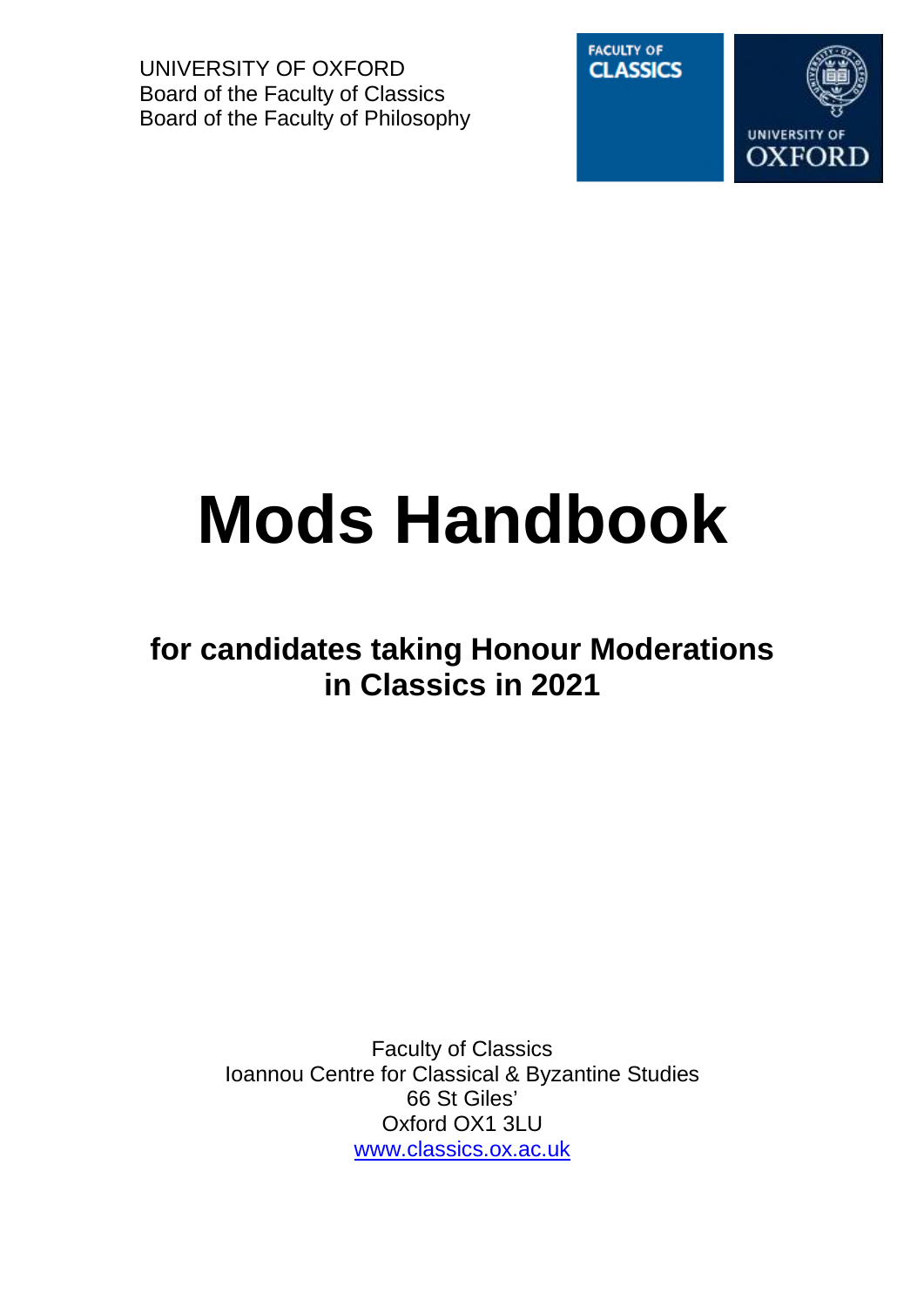# **Contents**

|    | 4  |  |  |  |  |
|----|----|--|--|--|--|
| 4  |    |  |  |  |  |
|    | 5  |  |  |  |  |
|    | 5  |  |  |  |  |
|    | 6  |  |  |  |  |
|    | 7  |  |  |  |  |
|    | 8  |  |  |  |  |
|    | 9  |  |  |  |  |
|    | 9  |  |  |  |  |
|    | 10 |  |  |  |  |
|    | 11 |  |  |  |  |
|    | 12 |  |  |  |  |
| 13 |    |  |  |  |  |
| 14 |    |  |  |  |  |
| 22 |    |  |  |  |  |
| 24 |    |  |  |  |  |
|    | 25 |  |  |  |  |
|    | 37 |  |  |  |  |
|    | 38 |  |  |  |  |
|    | 39 |  |  |  |  |
| 44 |    |  |  |  |  |
| 49 |    |  |  |  |  |
| 52 |    |  |  |  |  |
| 56 |    |  |  |  |  |
|    | 59 |  |  |  |  |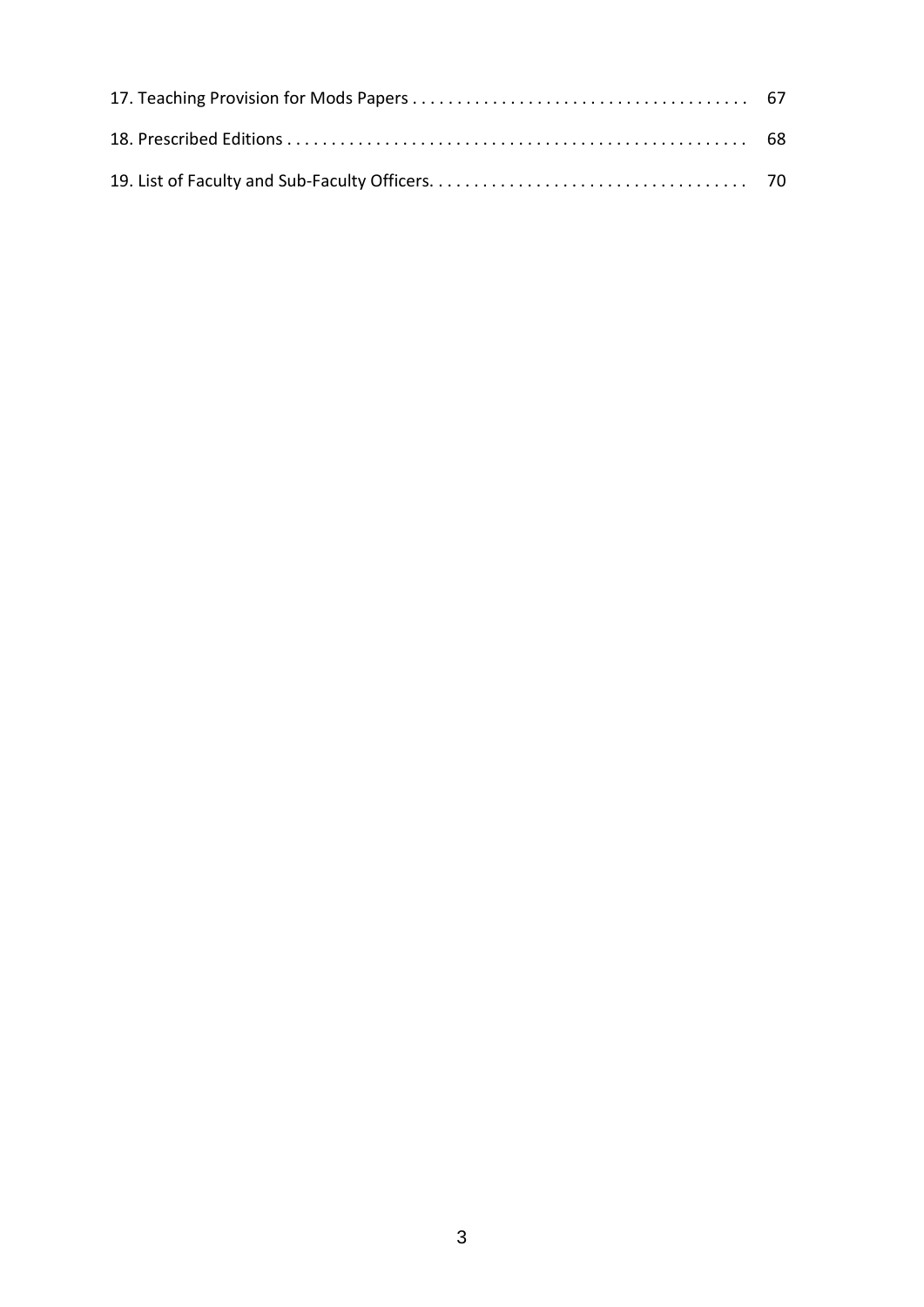# **Dates of Full Terms**

Michaelmas 2019: Sunday 13 October – Saturday 7 December 2019

Hilary 2020: Sunday 19 January – Saturday 14 March 2020

Trinity 2020: Sunday 26 April – Saturday 20 June 2020

Michaelmas 2020: Sunday 11 October – Saturday 5 December 2020

Hilary 2021: Sunday 17 January – Saturday 13 March 2021

Trinity 2021: Sunday 25 April – Saturday 19 June 2021

# **Disclaimer**

This handbook applies to students starting Honour Moderations in Classics in Michaelmas Term 2019 and sitting the examination in Hilary Term 2021. The information in this handbook may be different for students starting in other years.

The *Examination Regulations* relating to this course will be published at http://www.admin.ox.ac.uk/examregs/2019-20/hmodeinclas/studentview/. If there is a conflict between information in this handbook and the Examination Regulations then you should follow the *Examination Regulations*. If you have any concerns please contact undergraduate@classics.ox.ac.uk.

The information in this handbook is accurate as at 14 December 2020; however, it may be necessary for changes to be made in certain circumstances, as explained at www.ox.ac.uk/coursechanges. If such changes are made the department will publish a new version of this handbook together with a list of the changes and students will be informed.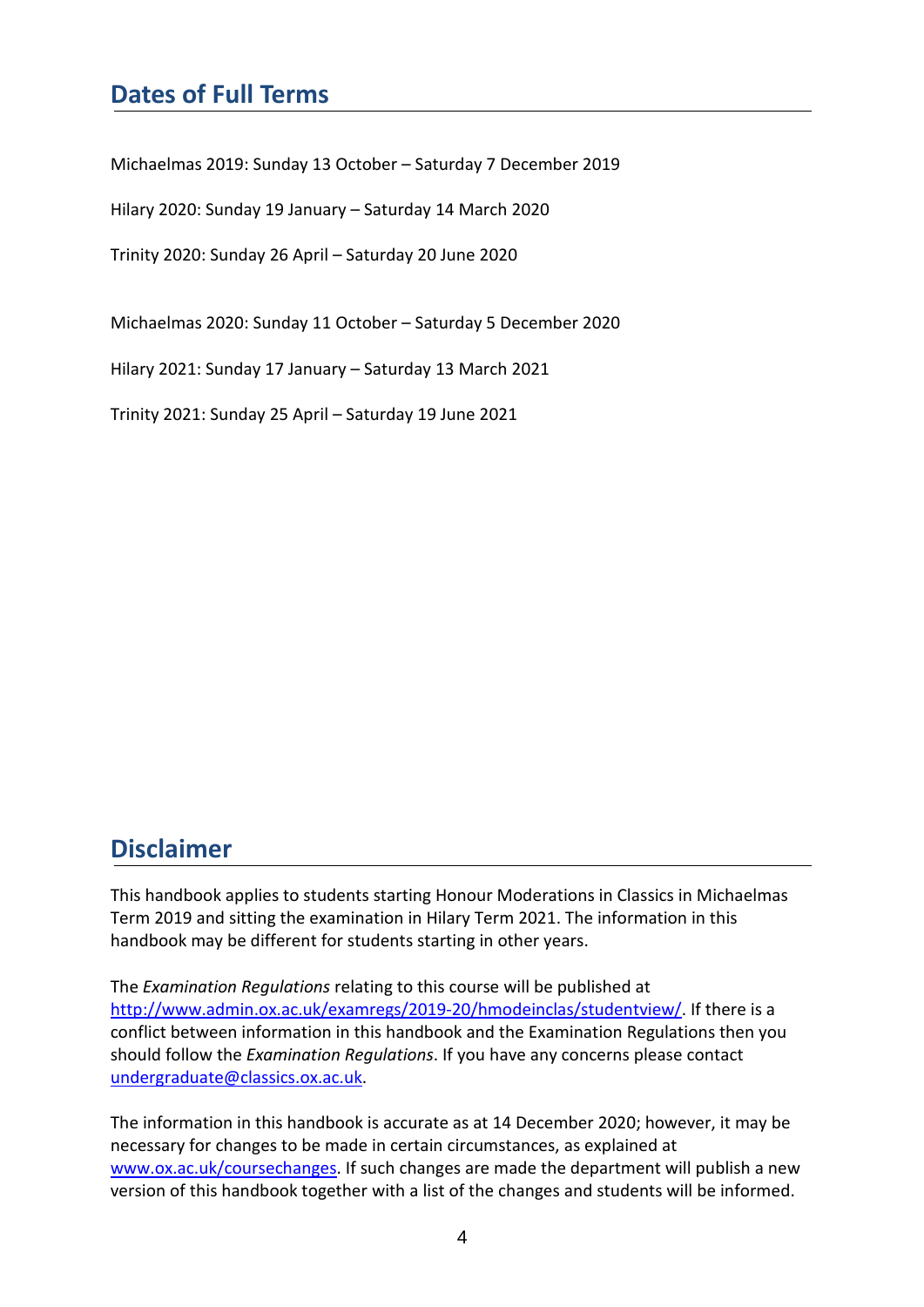# **Course Details**

Full Title of Award: Bachelor of Arts in Literae Humaniores\* Course Length: 4 years FHEQ Level: 6 Quality Assurance Agency Subject Benchmarking Statements:

- Classics and Ancient History: https://www.qaa.ac.uk/docs/qaa/subject-benchmarkstatements/sbs-classics-14.pdf?sfvrsn=70e1f781\_10
- Philosophy: https://www.qaa.ac.uk/docs/qaa/subject-benchmark-statements/sbsphilosophy-15.pdf?sfvrsn=6294f781\_12

\*Honour Moderations in Classics may also be taken by students working towards a Bachelor of Arts in Classics and Modern Languages (5 years) or in Classics and Oriental Studies (4 years).

# **Useful Links**

BA Literae Humaniores Course Page in WebLearn: https://weblearn.ox.ac.uk/x/Es47yz

Classics Faculty General Student Handbook: https://weblearn.ox.ac.uk/x/OxRvaf

Complaints and Appeals: https://weblearn.ox.ac.uk/x/MIY0lW

Data Protection: https://www.ox.ac.uk/students/life/it/studentrecord/data

Equality and Diversity at Oxford: https://weblearn.ox.ac.uk/x/OxRvaf

Examiners' Reports: https://weblearn.ox.ac.uk/x/Es47yz

Examination Information (University website): https://www.ox.ac.uk/students/academic/exams?wssl=1

Joint Consultative Committee for Undergraduate Matters: https://weblearn.ox.ac.uk/x/eC8mPu

Lecture Lists: http://rbll.classics.ox.ac.uk/

Prizes for Performance in Undergraduate Examinations: https://weblearn.ox.ac.uk/x/JOawxb

Research Integrity: https://weblearn.ox.ac.uk/x/OxRvaf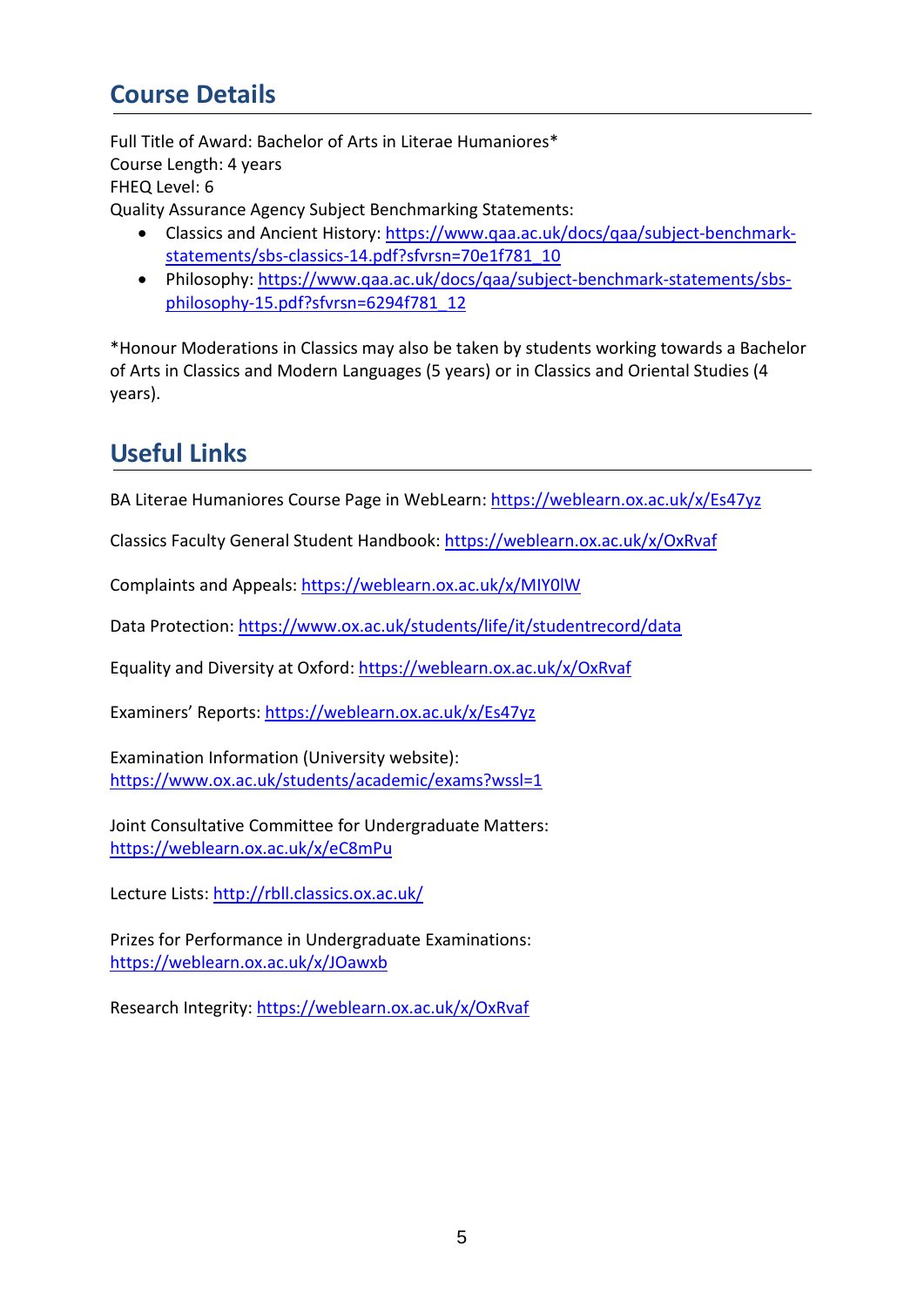# **1. Introduction**

This Handbook is **only** for those taking Honour Moderations in Classics in 2021. We have tried our best to make it accurate. Any corrections to this Handbook will be circulated to the Classics mailing lists and/or entered in the online version at https://weblearn.ox.ac.uk/portal/hierarchy/humdiv/classics.

Comments and corrections should be addressed to undergraduate@classics.ox.ac.uk.

This course handbook should be read in conjunction with our general student handbook at https://weblearn.ox.ac.uk/portal/hierarchy/humdiv/classics/handbookscl/page/general\_student.

You should also consult *Essential Information for Students (Proctors' and Assessor's Memorandum)*, which can be found at **www.admin.ox.ac.uk/proctors/pam**; this covers welfare matters; safety and security; the students' union; sport, clubs, and recreations; transport; the rules for residence; disciplinary procedures; guidance on conduct; and a more general account of examinations, libraries, the Language Centre, and Computing and Careers Service.

You will find a lot of useful material on WebLearn, the main University of Oxford 'Virtual Learning Environment' (VLE). A VLE is a facility which offers in electronic, downloadable form all sorts of materials – lecture lists, bibliographies, lecture notes, questionnaires, etc. To log on using your Webauth (single sign-on) username and password, go to https://weblearn.ox.ac.uk/portal/hierarchy/humdiv/classics/page/home.

Bibliographies are no longer circulated in hard-copy, so you will need to get them from WebLearn. You may find you have to play about with the site in order to get used to it. More information is regularly added, so it is a good idea to become familiar with WebLearn. Also visit the Classics and Philosophy faculty websites for latest news and events, links to online resources for classicists and lecture information: www.classics.ox.ac.uk and www.philosophy.ox.ac.uk.

OXAM (https://weblearn.ox.ac.uk/portal/hierarchy/oxam) gives online Mods examination papers for the past few years.

Examiners' reports may be found on the BA Literae Humaniores page of WebLearn at https://weblearn.ox.ac.uk/portal/hierarchy/humdiv/classics/undergraduat/page/ba\_literae huma.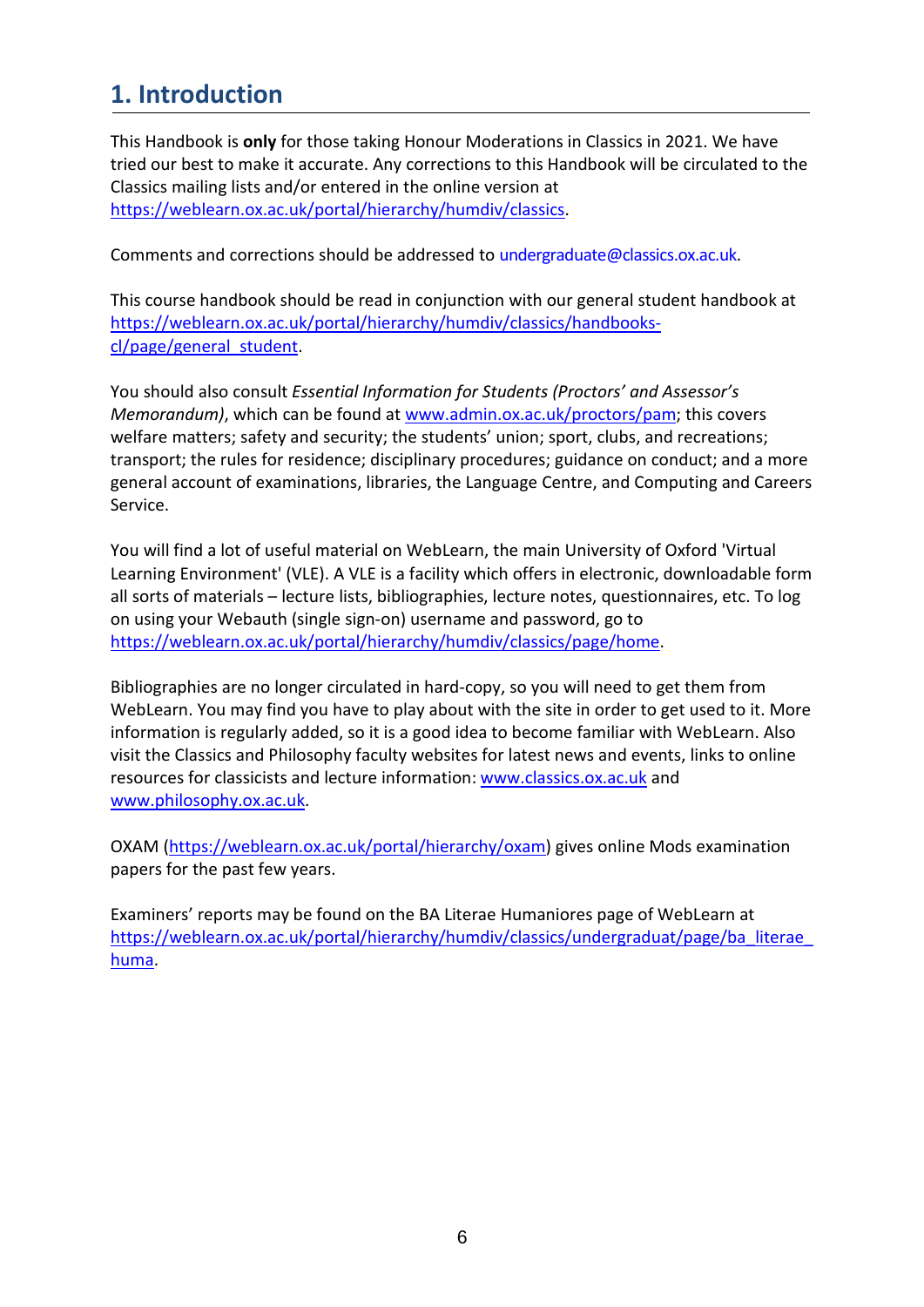#### *Aims*

- (i) To build and encourage intellectual confidence in students, enabling them to work independently but in a well-guided framework.
- (ii) To use the study of key texts, artefacts and issues to examine systematically other cultures in a multidisciplinary way.
- (iii) To provide for students a sustained, carefully designed and progressively structured course which requires effort and rigour from them and which yields consistent intellectual reward and satisfaction.
- (iv) To train and encourage students in appropriate linguistic, analytical, research and presentational skills to the highest possible standards.
- (v) To equip students to approach major issues in their own as well as other cultures with a thoughtful and critical attitude.
- (vi) To produce graduates who are able to deal with challenging intellectual problems systematically, analytically and efficiently, and who are suitable for a wide range of demanding occupations and professions, including teaching our subject in schools and higher education.

#### *Objectives*

- (i) To provide expert guidance over a very wide range of options in challenging fields of study within the Graeco-Roman world.
- (ii) To help students to acquire the ability to read accurately and critically texts and documents in Latin and/or Greek.
- (iii) To help students to acquire the skills to assess considerable amounts of material of diverse types, and to select, summarise and evaluate key aspects.
- (iv) To foster in students both the skills of clear and effective communication in written and oral discourse and the organisational skills needed to plan work and meet demanding deadlines.
- (v) To provide a teaching environment in which the key features are close and regular personal attention to students, constructive criticism and evaluation of their work, and continuous monitoring of their academic progress.
- (vi) To provide effective mechanisms through which able students at different levels of experience can rapidly acquire the linguistic and other skills needed to achieve their potential in the subject.
- (vii) To make full and effective use in our courses of the very wide range of research expertise in our Faculty and the excellent specialist resources and collections available in the University.
- (viii) To offer courses which are kept under continuous review and scrutiny.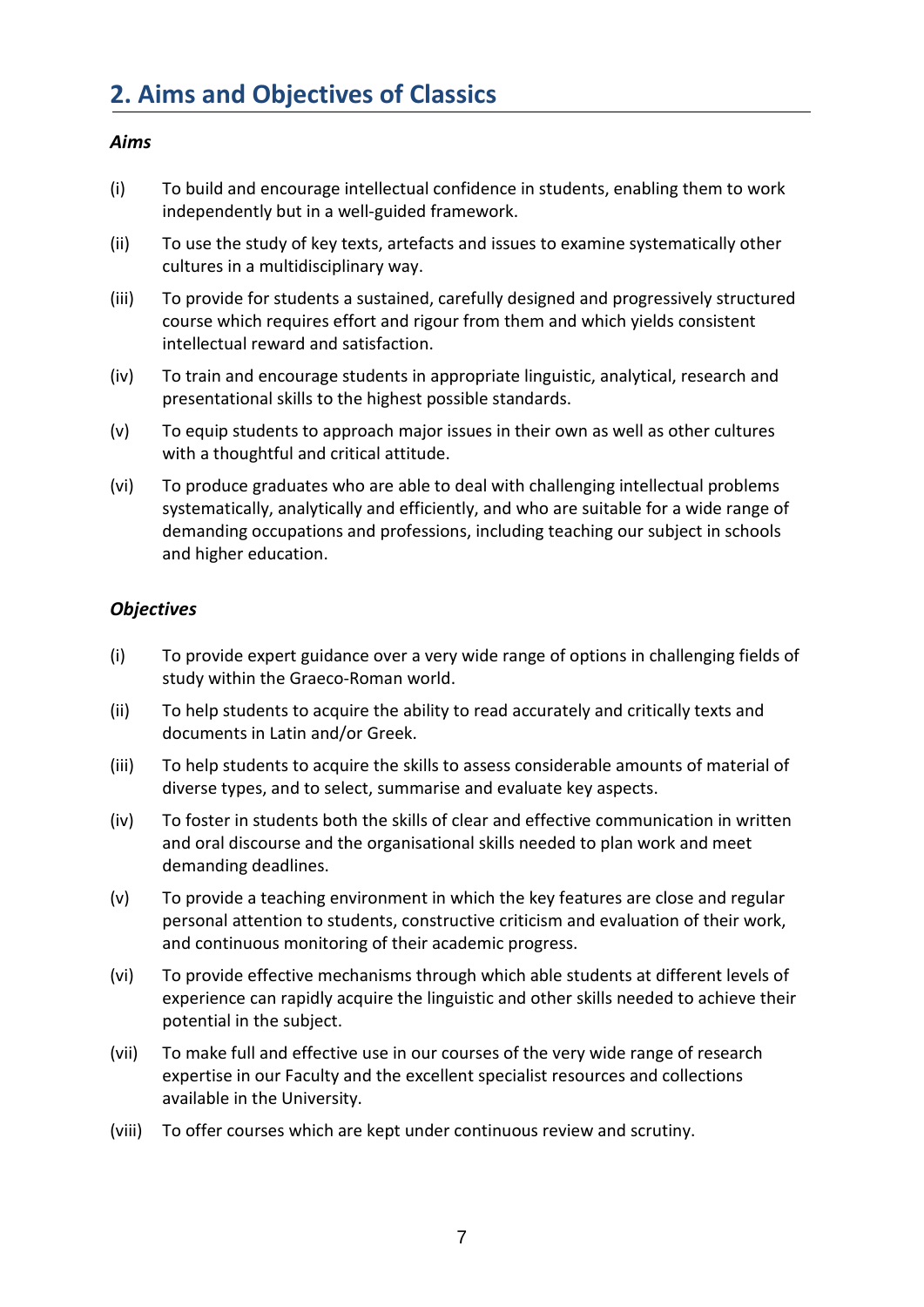# **3. Classics Mods**

Classics Mods is intended to enable you to read classical texts in their original language with confidence and accuracy, to widen your reading in different genres, to develop your techniques of studying texts and topics in depth, to offer you an introduction to topics in Philosophy, Ancient History, Archaeology and perhaps Philology, and to equip you to go on to Greats and make an informed choice among Greats options.

There are five versions of the Mods course, IA, IB, IC, IIA, and IIB.

**Course IA** is intended for entrants who have both Greek and Latin to A-level, or to an equivalent standard. You will have college tuition in both Greek and Latin Literature from your first term onwards; you will also have inter-collegiate language classes (the so-called MILC [Mods Intercollegiate Language Classes] programme: see Section 8) for your first and second terms.

**Course IB** is intended for entrants who have Latin, but not Greek, to A-level or to an equivalent standard. You will have intensive University classes in Greek in your first two terms, with follow-up University classes in the following terms; you will have college tuition in Latin Literature and other parts of the course from the first term onwards; you will also have MILC language classes in Latin for your first and second terms (see Section 8).

**Course IC** is the counterpart of IB, for those who have Greek but not Latin to A-level or equivalent. It involves intensive University classes in Latin for the first two terms, then follow-up further classes; college tuition in Greek Literature and other parts of the course from the outset; and MILC classes in Greek for the first two terms (see Section 8).

**Course IIA** is intended for entrants who have neither Greek nor Latin to A-level or equivalent, and who wish to specialise initially in Latin. It involves intensive University classes in Latin for the first two terms, with further follow-up University classes in the other terms; you will also have college tuition from the beginning. If you wish, you can then go on to begin Greek in Greats.

**Course IIB** is the mirror-image of IIA, intended for those with neither Greek nor Latin A-level but wishing to specialise initially in Greek. You will have intensive University classes in Greek for the first two terms, with follow-up further classes; you will also have college tuition from the beginning. You then have the opportunity to begin Latin in Greats.

There is a further course, **Classics Prelims**, taken by those for whom taking Mods is inappropriate, whether because of illness or unusual educational experience: in the latter case this is normally examined at the end of the second term. There are also Prelims for those taking **Classics and English** Course I at the end of the third term, and Course II at the end of the sixth term. Those taking **Classics and Modern Languages** and **Classics and Oriental Studies** may take either Classical Mods and begin the second part of the course in their sixth term, or Modern Language prelims and go to on the second part of their course in their fourth term. There are separate Handbooks for each of these courses.

The full syllabus for each course is set out in Section 15 of this Handbook; your tutor will be able to give you further advice.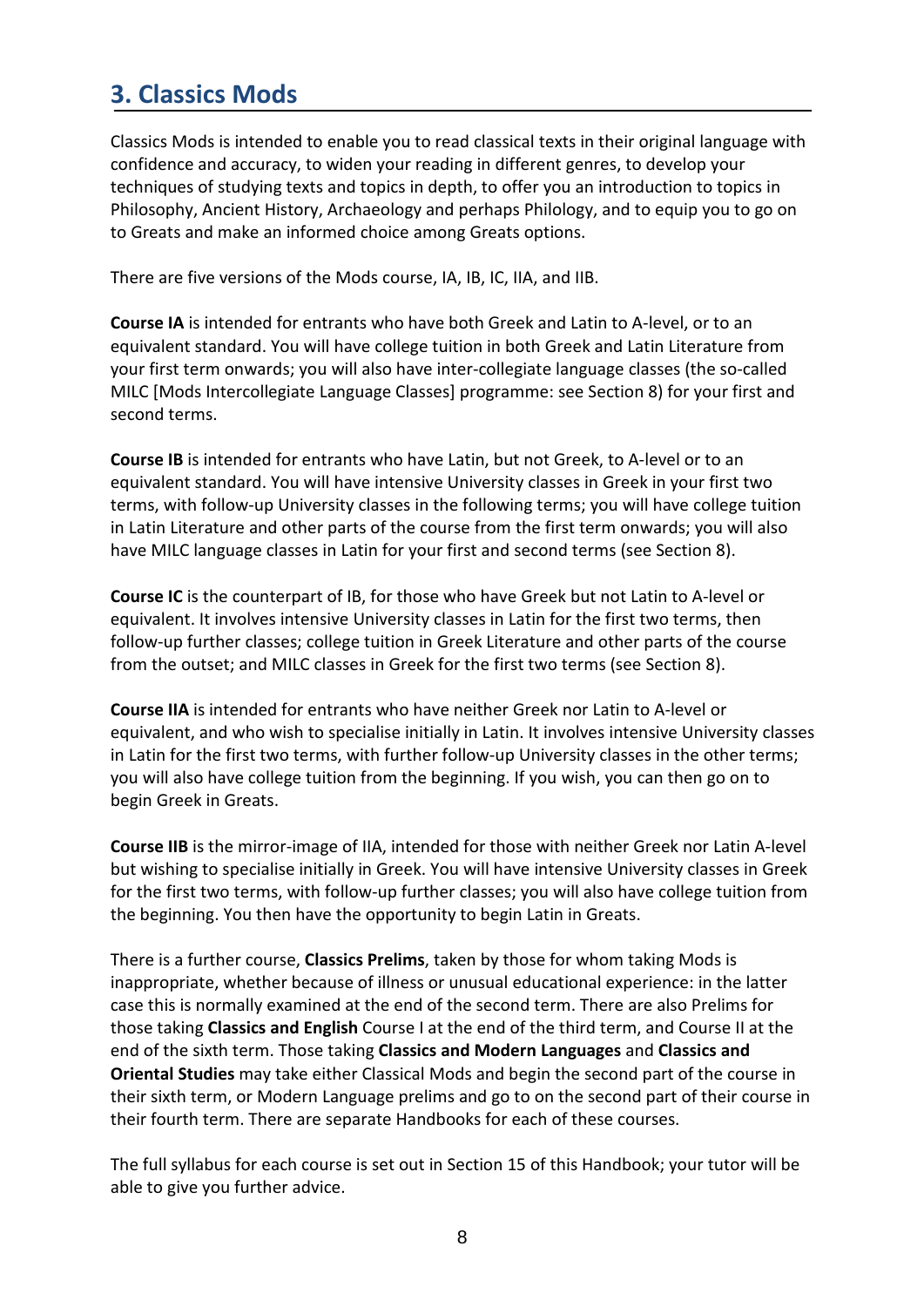# **4. Your Tutor**

Whichever course you are taking, you will be meeting your college tutor (or one of them) during the first few days. She or he will have made arrangements for your tutorials and the various classes you will be taking, and will discuss with you the options which you might choose and your timetable for studying them. When you have concerns or doubts, particularly if they are of an academic nature, your tutor will normally be the first person to consult: you should not hesitate to do this.

It will probably be a rule of your college that you call on college tutors at the beginning of each term to arrange tuition, and at the end of term to arrange vacation reading and next term's subjects. In any case it would be wise to pay such calls, if necessary, on your own initiative. Colleges have different rules about when term 'begins'. The official start is Sunday of First Week of Full Term, but you will certainly be expected back before then, and you should try to ensure that by the Sunday you know who your tutors for the term will be, have met or corresponded with them, and have been set work and assigned tutorial times by them.

Most colleges have a system of feedback whereby you can comment on your tutorials (including your own performance within them) and your tutors: this is normally done by a written questionnaire, though the format varies considerably. Please do use these questionnaires: confidentiality can always be assured if you wish, and comments (even if made anonymously) are extremely useful both to the college and to the tutors themselves. If you come to feel that you need a change of tutor, don't just do nothing, but take the problem to someone else in your college – your college tutor (if he or she is not the individual in question), your JCR Academic Representative, your Senior Tutor, the Women's Adviser, the Chaplain, or even the Head of College, if necessary. Such problems are rare, but most arise from a personality-clash that has proved intractable; but since in a university of Oxford's size there are likely to be alternative tutors for nearly all your subjects, there's no point in putting up with a relationship which is impeding your academic progress. In these circumstances you can usually expect a change, but not necessarily to the particular tutor whom you would prefer.

At the end of each term you can expect formal reports on your work, either alone with your college tutor, or with the Head of College, perhaps in the presence of your tutors. These are intended to be two-way exchanges: if you have concerns about your work or your tuition, do not hesitate to say so.

# **5. Studying Classics: reading the texts**

It is essential to start reading your texts in the original. There is a good deal to read, so you should make an immediate start (unless you are taking Course II and must learn the language first!) and avoid falling behind. It is not a bad idea to calculate how much you need to read each day or week in order to finish all the texts in time to revise them before the examination. Vacations are important – but beware of leaving too much reading till then, especially if you will be forced by financial pressures to take employment.

Read your texts with a good modern commentary if one exists (it usually does, and will be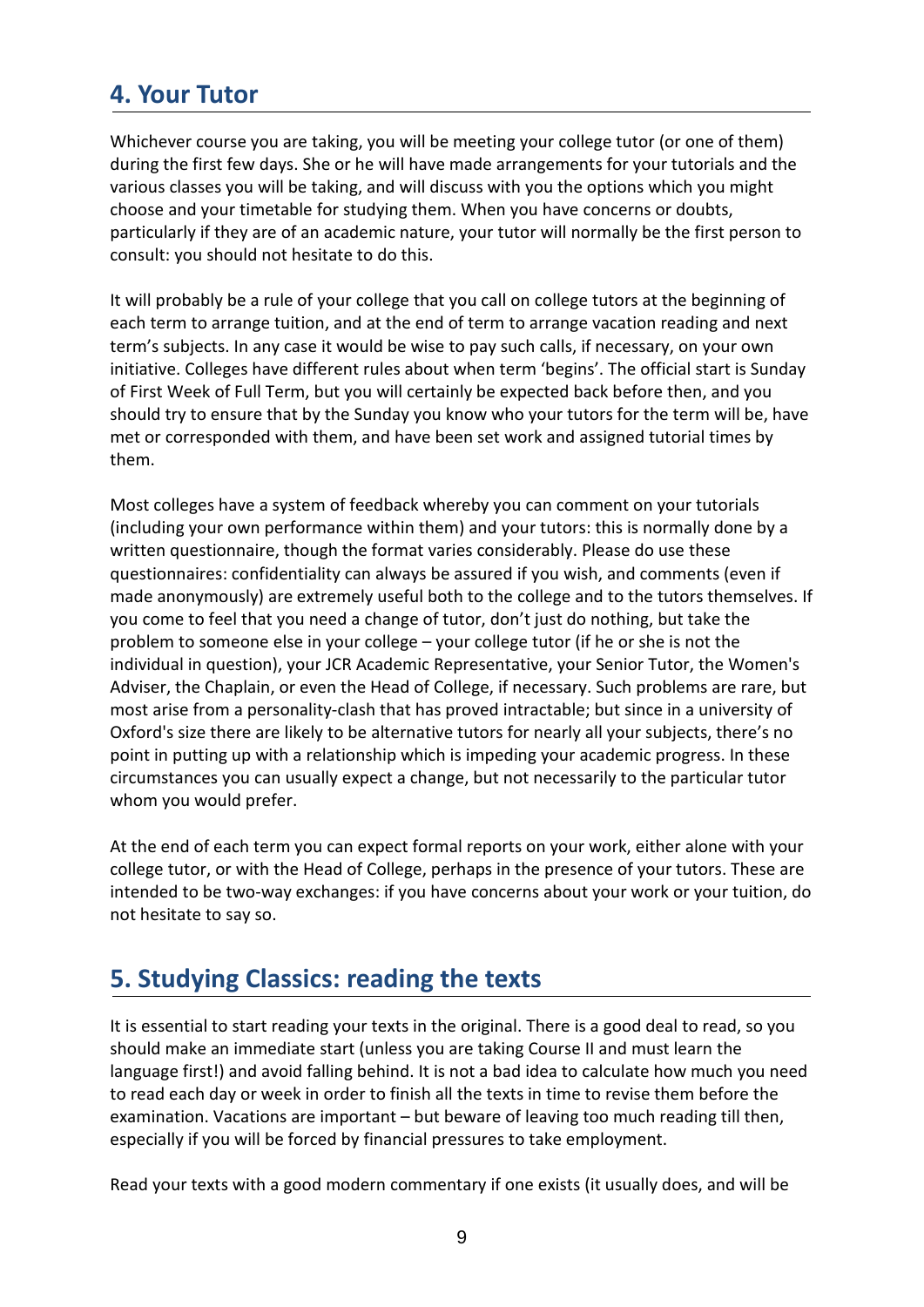listed in the Faculty bibliography for the paper and/or be recommended by your college tutor), and make notes as you go along on vocabulary and on points you may wish to develop in an essay. This is especially important as preparation for the passages for comment set in the examination (commentaries or 'gobbets'); many tutors will also ask you to produce some of these commentaries for at least some of your weekly tutorials. A brief guide to doing commentaries is printed in Section 10.

Buy your own copies of the books you will be reading. The main bookshop is Blackwell's in Broad Street (new and second-hand books). It may be possible to buy texts from students in the years above you.

Make sure you use the prescribed editions (listed in Section 17). It is much easier always to use the same text for reading, tutorials, revision etc., because you will become familiar with it and will find it easier to locate particular passages in it than in a text you have never used before. You may also want to make notes in the margin of the text, and mark difficult or important passages so that you can give them special attention during revision. You should **never** mark in this way books which you have borrowed from libraries.

# **6. Lectures**

A Classics lecture list is published each term, covering all the lectures in Mods, Prelims and Finals, on the Classics Faculty Website at http://rbll.classics.ox.ac.uk/. Similarly, a Philosophy Lecture List is published each term, and the most up-to-date version can be found on the Philosophy website at www.philosophy.ox.ac.uk.

Your tutors will give advice on which lectures to attend, and if you are in doubt you should consult them before the lecture course begins.

Do not expect lectures on a subject always to coincide with the term in which you are writing essays on that subject. Important lectures may come a term or two before your tutorials; in this case you should read in advance the texts which are being lectured on, even if that reading has to be in translation.

The importance of lectures varies from subject to subject within Classics. Some lectures provide an interesting alternative view of a subject. Others provide the latest word on a fast developing topic, or the only satisfactory conspectus on a large subject. For some Special Subjects, for instance those in Philology or Archaeology, lectures may be the main teaching provided. It is perilous to skip the 'core' lectures on your chosen options: although in Oxford's system lecturers do not necessarily set the University examinations that relate to the subjects they have been lecturing on, they may be consulted by those who do, and the lecture prospectuses inform examiners as well as undergraduates of the content of lectures. In any case, if your knowledge of a subject is limited to the topics you have prepared for tutorials and classes, it is likely to be rather narrow; lectures can help to give you a broader view.

A lecture questionnaire is available in WebLearn. You are encouraged to use this form to provide feedback to your lecturers, as they find such feedback very helpful.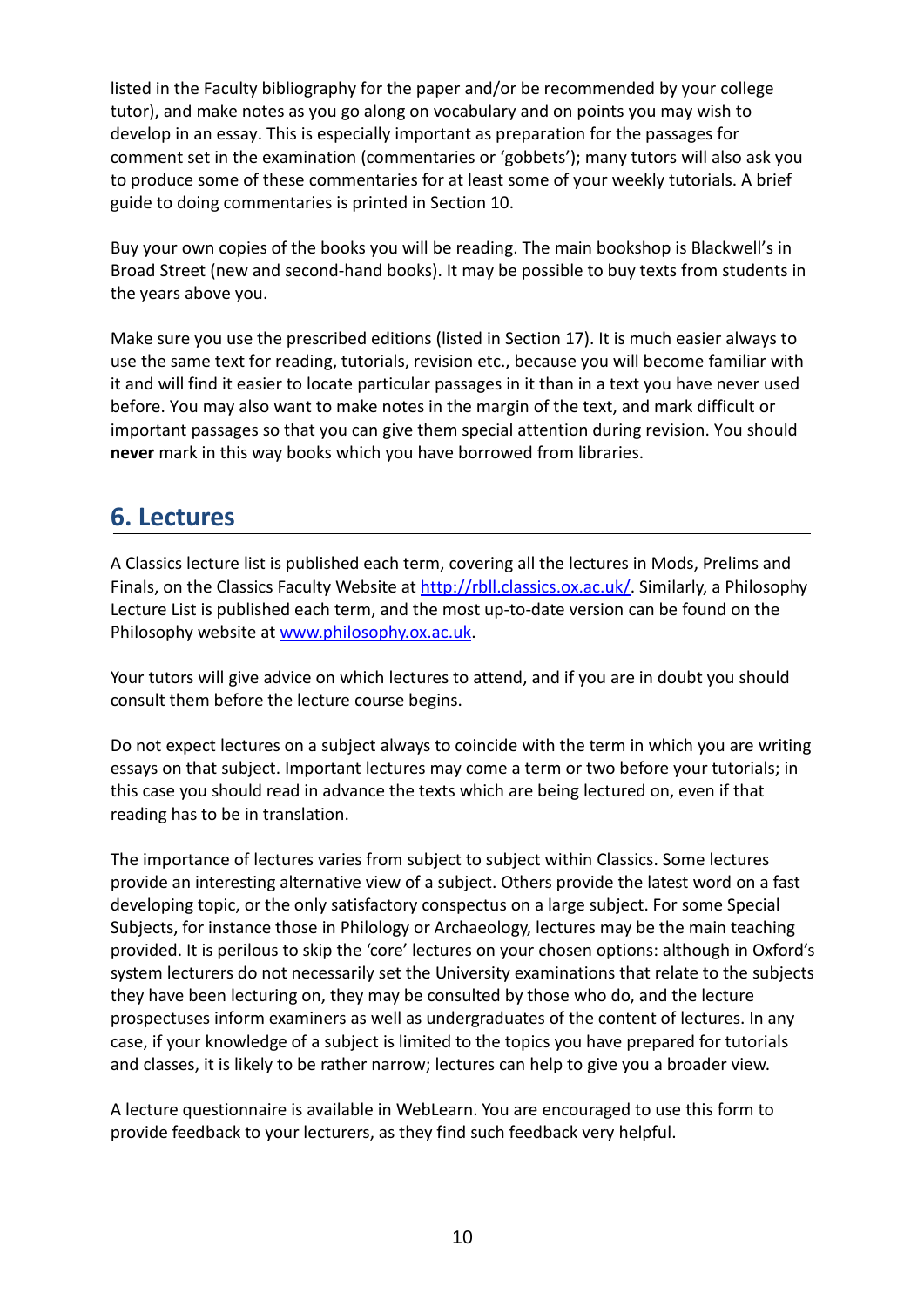# **7. Teaching Expectations, Tutorials, Classes, and Collections**

In preparation for Mods, students can expect to have eight tutorials or small classes on each of papers I to VI (or I to V in the case of Course II), and at least one course of lectures on each of these papers will be laid on. Arrangements for teaching in preparation for the language papers (VII to X, or VI to VII in the case of Course II, i.e. Greek/Latin Unseen translation, Greek/Latin Language) vary between different versions of the course, from college to college, and to some extent from student to student; they will be worked out in detail between you and your tutors, but can *normally* be expected to involve at least eight contact hours per paper. One of the functions of your college tutors is to advise you about how to maximise your learning from different formats, and how to use the teaching / instruction provided in each format in an integrated way.

One main focus of teaching throughout your time in Oxford will be tutorials. A tutorial is a meeting between the tutor and a single undergraduate, a pair, or a trio; a larger group is normally defined as a class. You can expect to have one or two tutorials each week with one of your college tutors, or somebody else chosen by them for the particular option you are studying. There is great variety in the ways that tutors approach tutorials, and that is a strength of the system. Given this variety, do not worry if your peers in other colleges seem to be doing things differently for any given paper; your own college tutor knows how best to prepare you for Mods.

Most colleges will also hold classes, perhaps reading classes to work through a text, perhaps seminars to discuss particular topics. There are also the elementary and MILC language classes: more on these in Section 8.

The more you bring to a tutorial or class, the more you will gain from it. Tutorials are an opportunity for you to raise the issues and ask the questions which are troubling you, and to try out your own ideas in discussion with someone of greater experience; classes are an opportunity to explore issues together, and to get used to general discussion. Do not be afraid to speak up if something strikes you: those who say least in class are seldom those who get most benefit.

For most tutorials, and for many classes, you will be asked to produce written work, and a good deal of your time will be spent writing and preparing essays on topics suggested by your tutors. They will normally direct you towards some secondary reading. However, you should be careful not to let reading the bibliography detract from reading the texts, or to allow other scholars' writings to dictate the order of presentation of your own essays. The examination, and the course, is about the subjects and the works prescribed in the *Examination Regulations* and the course handbook, not the books in bibliographies.

**Tutors have agreed that you should be expected to write no more than twelve essays in any one term. This means that if you attend sixteen tutorials a term on essay-based subjects you should not be expected to write more than six essays for each eight-week course.** 

Most colleges set at least one 'collection', i.e. a practice examination paper, at the beginning of each term; many set two, and some expect a vacation essay as well, particularly in the long vacation. Collections will sometimes be on a subject studied in the previous term,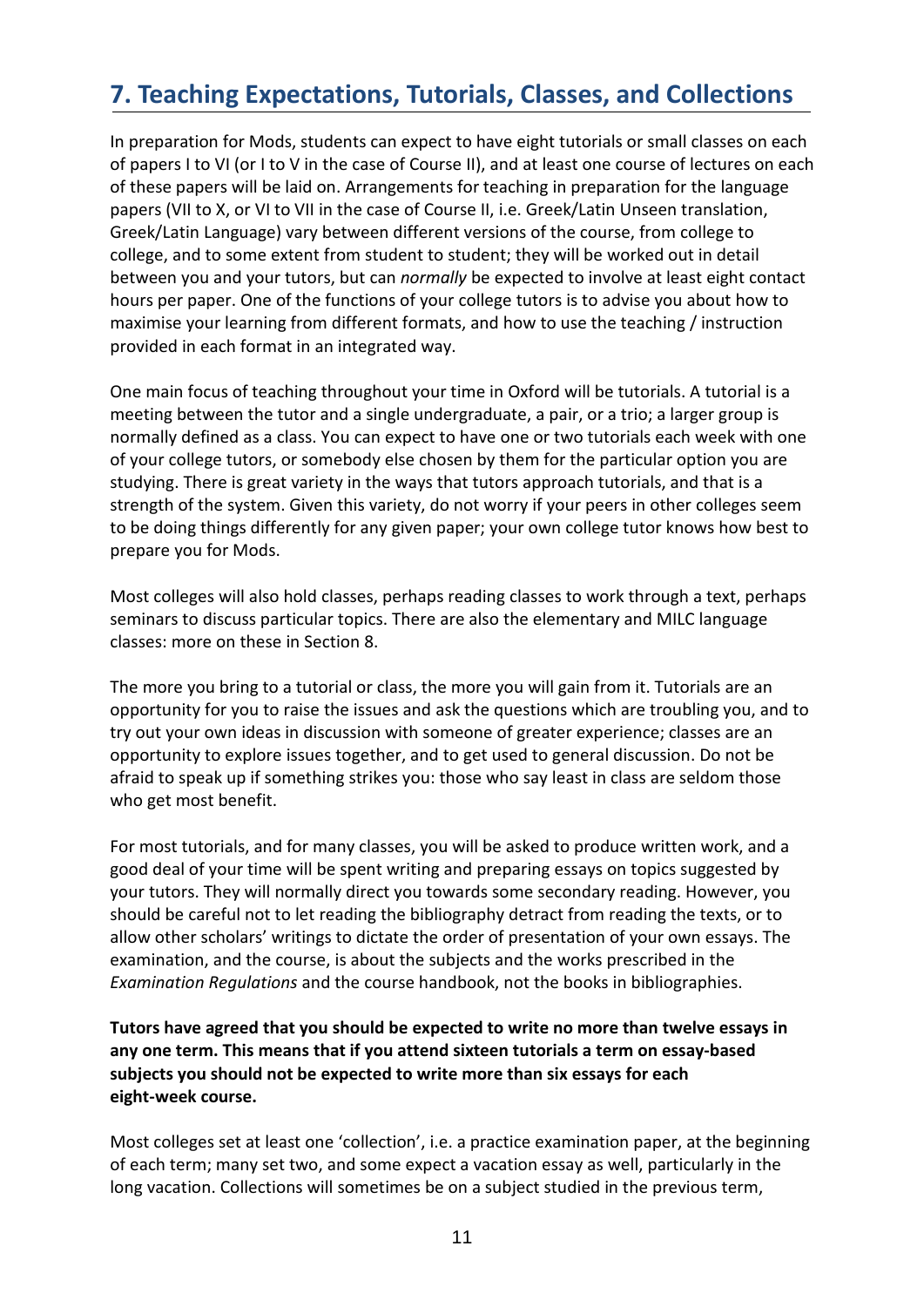sometimes on the reading which you will have covered over the vacation. There are also Faculty language collections at appropriate points in the course: see Section 8.

Your tutors will give you regular feedback in the form of comments on your work. It is reasonable to expect written comments on any work a tutor takes in; but it is rare for tutors to put marks on written work, except for collections. If you are left uncertain about the general quality of your work, do not hesitate to ask.

# **8. Language Classes**

The main language teachers are the Grocyn Lecturer (Ms Juliane Kerkhecker) and two Lectors (Dr Mary Whitby and Dr Marina Bazzani). They will be happy to discuss any problems, so do not hesitate to consult them.

### *i. Elementary Greek and Elementary Latin*

There are intensive elementary language classes throughout the first two terms for Classics Mods pupils taking Greek in Courses IB and IIB and those taking Latin in Courses IC and IIA. The Grocyn Lecturer will be contacting you in Noughth Week (the week before full term) to let you know which group you are in and where and when to attend. (You do not attend the Intercollegiate Language classes [see below] on the language you are studying intensively in this way).

For your first two terms, you will have five hours of language teaching each week, and you will be expected to do 10-15 hours of homework per week. After the second term, your teaching in the language you are studying intensively will increasingly take place in your college. But the Language Teaching Team continues to lay on reading and prose classes until Mods, and both your language instructors and your college tutors will give you firm advice about which of these you should attend.

### *ii. Mods Intercollegiate Language Classes (MILC)*

The Faculty offers a programme of (non-elementary) language classes for Course I students, in the first two terms. These offer a chance to revise Latin and/or Greek syntax; each course takes one hour a week, and you will also be required to do written and learning preparation for each syntax class each week. These classes offer an excellent preparation for the various language papers in Classics Mods, and they should help you to read classical texts in the original with greater confidence and fluency.

Your tutor will have decided which of the classes you are to attend, and you will have been assigned to a group (with about ten students in each) on the basis of the information that you supplied in your questionnaire return earlier in the year. In the unlikely event that you find that the level of your group is quite wrong for you, it is important that you let your class teacher know at once, so that a transfer can be arranged as soon as possible. All being well, you will be in the same group with the same teacher – whether a graduate student or a Junior Research Fellow or a Senior Member of the Faculty – for both terms.

### *iii. Faculty Language Collections*

(a) Those taking the elementary language classes will be set collections to test their progress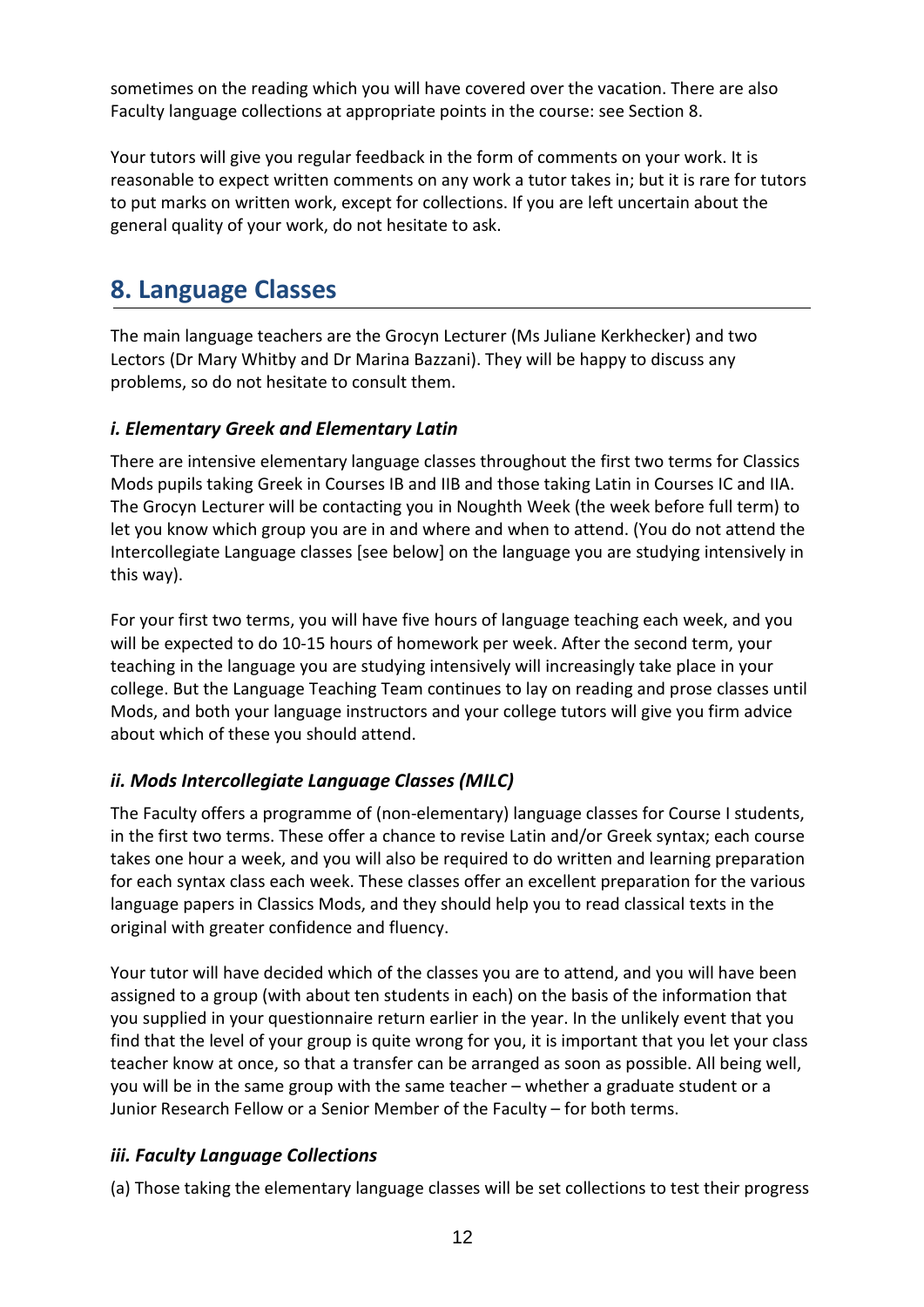in Noughth Week of Hilary Term, and again in Noughth Week of Trinity Term; in Noughth Week of their second Michaelmas Term they will be tested on vocabulary and the principal parts of verbs.

(b) There will also be non-elementary language collections in Latin and/or Greek for Course I pupils (and perhaps some Joint School pupils). In Noughth Week of Hilary Term this will be will be mostly on accidence, with some syntax tasks, and it will be administered either in your college or centrally; in Noughth Week of Trinity Term it will be on both accidence and syntax and will be administered centrally.

You will be given details of these collections in due course.

# **9. Essays**

There is considerable variation among colleges in the way they timetable the course; whatever the detailed arrangements, tutors have agreed (as noted in section 4) that undergraduates should be expected to write no more than twelve essays in any one term. Work on a tutorial essay involves library searches, reading, thinking, and writing. Read attentively and thoughtfully, skipping bits that obviously do not bear on your topic: one hour of concentration is worth many hours of 'summarising' paragraph by paragraph with the music on. As your reading progresses, think up a structure for your essay. Use essays to develop an argument, not as places to store information. Include background material only when it is relevant for the question you have been asked: avoid the sort of essay which begins 'P. Virgilius Maro was born in ...' (if you were asked the time, you would not begin by saying where your watch was made). You will learn a lot if you share ideas with fellow students and contribute to tutorial discussion. Remember that tutorials are not designed as a substitute for lectures, or for accumulating information, but to develop articulateness and the capacity to think on one's feet, and to tackle specific difficulties and misunderstandings. This means that note-taking, if it occurs in a tutorial at all, should be very much incidental to the overriding dialogue.

Oxford trains you as a writer to deadlines; so equip yourself with a writer's tools – at least a dictionary, such as the *Concise Oxford Dictionary*, and, unless you are very confident, a thesaurus and a book such as H. W. Fowler's *Modern English Usage*. Spelling, punctuation, and literate English style do matter.

### *Word processing of essays*

There are arguments for and against word processing. On the one hand, it makes one's notes and essays more 'inviting' to read later, and in writing an essay it becomes possible to postpone commitment to all the stages in an argument until the very end of the essaywriting process. On the other hand, there is a danger of getting out of practice in writing time-limited examinations, especially University examinations, in which word processing is not allowed (except in exceptional circumstances).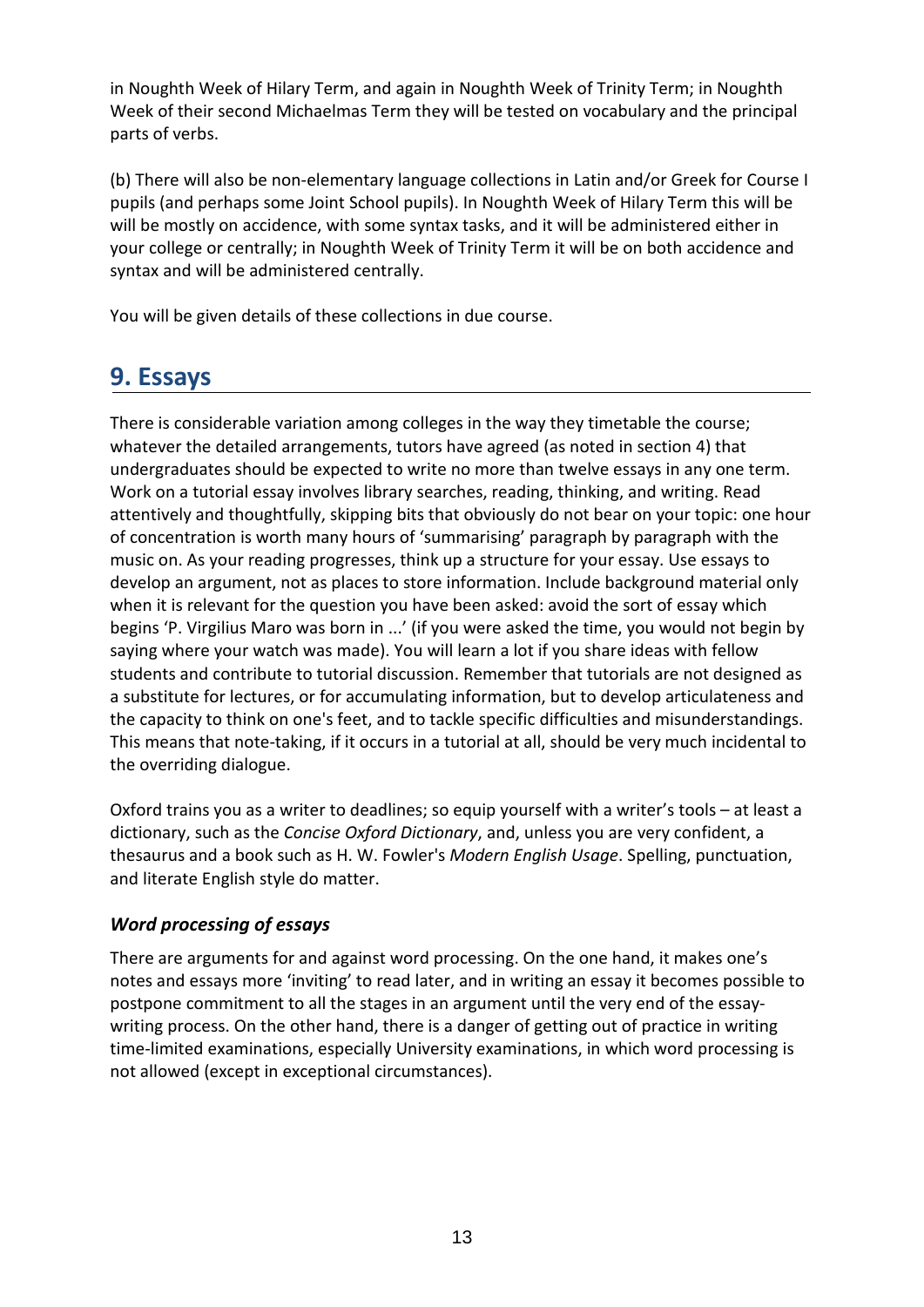# **10. Commentaries**

#### *Literary commentaries and gobbets for Classical Special Subjects*

Commenting on a text should not be the same thing as writing a short essay. A commentary or gobbet is largely concerned with the explication of a single passage of text; an essay is directed towards a different goal, making a more general argument or arguments on a set topic, using a wide range of primary and secondary evidence. Here are some guidelines on commentary- and gobbet-writing which may be of use.

*(i) Context*. Identify the context (briefly but precisely), paying some attention to what follows as well as what precedes. If the passage is part of direct speech, identify the speaker. If an event is at issue, you should also locate the episode in its historical context, with attention to chronology, geography and the like.

*(ii) Content*. Say what you feel should be said about the passage as a whole. This will vary from author to author and passage to passage, but you should especially consider how the passage fits into the overall themes of the work from which it comes, and its place in the plot and narrative development (Is this a crucial or a pivotal point? Does it look forward or back to other points?). Do cross-refer to other relevant passages, but do this fairly briefly. You may also need to explain details necessary to the understanding of the passage, e.g. identify (briefly) named individuals, anyone or anything referred to by pronouns, any interesting places; explain constitutional details referred to and the like.

*(iii) Significance*. This is where you explain why and how this particular passage is interesting/important. The passage might reveal something about the method of the writer (for example details of verbal style (e.g. unusual or colourful vocabulary); metaphor and related figures (e.g. simile, personification); it might offer interesting comparison with one or more other ancient accounts, inscriptions, monuments, or artefacts; it might contain material central to the understanding or interpretation of the actions, policy, etc. of some or all of the characters involved; it might contain a chronological crux, it might well do more than one of the above or other analogous things besides. In any case, what *difference* does this passage and its interpretation make to our understanding of something?

Say what you feel should be said about the *details of the passage*, going through it in order and indicating points of interest. You may find it useful to quote a few words of the original and then comment on them, or use line numbers to refer to the text.

It is not expected that you will have extensive recall of all that is to be found in Commentaries. This is not what is being tested. What is being tested is, rather, familiarity with prescribed texts and ability to deal, in an informed and perceptive way, with significant passages from those texts.

DO read the whole passage carefully. DO focus your response on the passage in question. DO NOT spend time simply paraphrasing the passage.

#### *Gobbets for Ancient History Special Subjects*

A gobbet is a passage of text on the content, the context and the significance of which you are asked to comment.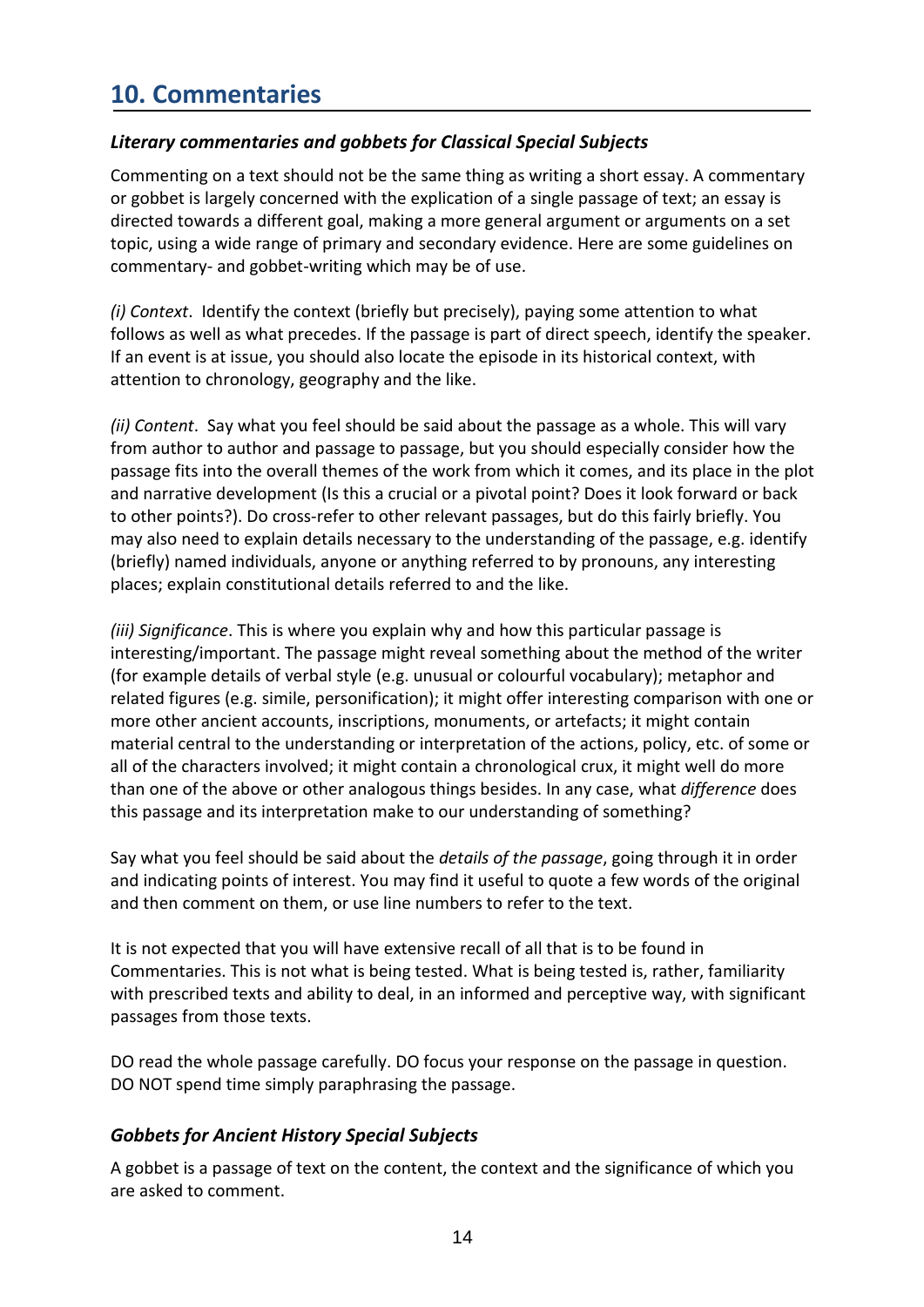1. *Context*. This can have two parts. The first (always relevant) is where you locate the passage in the historical work in which it appears. (This shows an agreeable familiarity with the work in question.) The second (relevant if an event is at issue) is where you locate the episode in its historical context, with attention to chronology, geography, and the like. (This shows agreeable familiarity with the historical setting.)

2. *Content*. This is where you explain details necessary to the understanding of the passage, e.g.: identify (briefly) named individuals, anyone or anything referred to by pronouns, any interesting places; explain constitutional details referred to and the like.

3. *Significance*. This is where you explain why and how this particular passage is interesting/important. The passage might reveal something about the method of the historian; it might offer interesting comparison with one or more other ancient accounts, inscriptions, monuments, or artefacts; it might contain material central to the understanding or interpretation of the actions or policy of some or all of the characters involved; it might contain a chronological problem; it might well do more than one of the above or other similar things besides. In any case, what *difference* does this passage and its interpretation make to our understanding of something?

It is not expected that people will have extensive recall of all that is to be found in Commentaries. This is not what is being looked for. What is being looked for is, rather, familiarity with prescribed texts and ability to deal, in an informed and perceptive way, with significant passages from those texts.

*DO* read the passage carefully. *DO* focus your response on the passage in question. *DO NOT* spend time simply paraphrasing the passage.

#### **Specimen gobbet**

*Atque interea statim admonitu Allobrogum C. Sulpicium praetorem, fortem virum, misi qui ex aedibus Cethegi si quid telorum esset efferret; ex quibus ille maximum sicarum numerum et gladiorum extulit.* 

[In the meantime, following the advice of the Allobroges, I immediately sent that gallant man, the praetor C. Sulpicius, to get from the house of Cethegus any weapons that were there, and he brought out a very large number of daggers and swords.] (CICERO, *In Cat.* 3.8)

#### **Attempt 1**

This extract comes from Cicero's speech to the people in the forum late in the afternoon of the 3rd December 63 BC. In this speech he reported the events of the previous night, when Volturcius was captured at the Mulvian Bridge while trying to leave Rome with the Allobroges, and of the meeting in the senate the following day, when the urban conspiracy was revealed thanks to the evidence of the Allobroges and Volturcius.

This passage describes how, on the morning of the 3rd December, while the senate was assembling (*interea*, l.1), Cicero instructed the praetor Gaius Sulpicius to search the house of C. Cornelius Cethegus. When challenged before the senate to explain the presence of so many weapons in his house, Cethegus supposedly claimed that he had always enjoyed collecting good metalwork. Apart from the letters from the conspirators to the Allobroges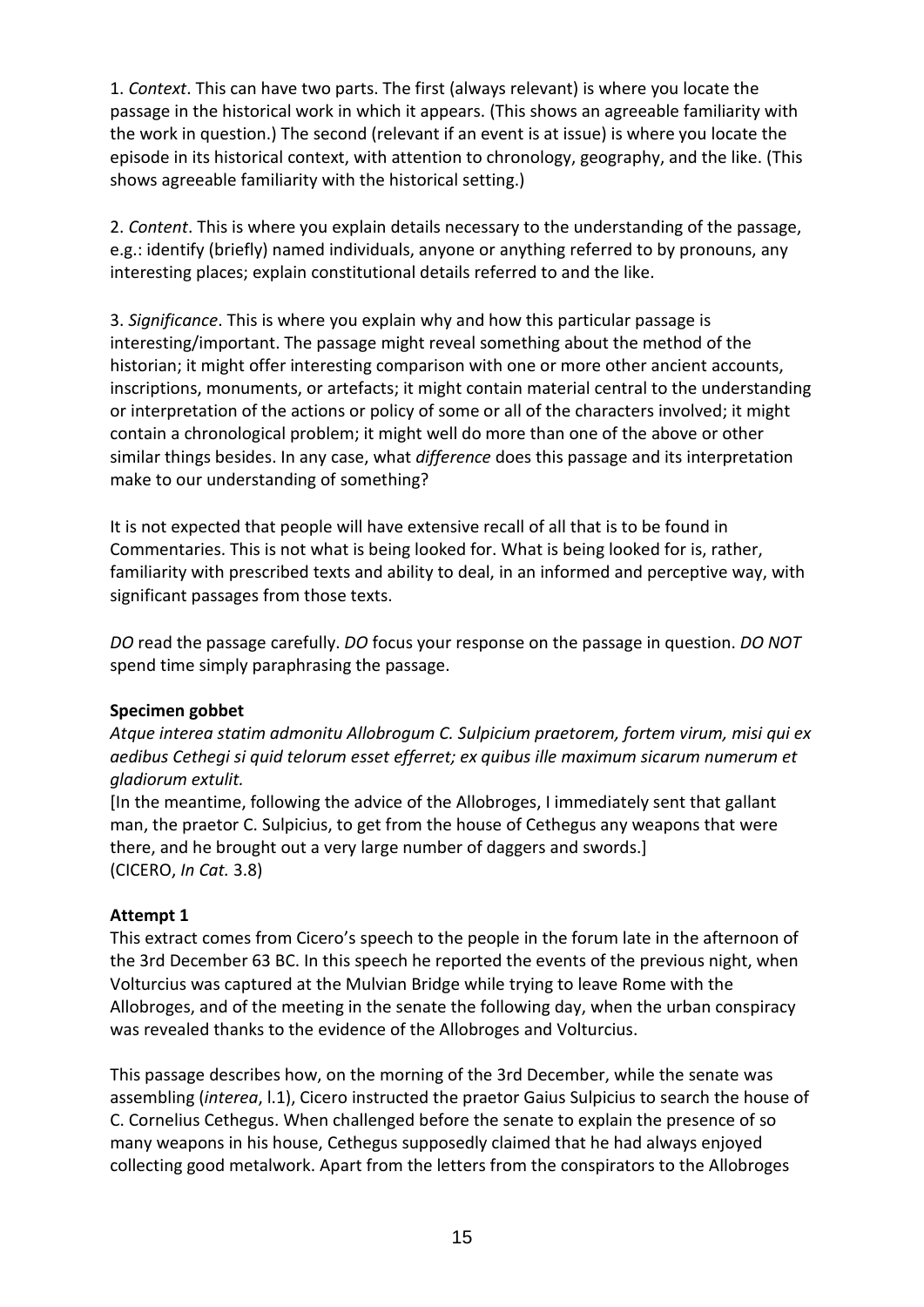and Lentulus' letter to Catiline, this cache of arms was virtually the only hard evidence Cicero had for the urban conspiracy.

Cicero elsewhere describes Cethegus as violent and impetuous; he is said to have been appointed to oversee the massacre of the senate. Cicero also says that although the other conspirators wanted to wait until the Saturnalia before launching the massacre, Cethegus wanted to bring the date forward. He was one of the five conspirators executed on the night of the 5th December.

The Allobroges were a tribe from Transalpine Gaul. They were heavily in debt to Roman businessmen at this period, and the envoys appear to have been sent to Rome to petition the senate for debt-relief. If they hoped for more favourable treatment through their betrayal of the conspirators, they were disappointed; the following year the Allobroges were driven to open revolt by the pressure of debt.

It is interesting to find a praetor engaged in searching the house. Cicero made much use of the urban praetors in the course of his suppression of the conspiracy. Their main responsibility at this period was to preside over the law-courts, but they could also serve as the consul's immediate 'enforcers' at a time of crisis. Cicero sent two praetors with an armed force to arrest Volturcius on the 2nd December, and at the start of November, as Sallust tells us, two more praetors had been sent out at the head of armies to quell unrest in other parts of Italy.

#### **Attempt 2**

This passage is taken from Cicero's third speech against Catiline. His four surviving speeches against Catiline are our main contemporary source for the Catilinarian conspiracy. The speeches as we have them may not represent exactly what was said by Cicero at the time, since we have evidence for Cicero revising his speeches later for publication (as in the case of the *pro Milone*, as reported by Asconius).

Here Cicero describes how, on the information of the Allobroges, he sent the praetor C. Sulpicius to bring whatever weapons he could find from the house of Cethegus, one of the conspirators. He is said to have found a very large number of daggers and swords, proving that Cethegus was involved in the conspiracy and that a massacre was being planned at Rome. However, it is not certain whether Catiline was actually involved in this plot or whether this was an independent conspiracy, as Seager has argued.

Sulpicius is described as a 'gallant man' (*fortem virum*). Cicero must have been grateful to him for taking on this task, which might have been very dangerous. No-one knew how far the conspiracy went, and Cethegus could have tried to resist when Sulpicius searched his house.

The mention of the Allobroges is interesting. They were Gallic tribesmen whom Cethegus and others had tried to bring into the conspiracy. Their decision to betray the conspiracy to Cicero was crucial to the uncovering of the plot, and they were later rewarded for this.

Cethegus was convicted of involvement in the Catilinarian conspiracy, and was executed after the debate in the senate on the 5th December. The execution of Cethegus and the others brought Cicero great unpopularity in later years, since despite the passing of the SCU (senatus consultum ultimum) he was perceived to have acted unconstitutionally. This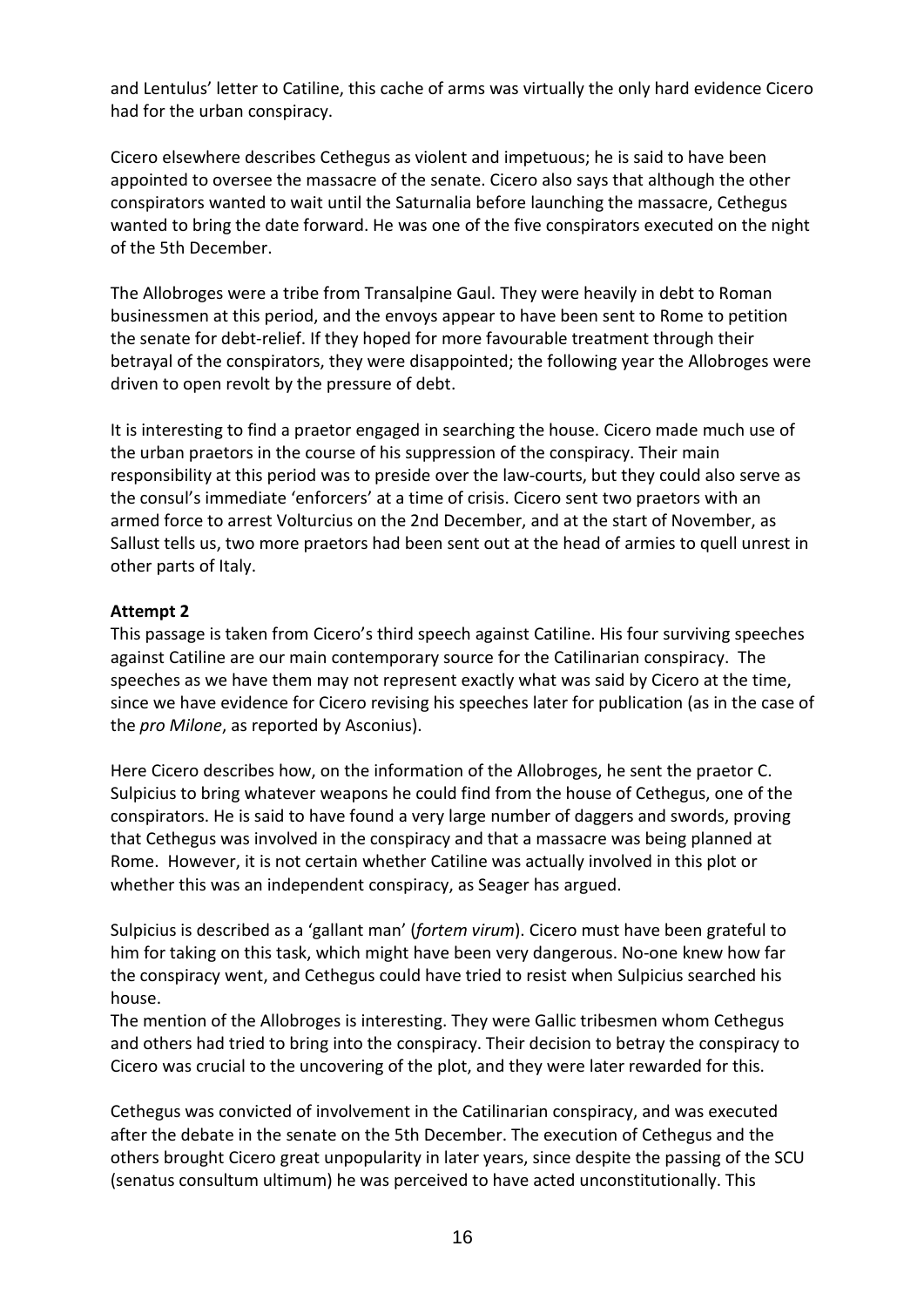passage suggests that Cicero had some justification for his actions, since the cache of arms at Cethegus' house proved that a major plot against the state was underway.

#### **Comments:**

Specimen gobbet 1 would normally expect to receive a good first-class mark; Specimen gobbet 2 a low-ish 2:2 mark. Why?

*Paragraph 1.* Both candidates provide general context. But Student 1 provides in the very first sentence four pieces of information which could not be gained simply by reading the passage: (1) to the people (2) in the forum (3) late afternoon [after the meeting of the senate] (4) 3rd Dec. 63 BC. In the rest of the paragraph, Student 1 accurately summarises enough of the content of the speech to make sense of the passage at hand (uncovering of conspiracy thanks to Allobroges), and shows that she remembers the name of the crucial figure (Volturcius). Student 2, however, in her first sentence says nothing which couldn't be learned by reading the reference (CICERO, In Cat. 3.8) at the bottom of the passage. The second and third sentences look at first sight somewhat more impressive, but in fact could be used for any gobbet from any part of the Catilinarians – hence they get no credit.

*Paragraph 2.* Student 1 situates the passage precisely in time (reference of interea). Writing Gaius Cornelius rather than C. Cornelius takes half a second longer and shows that she knows what C. stands for. She remembers Cethegus' defence against the accusation of hoarding arms (shows pleasing knowledge of the rest of the speech). Student 2 summarises the whole passage, which Student 1 rightly doesn't bother to do. The final sentence of Student 2's paragraph 2, on Catiline and Seager, again looks superficially impressive, but is in fact completely irrelevant to the passage at issue (could be inserted into almost any gobbet on any of the Catilinarians!).

*Paragraph 3.* Student 1 tells us what else she knows about Cethegus. Not much detail, but that's OK: does at least show that she has read the sources carefully enough to remember who's who. Student 2 knows nothing else at all about Cethegus, so guesses (incorrectly) that the examiner might be interested in her views on the phrase fortem virum, which are all too obviously based on no knowledge whatsoever. This kind of 'arguing from first principles' is very characteristic of desperate exam candidates whose knowledge has run out two sentences into the gobbet...

*Paragraph 4* in both cases is a bit pointless: with a richer gobbet to work with, you could omit this altogether. Once again, Student 1 provides relevant argument (why the Allobroges got involved in the conspiracy, and why they betrayed it); Student 2 provides summary of events (what the Allobroges did).

*Paragraph 5.* It doesn't matter that Student 1 can't remember any names here (an examiner would probably need to look them up too) – the point is that she shows she has been paying attention while reading the set texts. Student 2 has patently run out of information, and piles in some random information (the SCU, described in two different ways to fill space), before guessing at the 'significance' of the passage.

In general: Student 1 can do names, dates, places, content of the speech, what happens immediately before and immediately afterwards. Student 2 has absolutely nothing to work with but the passage itself and a broad and general knowledge of the conspiracy as a whole.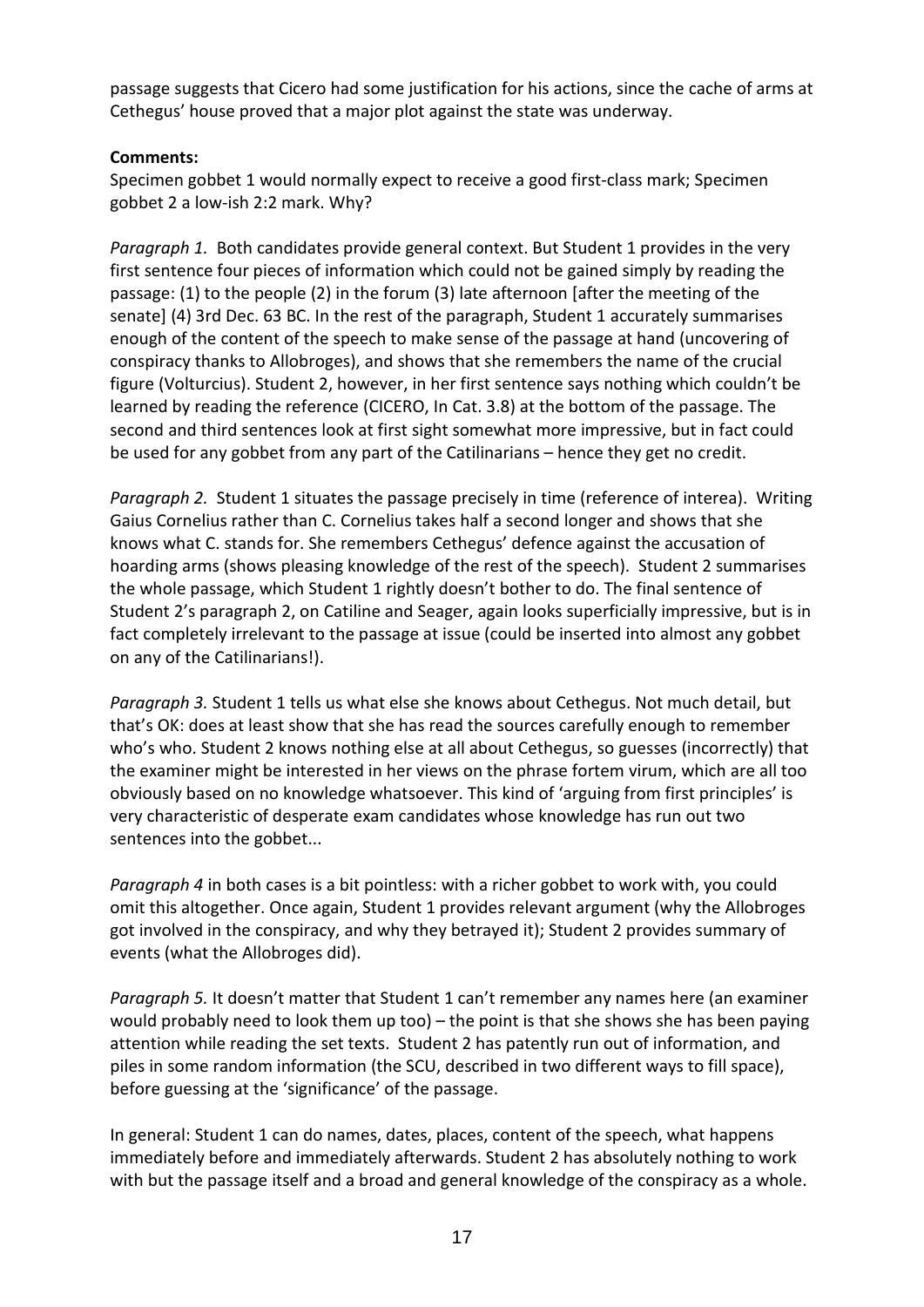Student 1 knows what a praetor is and does, and worries about whether praetors usually got involved in house-searches; this leads her on to speculate (relevantly!) about what the praetors' role might have been in the suppression of the conspiracy. Student 2 evidently thinks: praetor, quaestor, censor, proctor, whatever.

### *Picture questions in Texts & Contexts and Classical Art and Archaeology Exams*

*(i) Introduction*. The following suggestions are concerned with tackling picture questions in exam papers that involve classical art and archaeology. Depending on the subject of your paper and on the category of item shown in any given picture question, not all of the suggestions and aspects covered below will be equally applicable. The guidelines offer ways of approach, aspects that might be discussed, and a sequence in which they might be addressed. Others are possible. Lectures will also provide guidance for dealing with picture questions.

*(ii) Not primarily an identification test.* A crucial sentence in the rubric governing all picture questions in Special Subject papers says they 'will not necessarily be of things of which you are expected to have prior knowledge'. In other words, the pictures may show familiar things that you quickly recognise, or they may equally show things that you are unlikely to have seen before. There are so many objects that some candidates might have come across, others not, that Examiners are not thinking in terms of what should or should not be recognised. So: **identification is not the main point of the picture question**. Examiners want to see you bring wide knowledge of the subject to bear in assessing a single specific example, and to see how you can use a specific example to make telling general points. In the Text & Contexts paper all pictures will be from the images published on WebLearn; but identification is still not the main purpose of the exercise.

*(iii) Aspects, headings.* The following headings and aspects might be covered, some briefly, some more fully, as relevant.

**A: TITLE**. Give a brief summarising title to your answer. If you recognise the item, give its **familiar name** and state quickly anything else you can remember of its **material, subject, date, provenance, and current location**: 'Artemision Zeus. Bronze statue, c. 470-60 BC, from Cape Artemision. Athens, National Museum'. If you don't recognise the item, give a plain **descriptive title**, perhaps mentioning a preliminary assessment of its broad date and likely place of manufacture, if you know them, which you might come back to in your discussion: 'Athenian black-figure cup, 6th century BC'. 'Marble portrait bust of bearded man, 2nd century AD'. After the title, you might need to say **what kind of picture** you have been set: photo, photo detail, drawing, reconstruction. Drawings of sites and buildings are of course different: state plan, restored plan, elevation, section, reconstruction.

**B: OBJECT (material, scale, function)**. What is it? What kind of object or structure is shown? What is it made of? Gold earring, silver drinking cup, bronze helmet, terracotta statuette, marble temple. What was its function, what was it for? Often this is self-evident (helmet, earring) or obvious enough to be quickly stated: 'black-figure krater for mixing wine and water', 'marble grave stele', 'amphitheatre for gladiatorial games and beast hunts'. Sometimes function requires discussion: a marble statue might be, for example, a cult, votive, or funerary figure, or a piece of Roman villa decor. Function might lead to discussion of contexts of use and to the effect of such an object in a sanctuary, cemetery, or villa.

**C: SUBJECT (iconography)**. If the item is figured, what does it represent? Give a brief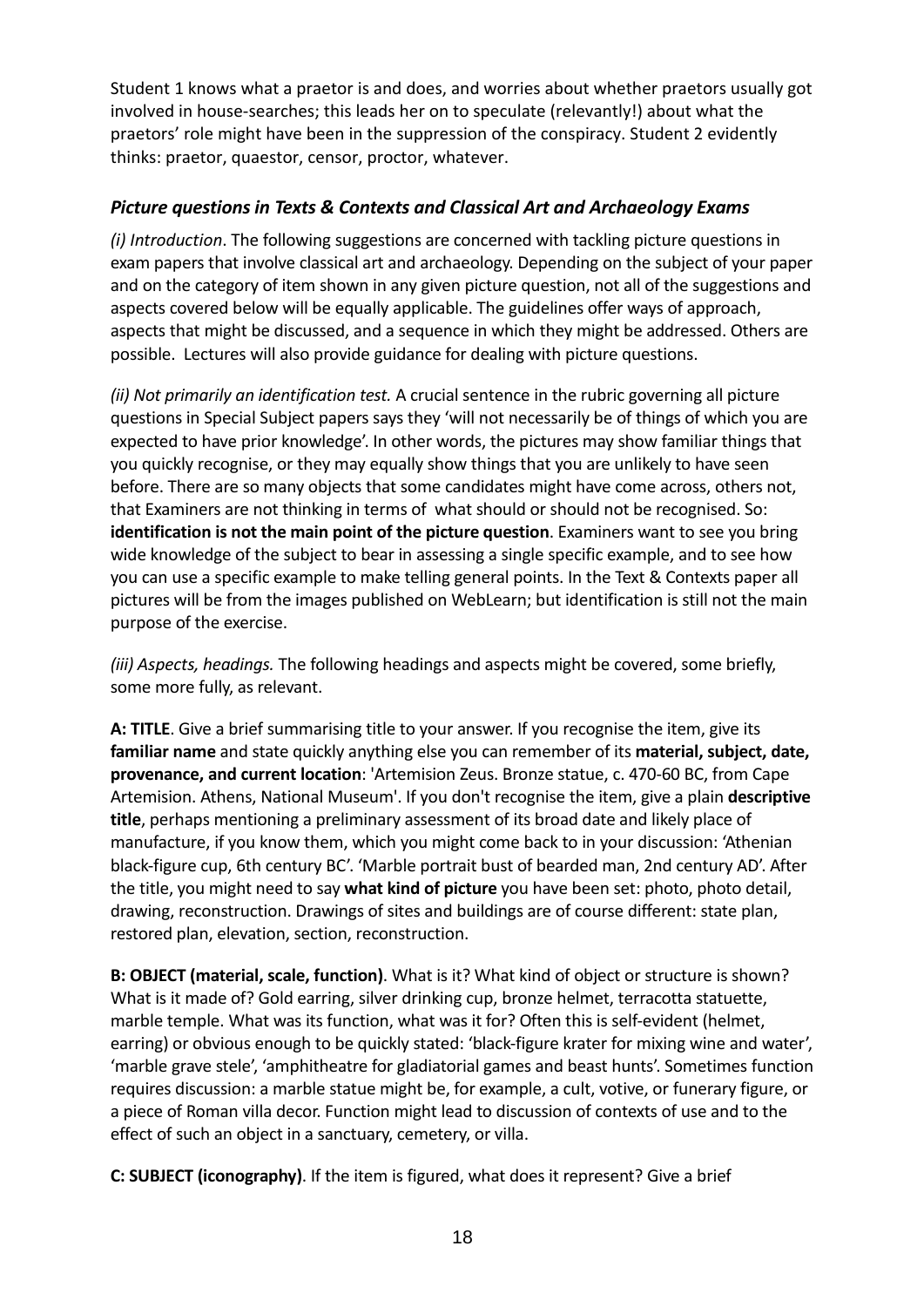description of the subject, its iconography: pose, action, clothes, hairstyle, action, attributes of a statue; the action, participants, subject of a narrative scene. How do you recognise the figure(s), what is the action, occasion, setting represented, how is the story told? For nonfigured artefacts and structures, briefly describe their form and main components: 'a pebble mosaic floor with alternating black and white lozenge pattern', 'an engaged tetrastyle Ionic tomb facade with brightly painted red and blue pediment and akroteria'.

**Learn and use the appropriate professional terminology** – for example, for pot shapes or parts of classical buildings. This is not exclusionary jargon but a way of being accurate and concise. In describing a temple, 'amphiprostyle' is shorter and clearer (once you have learned it) than 'has columned porches on both short ends but no columns on the long sides'. If you do not recognise the subject or the building type, you will spend longer here providing a careful description of what you see. Remark on any interesting details: show you have *looked*.

**D: STYLE (with technique, date, place)**. How is the subject represented, how is the figure styled, how was the object or structure made? This can be shorter or longer, but the key is to find good descriptive words and to **find one to three parallels or comparanda** between or beside which the item in question can be placed. From this process you should make an assessment of **place and date of manufacture**. Style and technique are usually among the most time- and place-specific aspects. **Do not be more precise than you can sustain from your knowledge** or than the category of object in question can sustain. Remember that not all things can be dated or placed with equal precision. Sometimes we may say confidently 'Corinthian aryballos, c. 650 BC'. Other times we must be broad: 'marble statue, probably 4th century BC'. If unsure, give a broad specification.

Any points of interest that you know or can see in the picture that relate to **technique, craft, or manufacturing** can be discussed with style. They are often closely connected to stylistic effect, and often carry indications of date. For example, whiteground lekythoi with 'second' white belong 480-450 BC. Roman portraits with drilled eyes belong after c. AD 130.

**E: SIGNIFICANCE**. If you have recognised the object or have been able quickly to diagnose its function, subject, date, and place, you will spend most time on this aspect. You will score higher the more you can **make your points come out of observation or assessment of the specific item in question**. You might think about the object's significance in relation to one or more of the following overlapping questions.

How **typical or unusual** is it? How well does it fit into a larger category? If not typical now, how unusual was it in antiquity? Remember that few things that survive can have been unique. What was the **original effect** of the object compared to the state we see it in now? What needs to be restored – limbs, attributes, attachments, colours, pedestal, base, explanatory inscription? What were the **contexts of use** – public, private, political, religious, in public square, sanctuary, house, andron, bedroom, grave? How was the object used and how do the contexts of use affect our assessment of it?

What was the **social level** of the object, who commissioned and paid for it, with what target audience in mind? How might the object's social level affect our assessment. For example, temple projects could be aimed at the whole community, while private funerary monuments might be aimed at a particular social group. What kinds of things would ancient viewers/users do or say around this object, image, or structure? What **ideas, priorities, values** did it articulate for its user group?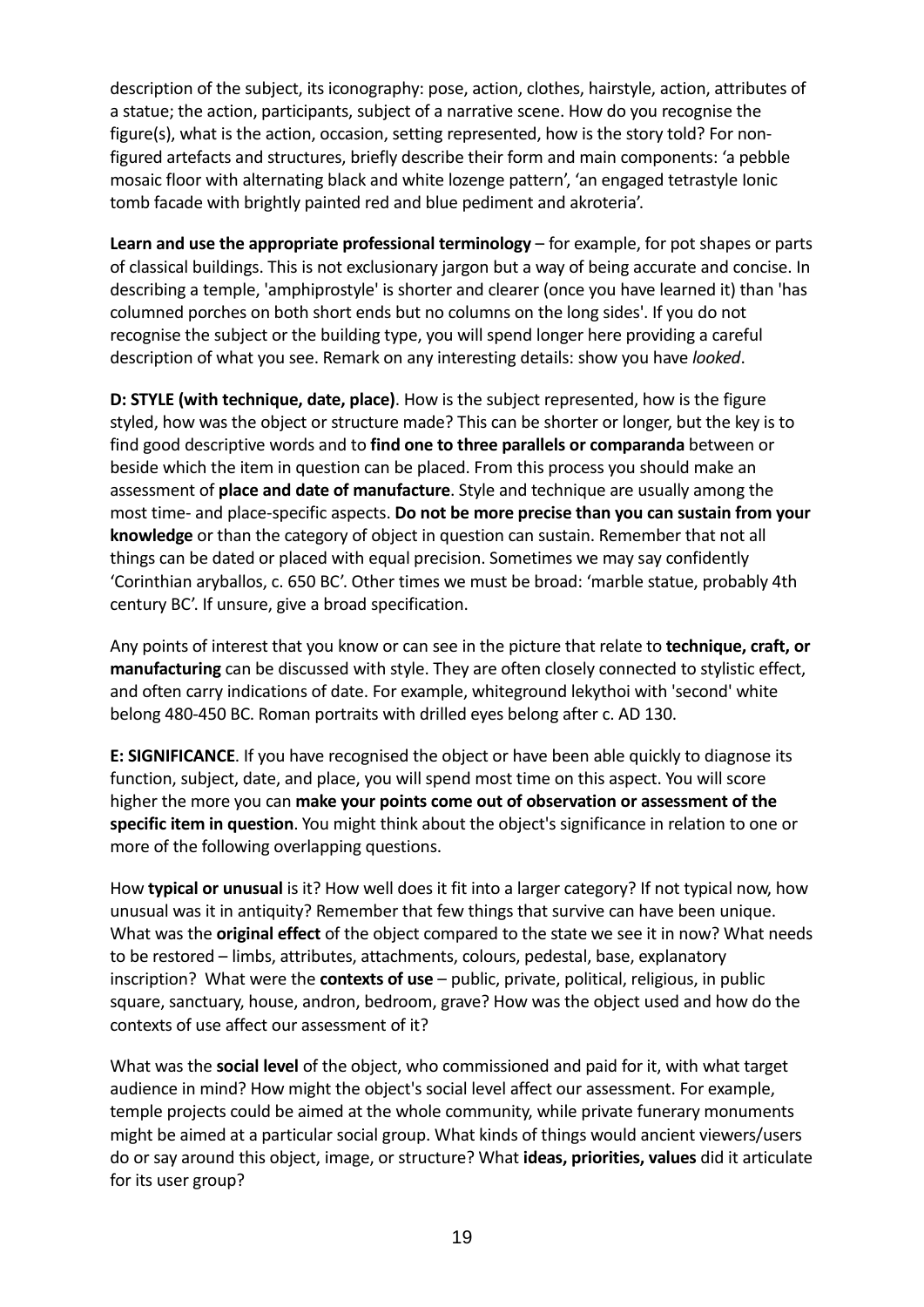What kinds of **scholarly interpretation** have been proposed for this object or for the category to which it belongs? Do you agree with them, find them persuasive? What weaknesses do they have? Are other views possible, better? What do **you** think is the important point?

#### *(iv) Sample A: item recognised.*

#### **Artemision Zeus. Bronze statue, over life-size, c. 470-60 BC, from the sea off Cape Artemision (N. Euboea). Athens, National Museum.**

The statue was probably a major votive in a sanctuary. It represents a naked and senior god, in striding pose, left arm held out, aiming, right arm bent holding a missile (now missing). The missile was either a trident (for Poseidon) or a thunderbolt (for Zeus). The best parallels in small bronzes from the late archaic and early classical periods (good example in Berlin) as well as the latest scholarship all suggest a thunderbolt and Zeus. The square head, regular features, and above all the long hairstyle wound in a plait around the head, visible in the back, indicate a senior god (rather than hero or mortal). The strong, simplified features, the hard-muscled body, and the organic pose and proportions all indicate a date in the 460s alongside the Olympia sculptures. The large eyes, now missing, were inlaid and were vital to the effect of the figure.

The statue belongs in the period after the Persian Wars, when the hard, new realistic-looking style we know as 'Severe' was created in big votive figures like this one, set up in sanctuaries of the gods often as thank offerings paid for from Persian-war booty.

The figure is a powerful fifth-century-BC visualisation of a warring Hellenic divinity – imperious, all-seeing, potentially devastating. It belongs in the same environment as the Riace bronzes, the Olympia pediments, and the statuesque figures on the large pots of the Niobid Painter and his group.

#### *(v) Sample B: item not recognised.*

#### **Reconstruction drawing of terrace sanctuary. Probably central Italian. Probably later second or first century BC.**

The drawing shows a huge raised platform (c. 130 by 70 m, according to scale), terraced against a steep slope that falls away to the left (north). The terrace is supported here on tall, buttressed substructures that are cut away in the drawing to show they are made up of parallel, probably concrete vaults. The mouth of a tunnel emerges from the substructure and is shown as a road or passageway(?) running under the terrace from front to back.

The terrace is enclosed on three sides by complex triple-aisled, two-storeyed stoas or portico buildings. The drawing seems to show these stoas have three aisles at terrace or ground level, stepped back to two aisles in the upper storey – an architectural configuration hard to parallel(?). The temple is shown as prostyle hexastyle (its architectural order is not specified in the drawing) set on a tall podium with a tall flight of steps at the front only. In front of the temple, the terrace is open and looks out over the surrounding country.

The massively engineered temple platform suggests a terrace sanctuary of the late Republic, like those at Praeneste and Terracina, built in central Italy in imitation of (and in competition with) hellenistic terraced sanctuaries such as those at Kos, Lindos, and Pergamon. The scale, concrete vaulting, strict axiality of the plan, and the prostyle design of the temple are all typical Italian-Roman features – as also is the small theatre sunk into the front of the terrace. The money and ideas for such sanctuaries came from the new business and cultural opportunities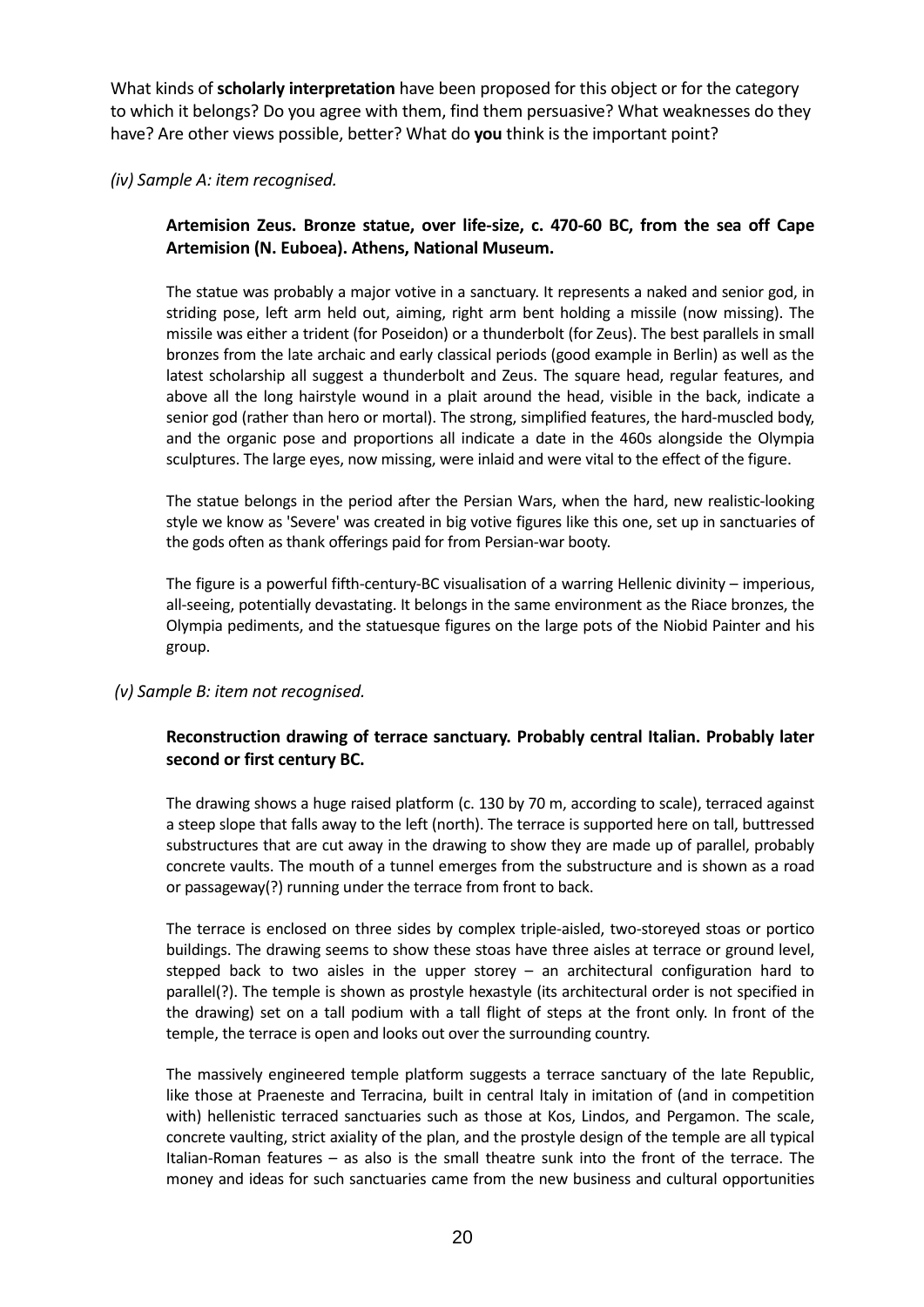opened by the Roman conquest of the hellenistic east.

 *(vi) Conclusion.* Your task is to use careful description and relative comparison to make the item shown speak or look as it did for its ancient audience and users. You need to use your knowledge of the subject to create a useful context for it and so bring out its significance. Don't guess, and equally if you know what the item is, don't waste time pretending you don't recognise it! Both are counterproductive. A good Type B answer will score highly even for a well-known monument: it is the quality of the answer not identification that counts. Conversely, a Type B answer that only pretends not to recognise the thing and 'deduces' what it is (a) will be easily spotted, and (b) will not score more highly than one that immediately says what the item is. To repeat: If you do not know what it is, **don't guess – look, describe, compare, deduce**!

#### *Gobbets for Philosophy Special Subjects*

The gobbet question is designed to test a different skill from the essay questions  $-$  it is designed to test your ability to extract the relevant philosophical content from a short stretch of text. The basic format of a gobbet should be: (i) context, (ii) content, (iii) assessment.

*(i) Context*. You need to identify the argumentative context of the passage. For example, 'This passage occurs in Socrates' response to Thrasymachus' claim that the ruler properly socalled is expert in promoting his own advantage; in reply Socrates urges that all expertise aims to promote the advantage of that on which the expertise is exercised, hence the expert ruler must aim to promote, not his own advantage, but that of the subject.'

*(ii) Content*. You need to say what the specific contribution of the passage is to that argumentative context. Is it a sub-argument (in which case the steps of the argument should be set out)? Or does it introduce a distinction (in which case you should clearly state what is being distinguished from what)? Or does it introduce some key concept (in which case, you should elucidate the concept, and explain its importance for the argument)? If there are differing interpretations of the passage, you should canvas them all – don't just state your preferred one.

*(iii) Assessment*. Once you have elucidated what the content of the passage is, you need to assess that content. If the passage contains an argument, then you should say whether the argument is a good one, and identify its flaw if it is fallacious or unsound. If the passage introduces some key distinction or concept, you should say why the distinction or concept is important for the surrounding argument. If the significance of the passage goes beyond the immediate argumentative context (e.g. in introducing a concept which is important for a wider range of contexts) that wider significance should be indicated. Wider significance may be internal to the work as a whole, or may extend beyond it, for instance by relating to some theme central to the thought of the author (such as Plato's Theory of Forms or Aristotle's Categories) or to some important topic in modern philosophy.

Your primary focus in philosophy gobbets should be on argumentative and conceptual content. Details of sentence construction, vocabulary etc should be discussed only in so far as they affect that content. The same goes for the identification of persons etc named in the passage; note that where the passage is taken from a Platonic dialogue it will usually be relevant to identify the speaker(s).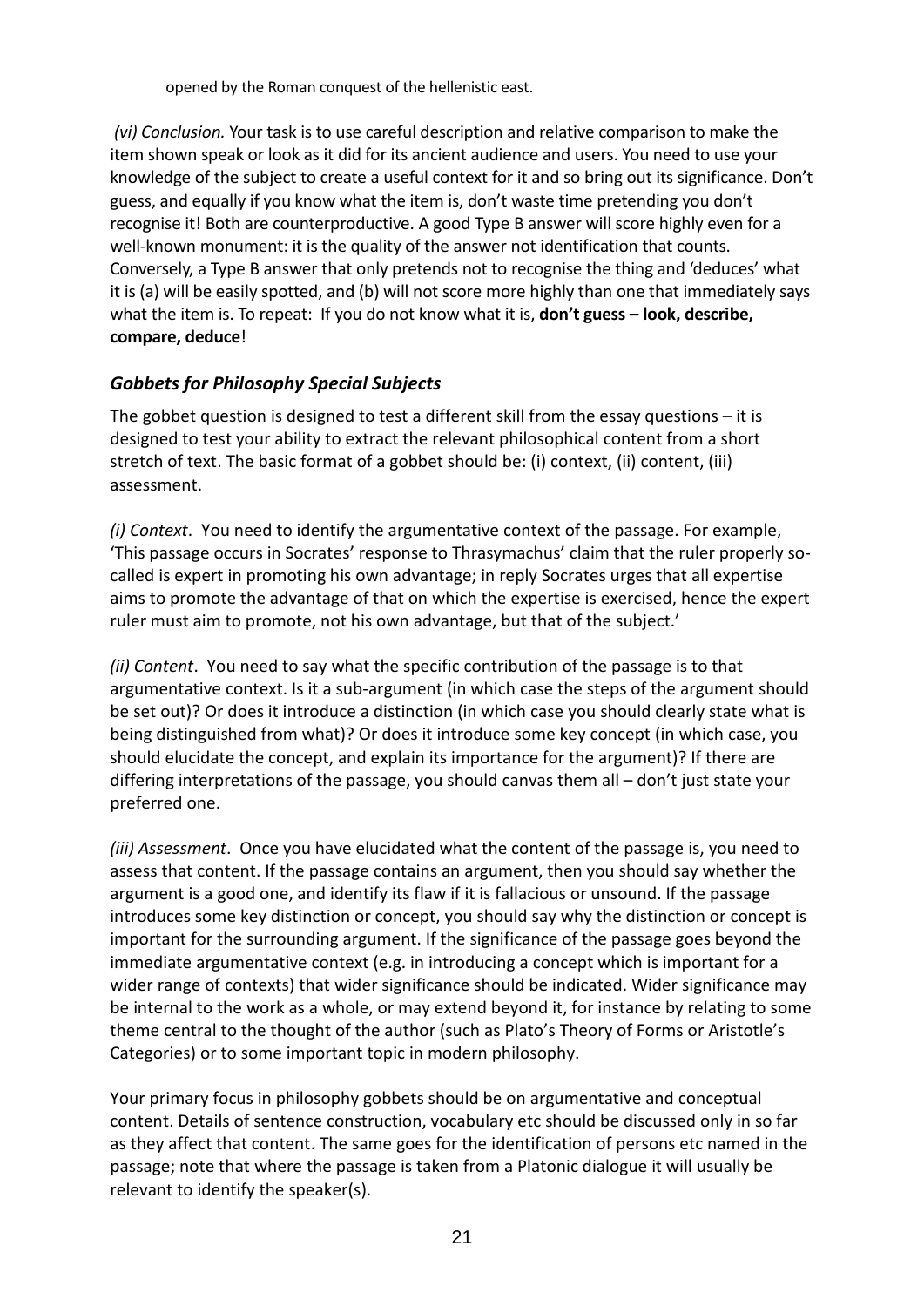It is vitally important to observe the time constraints imposed by the number of passages to be translated and commented on. Brevity, relevance and lucidity are crucial. It is especially important not to be carried away in expounding the wider significance of the passage (see above); a gobbet should not expand into an essay on the Theory of Forms, or the problem of universals, or whatever.

# **11. Plagiarism**

This is the University definition of plagiarism (c.f.

https://www.ox.ac.uk/students/academic/guidance/skills/plagiarism?wssl=1):

Plagiarism is presenting someone else's work or ideas as your own, with or without their consent, by incorporating it into your work without full acknowledgement. All published and unpublished material, whether in manuscript, printed or electronic form, is covered under this definition. Plagiarism may be intentional or reckless, or unintentional. Under the regulations for examinations, intentional or reckless plagiarism is a disciplinary offence.

These guidelines (which are adapted from those adopted by the English faculty) are particularly directed towards Finalists writing theses, but many of them have relevance to the writing of essays throughout your undergraduate career.

i. Plagiarism is the use of material appropriated from another source or from other sources with the intention of passing it off as one's own work. Plagiarism may take the form of unacknowledged quotation or substantial paraphrase. Sources of material include all printed and electronically available publications in English or other languages, or unpublished materials, including theses, written by others. The Proctors regard plagiarism as a serious form of cheating for which offenders can expect to receive severe penalties, possibly including disqualification from the examination process or expulsion from the university (as stated in the box above). Plagiarism in tutorial essays or other work which is not formally examined is a disciplinary matter for colleges, who may choose to apply a range of severe penalties, including rustication or even sending down. You should be aware that there are now sophisticated electronic mechanisms for identifying plagiarised passages, and you should also be aware that anyone writing a reference for you in the future who is aware that you have plagiarised work may feel obliged to mention this fact in their reference.

ii. Your work will inevitably sometimes involve the use and discussion of material written by others with due acknowledgement and with references given. This is standard critical practice and can be clearly distinguished from appropriating without acknowledgement material produced by others and presenting it as your own, which is what constitutes plagiarism.

iii. A thesis is essentially **your** view of the subject. While you will be expected to be familiar with critical views and debates in relation to the subject on which you are writing, and to discuss them as necessary, it is your particular response to the theme or question at issue that is required.

iv. When you read the primary texts that you will be discussing, it is a good idea to **find your own examples** of episodes, themes, arguments, etc. in them that you wish to discuss. If you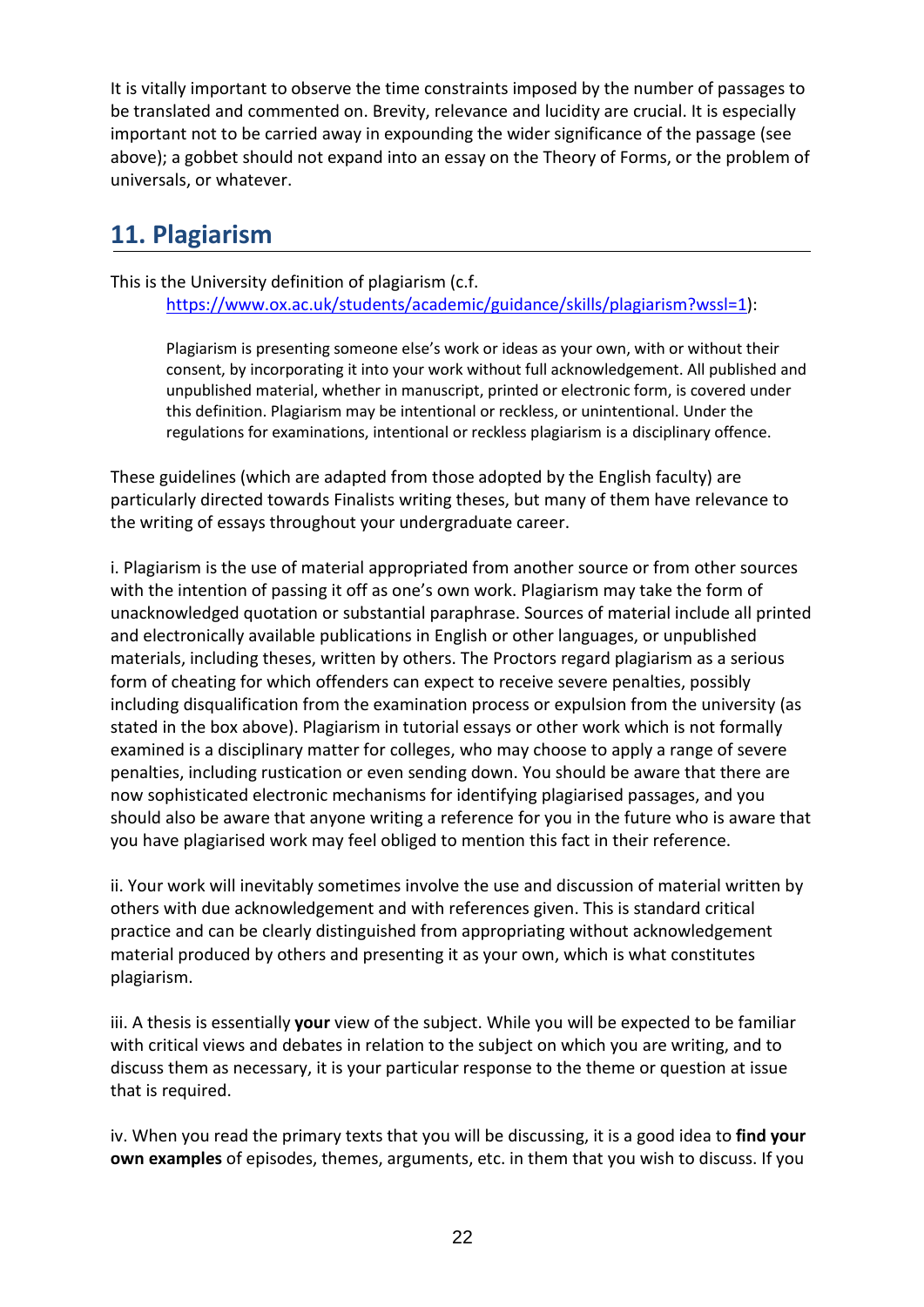work from your own examples, you will be much less likely to appropriate other people's materials.

v. When you are taking notes for your thesis from secondary sources, a) Always note author, title (of book or journal, and essay or article title as appropriate), place of publication (for books), and page numbers. b) If you copy out material word for word from secondary sources, make sure that you identify it as quotation (by putting inverted commas round it) in your notes. This will ensure that you recognise it as such when you are reading it through in preparing your thesis. c) At the same time always note down page numbers of quoted material. This will make it easier for you to check back if you are in doubt about any aspect of a reference. It will also be a necessary part of citation (see vi below).

vi. When you are writing your thesis, make sure that you identify material quoted from critics or ideas and arguments that are particularly influenced by them. There are various ways of doing this, in your text and in footnotes. If you are substantially indebted to a particular critic's arguments in the formulation of your materials, it may not be enough to cite his or her work once in a footnote at the start or the end of the essay. Make clear, if necessary in the body of your text, the extent of your dependence on these arguments in the generation of your own – and, ideally, how your views develop or diverge from this influence.

vii. Example: This is a passage from A. Barchiesi, *Speaking Volumes: Narrative and Intertext in Ovid and Other Latin Poets* (London, 2001), 54:

'Something similar might be observed in a "pure" elegiac text, antipodal to epic, such as *Amores* 3.6. This elegy is a long appeal addressed to an obstinate little stream obstructing Ovid's path to his love. The erotic situation lies completely in the background, abstract and vague; Ovid turns his whole attention to the obstacle and to the strategies aimed at overcoming it. The river is described in essentially "anti-Callimachean" terms: it has muddy banks (3.6.1), abundant and even filthy waters (v. 8: *et turpi crassas gurgite volvis aquas*). These features accord well with the narrative function of the stream that obstructs the amorous quest of the elegiac poet. But what is intriguing are the arguments Ovid uses to appease the flood. To honour the unnamed stream, the poet lists lofty examples of great rivers which have felt the power of love . . . He then goes on to develop a long narrative example, the story of a river in love, but, significantly, the story is of *epic* provenance: Mars' rape of Ilia, who afterward was offered consolation by the Anio. The entire story . . . appeared in a prominent position at the beginning of Ennius' *Annales*. This episode, though transcribed by Ovid in his own manner and in the style of elegy, is indeed an unforeseen guest in a poem of the *Amores*.'

#### **A. Plagiarism:**

'*Amores* 3.6 is addressed to a river which is stopping Ovid from getting to his love. Ovid leaves the love-situation in the background, and turns his whole attention to the river, and strategies for overcoming this obstacle. The description of the river makes it essentially "anti-Callimachean": it has muddy banks and dirty waters. These features fit the narrative function of the stream that obstruct the elegiac love-poet's quest. Ovid's arguments to the river are very interesting. He lists lots of lofty examples of rivers in love, and then develops a long narrative of a story about a river in love from epic. This story concerns the river Anio, which offered his love to Ilia after Mars' rape of her. The whole story had a prominent position at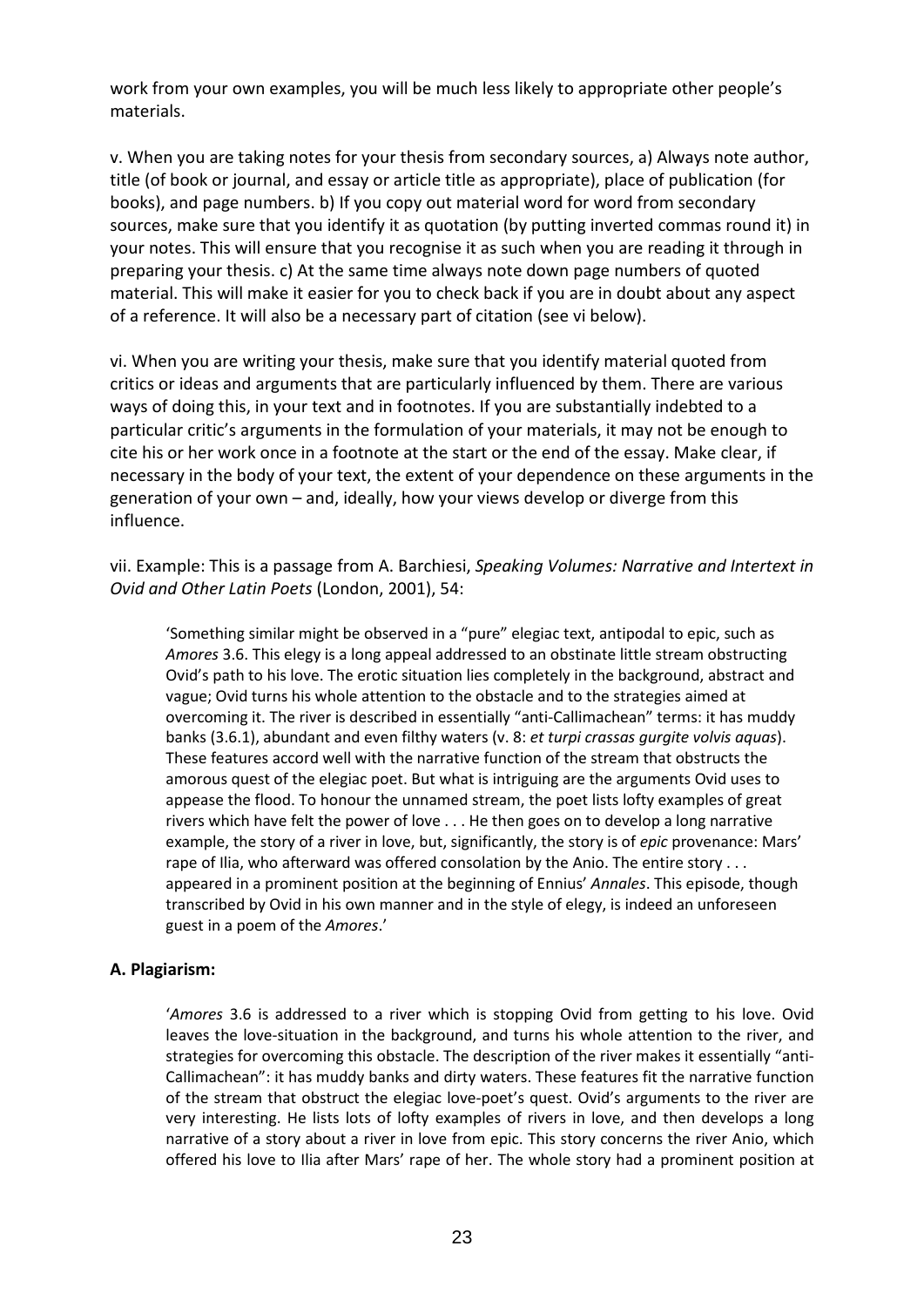the beginning of Ennius' epic poem the *Annales*. Ovid treats it in his own manner and in elegiac style; but it still comes as a surprise in the *Amores*.'

This version adds almost nothing to the original; it mixes direct appropriation with close paraphrase. There is no acknowledgement of the source; the writer suggests that the argument and the development of it are his or her own.

#### **B. Legitimate use of the passage:**

'*Amores* 3.6 forms part of the intensified conflict between genres which marks Book 3 of the *Amores*. In the first poem of Book 3, Tragedy and Elegy vie for Ovid's soul; in the last, he wistfully abandons elegy for tragedy. In this poem, addressed to a river that prevents the speaker from reaching his beloved, Ovid moves into the prolonged narration of a story that comes in epic: the river Anio's winning and wooing of Ilia after Mars has raped her. This story came in the first book of Ennius' *Annales*. Barchiesi has pointed out that the river seems "anti-Callimachean" in its size and dirtiness.<sup>1</sup> The relation with epic may, however, be more elaborate and complicated. Within the *Iliad*, Achilles' heroic advance is halted by a river; he fears an ignominious and rustic death (21.279-83). The situation of *Am*. 3.6 as a whole could be seen to mimic, on a lower level, an episode already generically disruptive. And the Anio's speech to Ilia (53-66) sounds very like a love-poem – which naturally does not work as persuasion. Epic, then, does not simply interrupt elegy in *Amores* 3.6; and the poem is part of a larger design, not just a curious surprise.

\_\_\_\_\_\_\_\_\_\_\_\_\_\_\_\_\_\_\_\_\_\_\_\_\_\_\_\_\_\_\_\_\_\_\_\_\_\_\_\_\_\_\_\_\_\_\_\_\_\_\_\_\_\_\_\_\_\_\_\_\_\_\_\_\_\_\_\_\_\_\_ <sup>1</sup> A. Barchiesi, *Speaking Volumes: Narrative and Intertext in Ovid and Other Latin Poets* (London, 2001), 54.'

This version uses an acknowledged paraphrase of part of the passage in forming a wider argument, with some fresh points. (The footnote is sound scholarly practice, but its omission would not be a matter of plagiarism.) The reference to the *Annales*, though originally derived from Barchiesi, does not require acknowledgement, since the writer can reasonably suppose it to be common scholarly knowledge. The final phrase echoes Barchiesi's, while disagreeing with it; but no explicit acknowledgement is required, least of all after the earlier mention.

# **12. Bibliographies**

Detailed bibliographies are revised regularly for each of the subjects on the course. You can download them from the Teaching and Learning Materials section of WebLearn https://weblearn.ox.ac.uk/x/e0hYHV. They contain very full guidance on the best books to use (including recommended translations and commentaries) as well as a list of recommended reference books.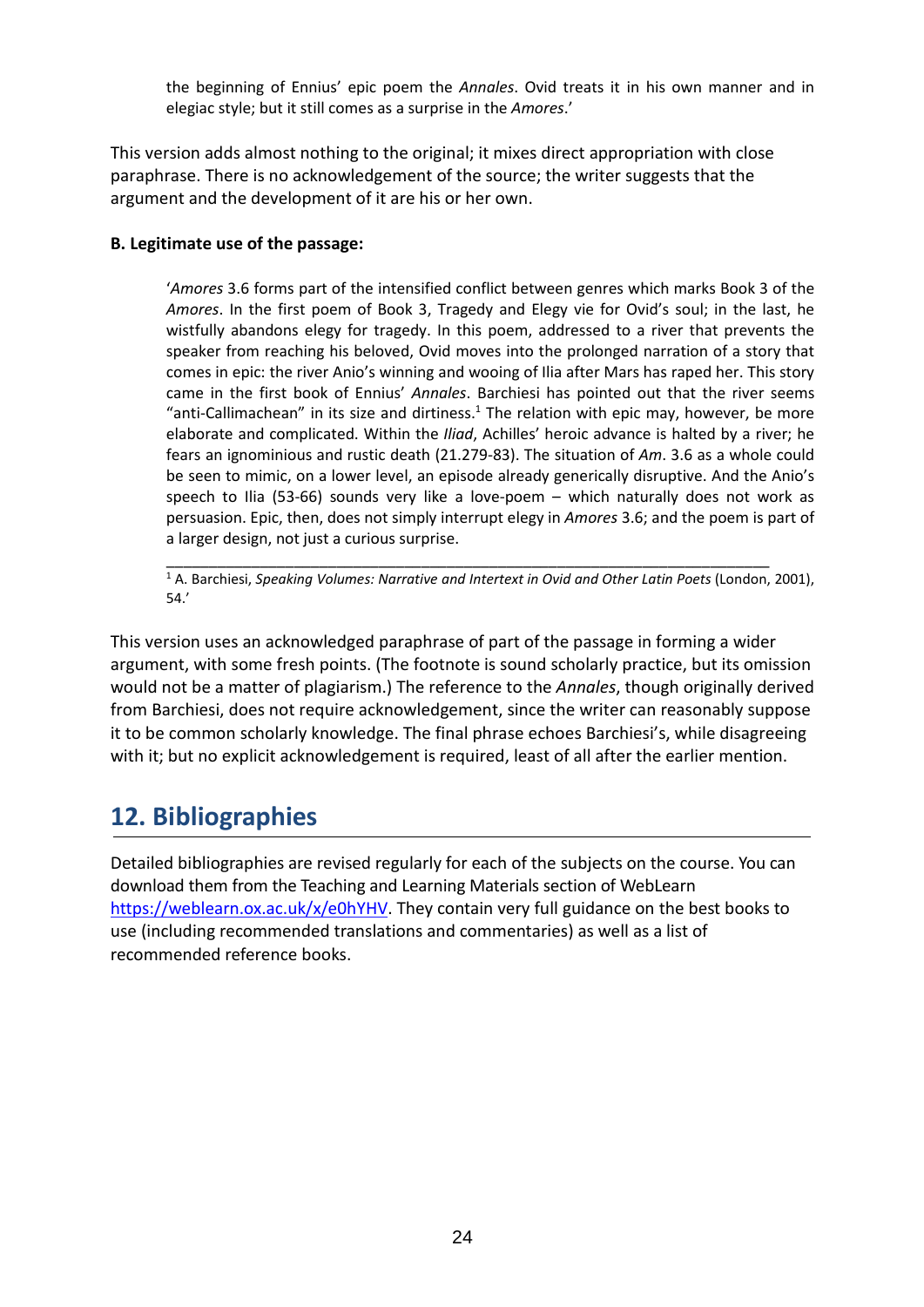# **13. Examination Conventions**

Below are the examination conventions which we expect will apply to students sitting Honour Moderations and Prelims in Classics in 2021. Students will be notified of any changes to these conventions at least one whole term before the start of the examination.

# **Boards of the Faculty of Classics and the Faculty of Philosophy Honour Moderations and Preliminary Examination in Classics 2021 Examination Conventions**

#### **1. Introduction**

Examination conventions are the formal record of the specific assessment standards for the course or courses to which they apply. They set out how examined work will be marked and how the resulting marks will be used to arrive at a final result and classification of an award.

All conventions set out below apply equally to Honour Moderations and the Preliminary Examination, with the exception of the rules on classification in Section 4, which are described separately.

#### **2. Rubrics for individual papers**

See appendix for details of individual papers. Copies of past papers may be viewed in OXAM at https://weblearn.ox.ac.uk/portal/hierarchy/oxam.

Where a paper is offered for the first time, a specimen paper may be found on the Classics Faculty's WebLearn site at https://weblearn.ox.ac.uk/x/Es47yz.

#### **Points to note about individual papers and their rubrics**

#### **Texts and Contexts Essays: Picture Questions**

Please note that since 2015 the pictures in the 'Texts and Contexts: Essays' picture question have labels, slightly abbreviated from the ones in the PICTURE SYLLABUS, and in a more consistent format. The labels indicate the object's identity, its provenance, date, and museum, if relevant.

#### **Aristophanes' Political Comedy, Thucydides and the West, Cicero and Catiline, Tacitus and Tiberius**

In previous years these papers have included a question requiring stylistic commentary on a passage. As previously announced, this question will no longer appear.

#### **Greek Language and Latin Language Papers**

Candidates should familiarise themselves with the specimen papers (link above). All three questions must be answered: Questions 1 and 2 are each worth 25% of the mark for the paper, Question 3 is worth 50%. Time should be managed accordingly.

#### **Plato, Euthyphro and Meno (IA/IC)**

The rubric for Question 1 has been changed for greater clarity: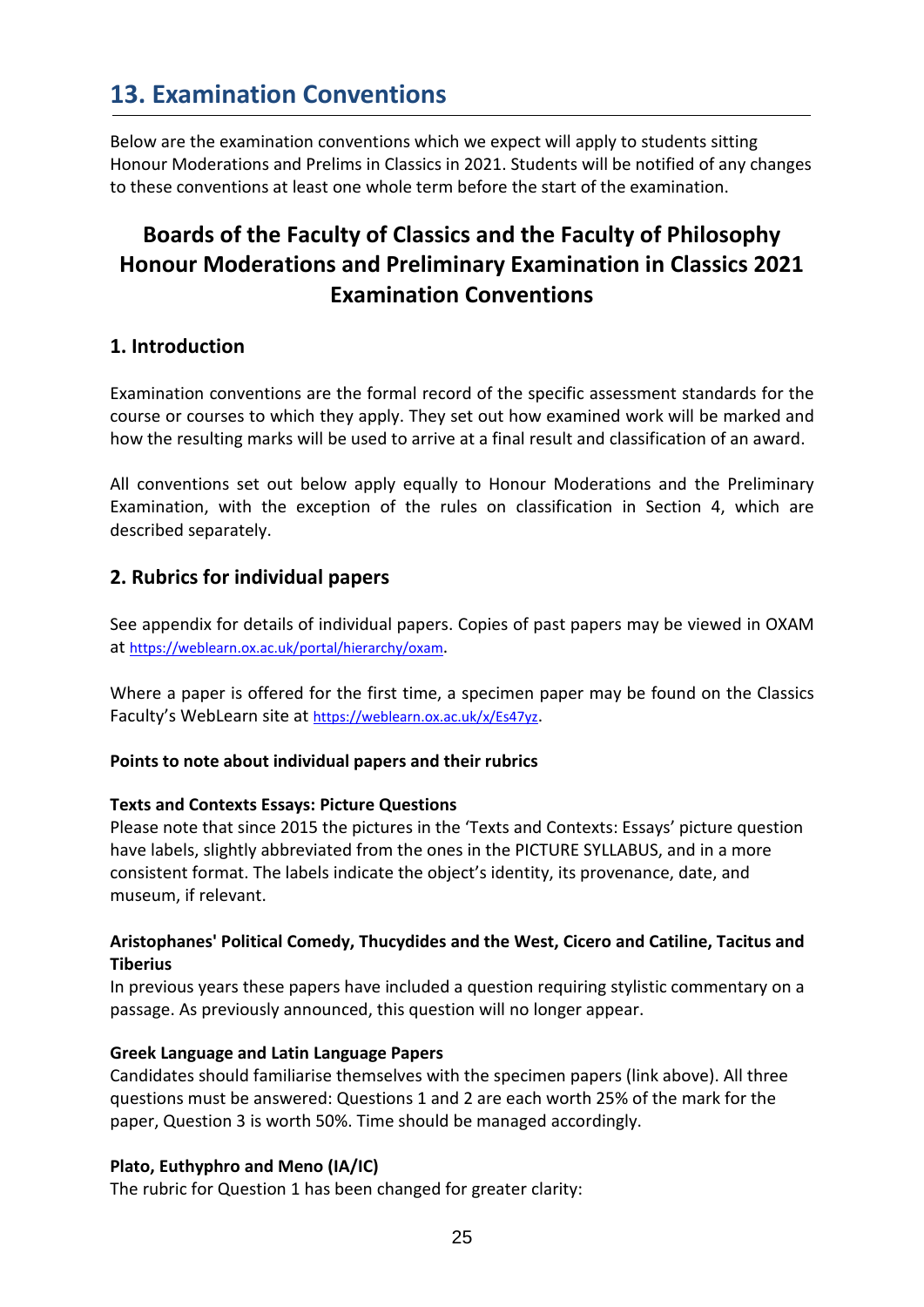TRANSLATE and write critical comments on TWO of the passages (b)-(f) and, WITHOUT TRANSLATING, write critical comments on a third, which may if you wish be (a).

### **3. Marking Conventions**

### **University scale for standardised expression of agreed final marks**

Agreed final marks for individual papers will be expressed using the following scale:

| 70-100 | <b>First Class</b> |
|--------|--------------------|
| 60-69  | Upper second       |
| 50-59  | Lower second       |
| 40-49  | Third              |
| 30-39  | Fail               |
| 0-29   | <b>Bad Fail</b>    |

#### **Marking Descriptors**

Numerical marks on a scale from 0-100 will be given (0-85 for prepared and unprepared translation papers and for language papers).

Examiners will bear in mind the following criteria:

#### **(a) essays**

**Above 85** (Very high first class): truly exceptional work of quite remarkable acuity, knowledge, originality and argumentative power, indicative of an extremely rare scholarly talent.

**80-85** (High first class): outstanding and memorable, displaying powers of analysis and argument to a very high degree, with excellent command of the facts and/or arguments relevant to the questions and evidence of very high ability to organise them with clarity, insight and efficiency.

**75‐79** (First Class): Excellent work displaying superior range and command of the facts and arguments relevant to the question, high-level analytical and argumentational power, transparent organisation, and elegant and lucid expression.

**70‐74** (First Class): Very strong work displaying a high standard of analysis and argument, a thorough command of the facts and arguments relevant to the question, clear organisation and lucid expression.

**60-69** (Upper Second class): work displaying analytical power and argumentation of the quality associated with a First, but with less comprehensive and thorough command of evidence; or work showing considerable thoroughness but less analytical skill or less clarity in organisation.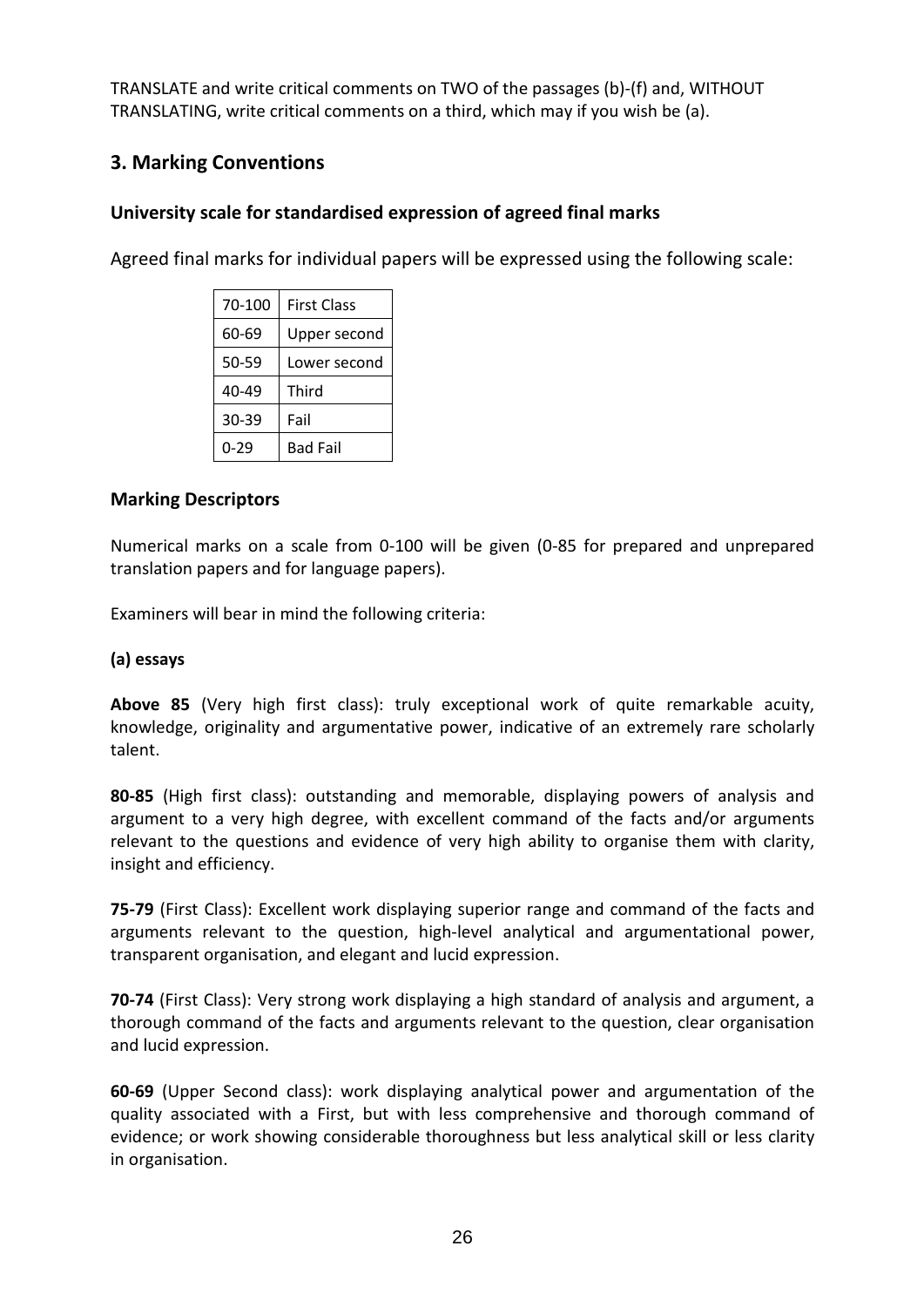**50-59** (Lower Second class): competent work with no major defects, but giving an incomplete account of the question, or marred by inaccuracies; or work which demonstrates lapses in (but does not lack) analytical and argumentational skills.

**40-49** (Third class): work that is generally weak with muddled argumentation, but containing some evidence of knowledge of facts and analytical skill; or work that, while knowledgeable in itself, does not address the question asked by the examiners.

**30-39** (Fail): very poor quality work, showing only slight evidence of effective study.

**Below 30** (Bad Fail): work which shows almost no knowledge of the topic or recognition of the passage and no ability at critical thinking or analysis.

#### **(b) translations**

Elegant and resourceful use of English will be rewarded, as will accuracy in detail and effectiveness in conveying the spirit of the original; incorrect and unduly clumsy or literal English will be penalized. More error will be tolerated in unseen than in prepared translation, and in the latter candidates are liable to be penalised severely for errors which suggest ignorance of the context (if it has one) and essential drift of the passage.

**80-85** (High first class): outstanding and memorable, showing all first-class qualities to a remarkable degree. Sense and register of the passage admirably handled. The odd failing may be allowed.

**75‐79** (First Class): candidate has got the passage almost entirely right, with only very minor errors. Displays intelligence in solving difficulties. Is alert and responsive to the stylistic character of the passage, and achieves an appropriate and elegant English style in translation.

**70‐74** (First Class): candidate has made only very minor errors, or if less minor, very few of them indeed. Applies linguistic knowledge to solve difficulties, and achieves a fluent English style.

**60-69** (Upper Second class): candidate has grasped the general sense and drift of the passage well, though with a number of errors. In prepared translation, the candidate appears to have a good grasp of the context of the passage, if it has one.

**50-59** (Lower Second class): candidate has essentially grasped the drift of the passage (and of the context, if relevant, of a prepared passage), but has made more, or more serious, errors than in a II.1 script.

**40-49** (Third class): candidate shows only a shaky grasp of what is happening in the passage and has made a number of grave mistakes, but has shown some knowledge and understanding of the language and (in a prepared translation) of the context, where applicable, of the passage.

**30-39** (Fail): very poor quality work, showing little knowledge of the language (or, in a prepared text, of the context and content of the passage).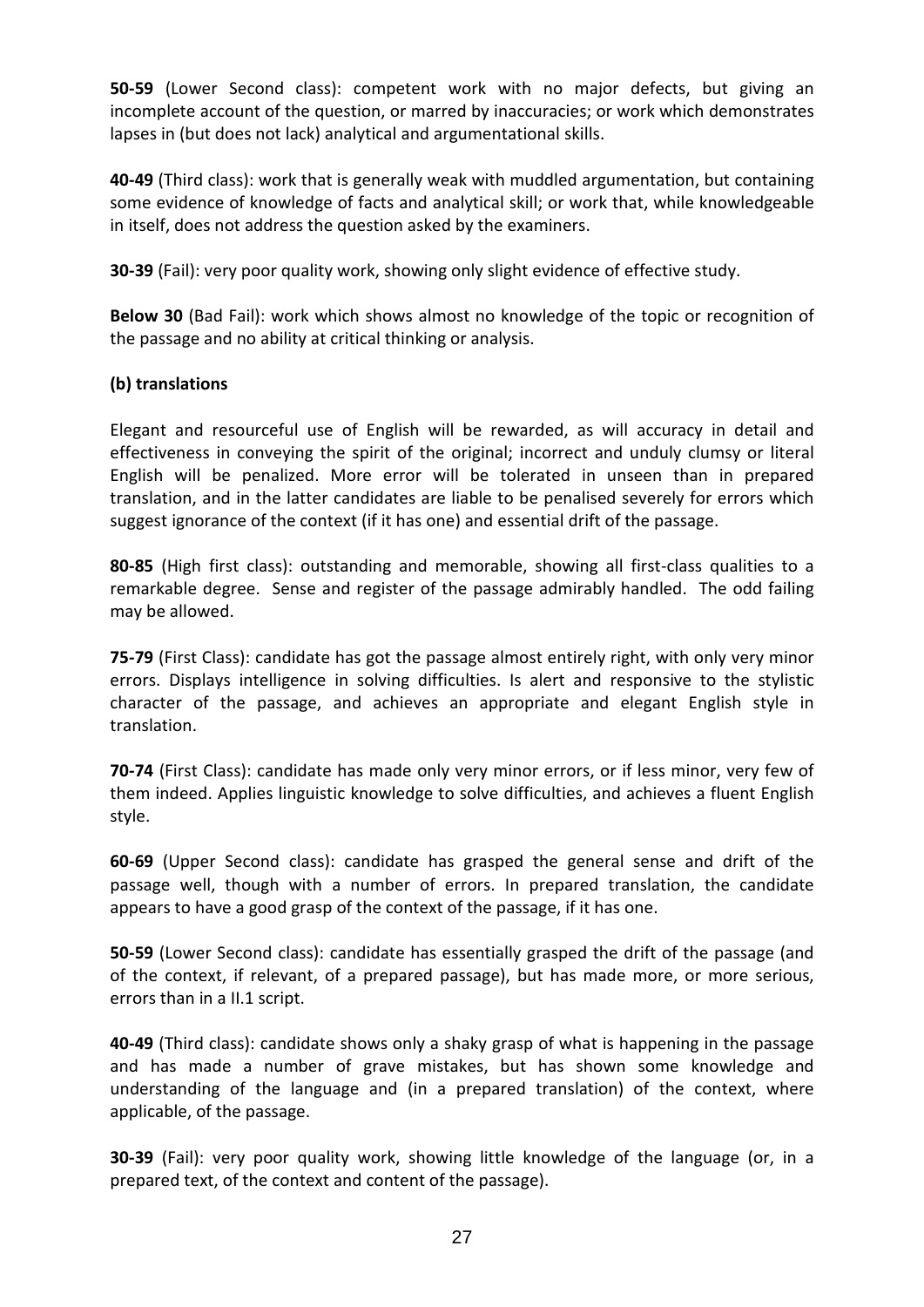**20-29** Displays seriously deficient knowledge of the ancient language, and little or no knowledge or understanding of grammar, syntax and vocabulary and/or familiarity with set texts. Translations into English entirely discontinuous and/or nonsensical, displaying little or no grasp either of the language or of the meaning of the passage(s), and with little or no sensible attempt at guesswork.

**10-19** Work which suffers from the above shortcomings to a more extreme degree.

**5-9** A seriously incomplete script, comprising no more than a few responses and/or making no real effort to make sense of the passage.

**1-4** A blank script or a response which entirely fails to make sense of the passage.

#### **(c) language papers – prose composition**

Elegant, stylistic and resourceful use of the ancient language will be rewarded, as will accuracy in detail and effectiveness in conveying the spirit of the original; these qualities may be offset against the general standard of the student's answer (so that a low 2.1 paper overall could be pushed into the middle or higher bracket of that class), and a First class mark is possible if the student avoids errors of morphology and syntax (i.e. without writing like Demosthenes!).

**80-85** (High First class): outstanding and memorable, showing all the first-class qualities to a remarkable degree. Sense and register of the passage admirably expressed in the ancient language. Very few errors in morphology and syntax may be allowed.

**70-79** (First class): candidate has expressed the passage accurately, with only minor or few errors of morphology and syntax. Deals intelligently with difficulties.

**60-69** (Upper Second class): candidate has expressed the general sense and drift of the passage well, though with a larger number of errors than in a First class script.

**50-59** (Lower Second class): candidate has essentially expressed the drift of the passage, but has made more and/or more serious errors than in an Upper Second script.

**40-49** (Third class): candidate has made a number of grave mistakes, but has shown some knowledge and understanding of the ancient language.

**Below 40** (Fail): very poor quality work, showing little knowledge of the ancient language.

#### **(d) scansion: Homer and Virgil papers**

1. One mark is available for each line of verse scanned.

2. A single mistake in scansion of quantity or in placement of the main caesura (and also failure to mark a caesura if one is present—see no. 4 below) incurs a penalty of half a point. If there is more than one such error in a verse the whole mark is deducted.

3. For purposes of the examination, it is equally correct to scan the final syllable of the line as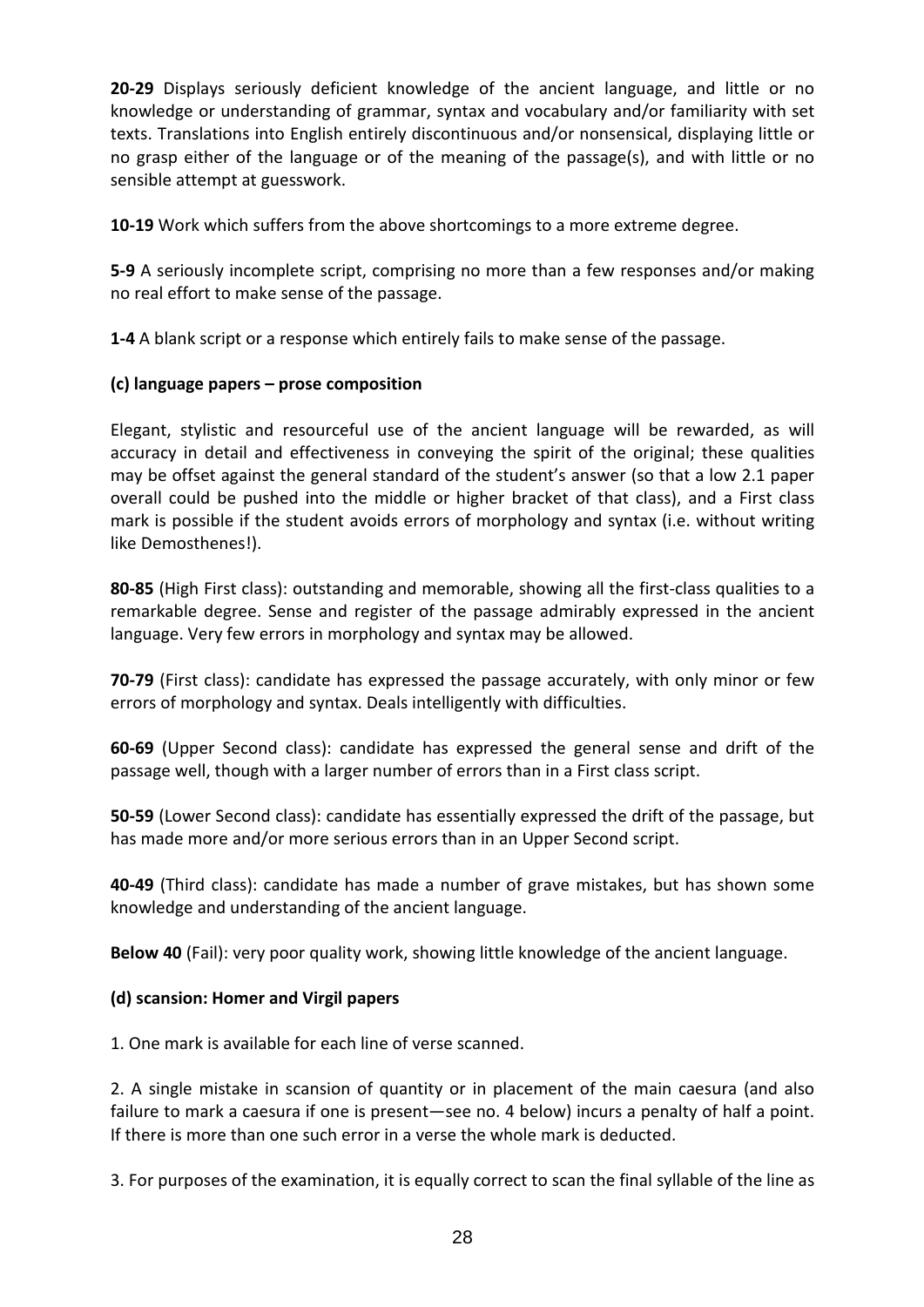appropriate as a long (position), *brevis in longo*, or anceps (x), and candidates are not required to be consistent in their practice. The only error here would be to mark a short over a syllable which, if placed elsewhere in the line, would necessarily be long.

4. The scansion rubric instructs candidates to 'mark the main caesura in each line'. For purposes of the examination, any caesura marked in either third or fourth foot is acceptable.

5. In Greek, a caesura should not fall just before an enclitic word (e.g. *sphi*). (Moderators should not set for scansion *Iliad* 3.205, 3.220, or any other hexameter which appears to break this rule.)

6. The total mark for this question should not be rounded up but added, with any half marks retained, to marks for the other questions when totalling up the mark for the paper.

#### **(e) Philosophy papers**

Please refer to the separate document "Faculty of Philosophy: marking conventions for Prelims/Mods".

#### **Verification and reconciliation of marks**

All papers are single-marked.

#### **Weighting of sections/components in particular papers**

The percentage of the overall mark assigned to individual questions will be indicated on the cover-sheet of each paper. In the following papers questions will contribute **equally** to the overall mark for the paper:

Texts and Contexts: Translations (16.6% per passage) Texts and Contexts: Essays Thucydides and the West Aristophanes' Political Comedy Cicero and Catiline Tacitus and Tiberius Roman Architecture Greek Vases Greek Sculpture Homeric Archaeology Early Greek Philosophy General Philosophy Moral Philosophy Logic Unseen Translations

In the following papers questions will contribute **unequally** to the overall mark for the paper:

*Iliad* and *Aeneid*: 30% for Q1; 4% for Q2; 22% for other questions. Lucretius; *Euthyphro & Meno* (except IIA): 50% for Q1, 25% for other two questions.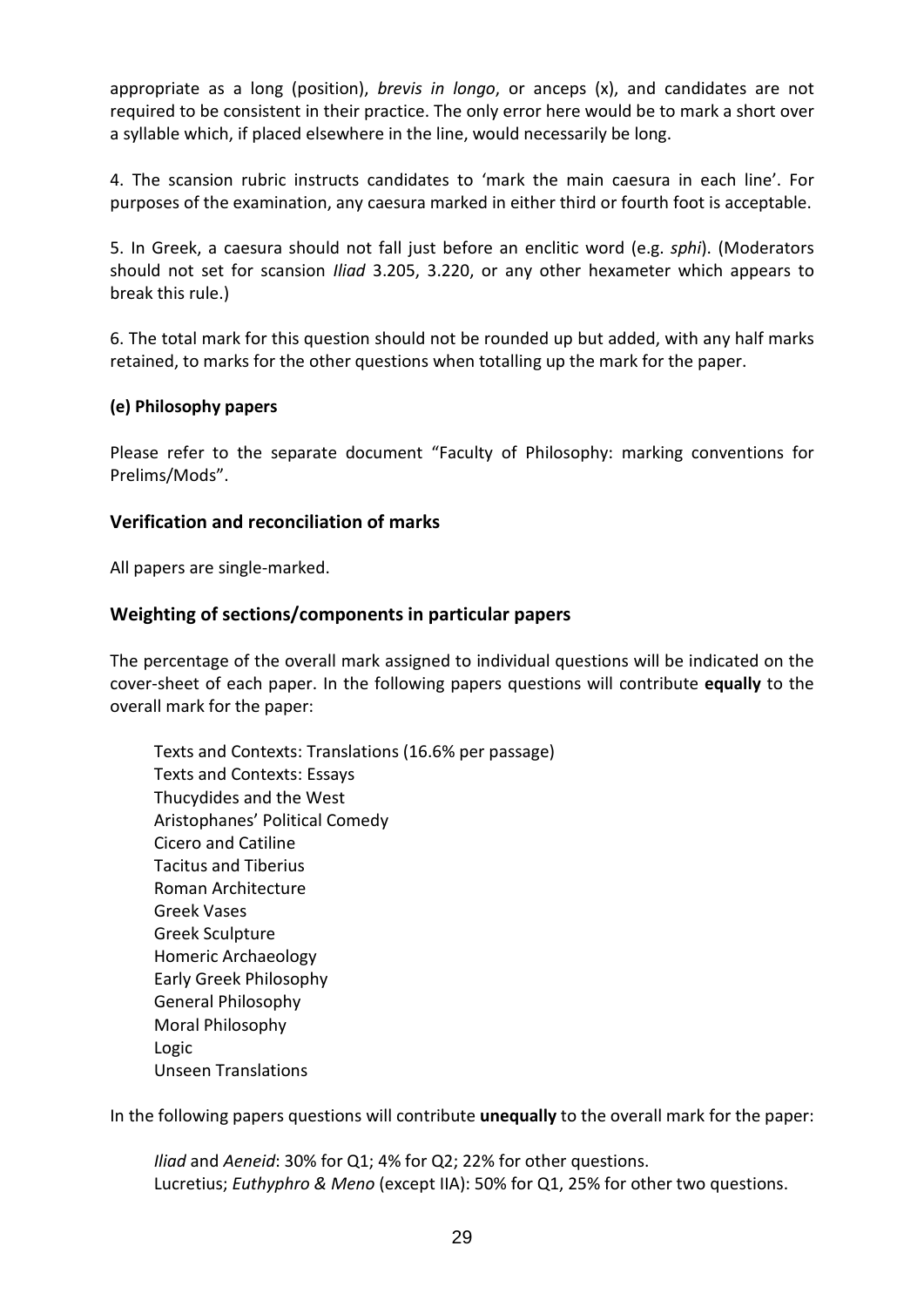*Euthyphro & Meno* (IIA): 40% for Q1; 30% for other two questions. Historical Linguistics: 19% for Q1 and 27% for other three questions. Greek Language and Latin Language: Questions 1 and 2 are each worth 25% of the mark for the paper, Question 3 is worth 50%.

#### **Scaling**

The Examiners may choose to scale marks where in their academic judgement:

a) a paper was more difficult or easy than in previous years;

b) a paper has generated a spread of marks which are not a fair reflection of student performance in terms of the qualitative marks descriptors.

Scaling will only be considered and undertaken after moderation of a paper has been completed, and a complete run of marks for all papers is available. In the event that scaling is undertaken, details of the reason for the scaling and the algorithm used will be published in the examiners' report.

#### **Short-weight convention and departure from rubric**

Where a candidate has failed to answer a compulsory question, or failed to answer the required number of questions on a paper, a mark of zero shall be awarded for the unanswered question(s).

Candidates will also be penalised for ignoring instructions on the question paper (such as 'show knowledge of both authors'), the penalty varying according to the seriousness of the omission.

#### **Penalty for non-attendance at examinations**

 Failure to attend an examination will result in the failure of the entire First Public Examination.

#### **4. Classification**

 **Qualitative descriptors of classes**  See mark bands and descriptors in section 3 above.

#### **Classification rules**

#### **(a) Honour Moderations in Classics**

The following papers are "weighted", carrying 1.5 times the weight of other papers when it comes to determining a candidate's class:

 Homer, *Iliad*  Virgil, *Aeneid* Philosophy Special Subject Classical Special Subject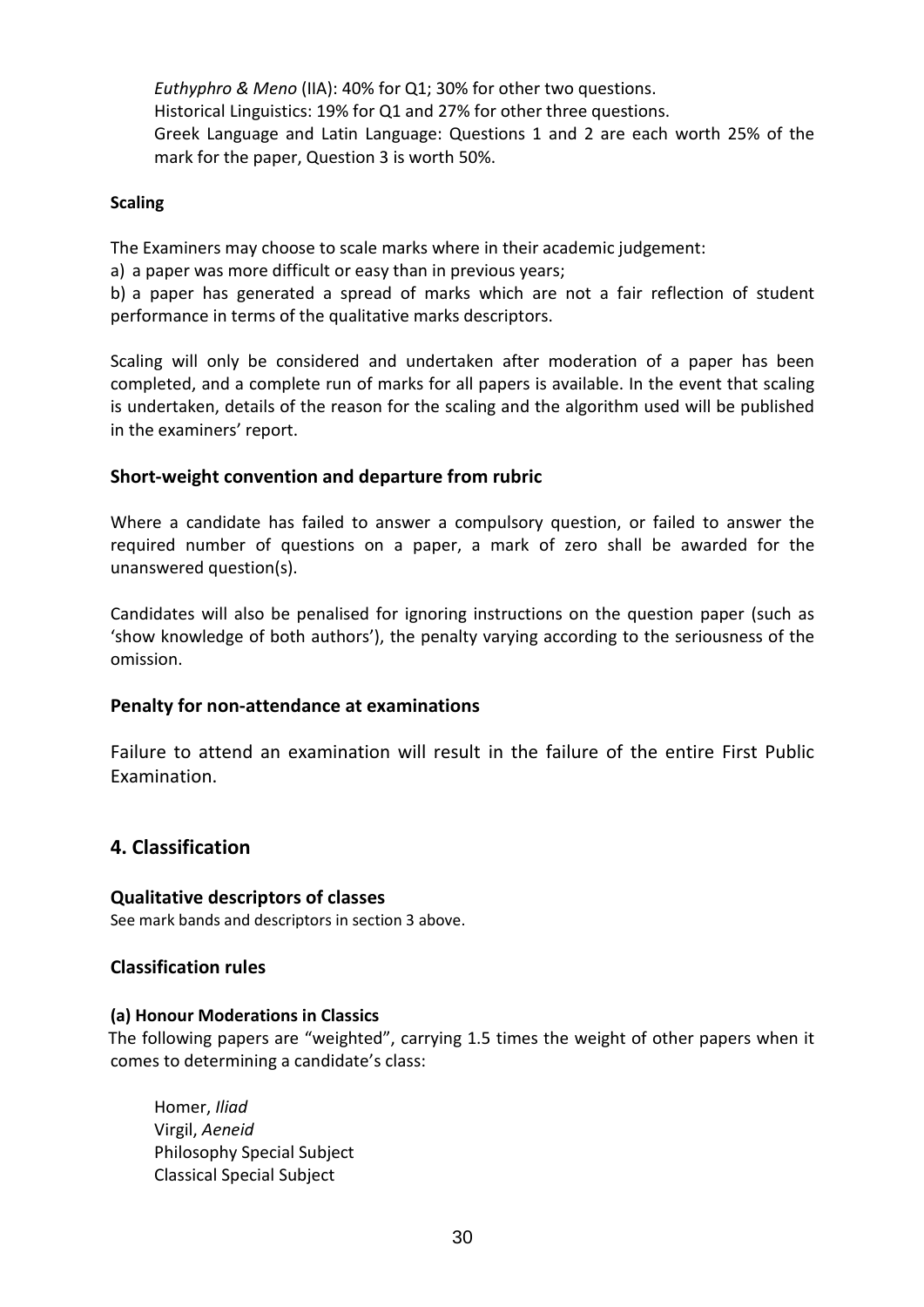These papers are "unweighted", i.e. each counts as 1.0:

 Texts and Contexts: Essays Texts and Contexts: Translation Unprepared Translation from Greek Unprepared Translation from Latin Greek Language Latin Language

**First Class**: a First can be achieved by a (weighted) average mark of 68.5 or greater, with at least two marks of 70 or above at least one of which must be on a paper involving essay work, and no mark below 50. [Note: for the purpose of this calculation Logic will be considered an essay paper.]

**Upper Second Class**: a candidate not getting a First will be given an Upper Second if his/her papers average 59 or above (after weighting), with at least two marks of 60 or above and no mark below 40.

**Lower Second Class**: a candidate not getting a First or an Upper Second will be given a Lower Second if his/her papers average 49.5 or greater (after weighting), with at least two marks of 50 or above and no mark below 30.

**Third Class**: a candidate not getting a Lower Second or better will be given a Third if his/her papers average 40 or above (after weighting) with not more than one mark below 30.

**Fail:** a candidate not getting a Third or better will fail.

#### **(b) Preliminary Examination in Classics**

For a Pass, candidates are required to achieve marks of 40 and above on all papers. A candidate not achieving a Pass will fail the examination.

#### **Consideration of borderline cases**

Borderline cases are assessed by the Chair of Examiners in consultation with the external examiner, and receive additional readings if appropriate. All such cases are then presented to the other examiners at the final meeting for discussion.

#### **Vivas**

No vivas will be held as part of the examination.

#### **5. Resits**

Candidates who fail the exam will be required to sit and pass the Preliminary Examination in Classics in order to progress to the second public examination.

#### **6. Mitigating Circumstances**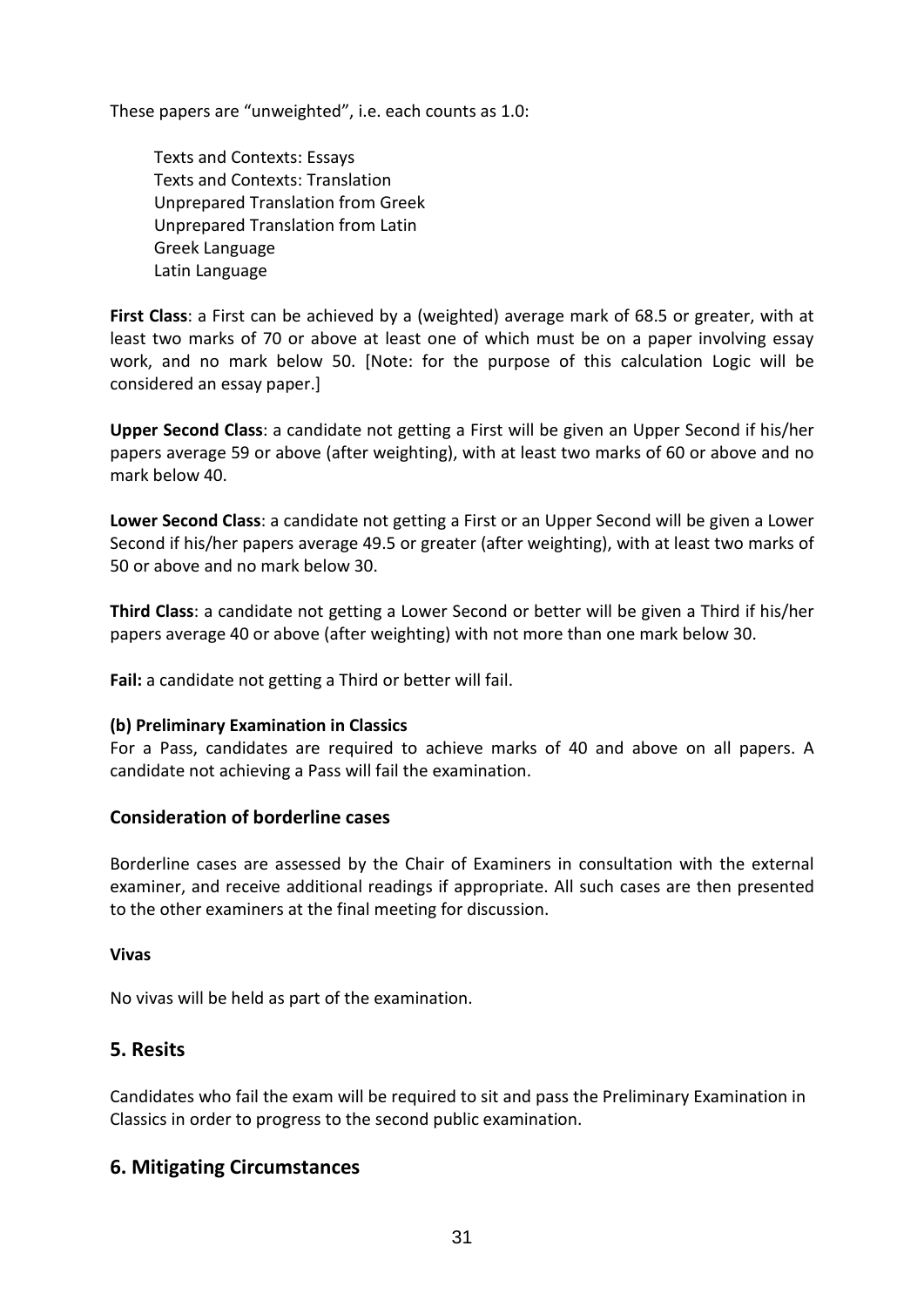Where a candidate or candidates have made a submission, under Part 13 of the Regulations for Conduct of University Examinations, that unforeseen factors may have had an impact on their performance in an examination, a subset of the board will meet to discuss the individual applications and band the seriousness of each application on a scale of 1-3 (with 1 indicating minor impact, 2 indicating moderate impact, and 3 indicating very serious impact). When reaching this decision, examiners will take into consideration the severity and relevance of the circumstances, and the strength of the evidence. Examiners will also note whether all or a subset of papers were affected, being aware that it is possible for circumstances to have different levels of impact on different papers. The banding information will be used at the final board of examiners meeting to adjudicate on the merits of candidates. Further information is provided at

www.ox.ac.uk/students/academic/exams/guidance*.*

| A10004W1 | Homer, Iliad (IA/IC)   | Candidates must answer Questions 1, 2, 3 and two<br>others. In Question 1, candidates are required to<br>translate two passages into English. In Question 2, they<br>are required to write out and scan a short extract from<br>one of the passages translated in Question 1. In Question<br>3, they are required to comment on two passages. The<br>remainder of the paper comprises essay questions.<br>Candidates will be expected to show knowledge of the<br>whole of the Iliad.                                                                                                                                             |
|----------|------------------------|-----------------------------------------------------------------------------------------------------------------------------------------------------------------------------------------------------------------------------------------------------------------------------------------------------------------------------------------------------------------------------------------------------------------------------------------------------------------------------------------------------------------------------------------------------------------------------------------------------------------------------------|
|          |                        | Marking scheme: Question 1, 30% of overall mark;<br>Question 2, 4%; other questions, 22% each.                                                                                                                                                                                                                                                                                                                                                                                                                                                                                                                                    |
| A10007W1 | Homer, Iliad (IB)      | Candidates must answer Questions 1, 2, 3 and two<br>others, including at least one from Section B. In<br>Question 1, candidates are required to translate two<br>passages into English. In Question 2, they are required to<br>write out and scan a short extract from one of the<br>passages translated in Question 1. In Question 3, they<br>are required to comment on two passages. The<br>remainder of the paper comprises essay questions.<br>Candidates will be expected to show knowledge of the<br>whole of the Iliad.<br>Marking scheme: Question 1, 30% of overall mark;<br>Question 2, 4%; other questions, 22% each. |
| A10042W1 | Homer, Iliad (IIB)     | Candidates should answer Questions 1, 2, 3 and two<br>others, including at least one from Section B.<br>Candidates will be expected to show knowledge of the<br>whole of the Iliad.<br>Marking scheme: Question 1, 30% of overall mark;<br>Question 2, 4%; other questions, 22% each.                                                                                                                                                                                                                                                                                                                                             |
| A10005W1 | Virgil, Aeneid (IA/IB) | Candidates must answer Questions 1, 2, 3 and two<br>others. In Question 1, candidates are required to<br>translate two passages into English. In Question 2, they<br>are required to write out and scan a short extract from                                                                                                                                                                                                                                                                                                                                                                                                      |

### **Appendix: Setting Conventions for Papers in Mods and Prelims in Classics**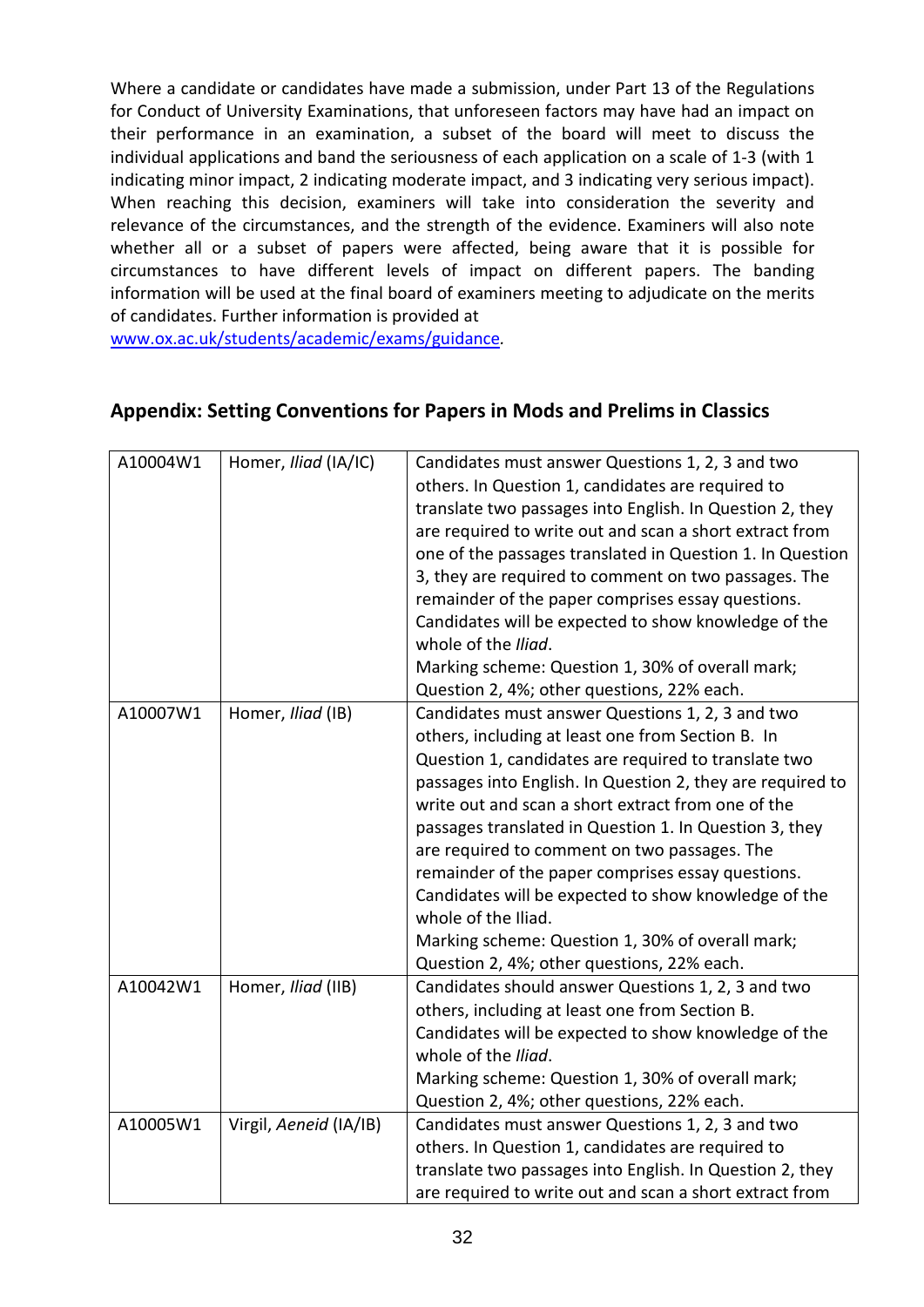|          |                                | one of the passages translated in Question 1. In Question |
|----------|--------------------------------|-----------------------------------------------------------|
|          |                                | 3, they are required to comment on two passages. The      |
|          |                                | remainder of the paper comprises essay questions.         |
|          |                                | Candidates will be expected to show knowledge of the      |
|          |                                | whole of the Aeneid.                                      |
|          |                                |                                                           |
|          |                                | Marking scheme: Question 1, 30% of overall mark;          |
|          |                                | Question 2, 4%; other questions, 22% each.                |
| A10035W1 | Virgil, Aeneid (IC)            | Candidates must answer Questions 1, 2, 3 and two          |
|          |                                | others. In Question 1, candidates are required to         |
|          |                                | translate two passages into English. In Question 2, they  |
|          |                                | are required to write out and scan a short extract from   |
|          |                                | one of the passages translated in Question 1. In Question |
|          |                                | 3, they are required to comment on two passages. The      |
|          |                                | remainder of the paper comprises essay questions.         |
|          |                                | Candidates will be expected to show knowledge of the      |
|          |                                | whole of the Aeneid.                                      |
|          |                                | Marking scheme: Question 1, 30% of overall mark;          |
|          |                                | Question 2, 4%; other questions, 22% each.                |
| A10040W1 | Virgil, Aeneid (IIA)           | Candidates are required to answer Questions 1, 2, 3 and   |
|          |                                | two others, including at least one from Section B.        |
|          |                                | Candidates will be expected to show knowledge of the      |
|          |                                | whole of the Aeneid.                                      |
|          |                                | Marking scheme: Question 1, 30% of overall mark;          |
|          |                                | Question 2, 4%; other questions, 22% each.                |
| A10006W1 | <b>Texts and Contexts:</b>     | Candidates are required to attempt Question 1 and three   |
|          | <b>Essay Paper</b>             | others.                                                   |
|          |                                | Candidates' answers as a group should show knowledge      |
|          |                                | of a broad range of the material set for this paper.      |
|          |                                | Marking scheme: 25% of overall mark for each question.    |
| A10008W1 | <b>Texts and Contexts:</b>     | Candidates should translate all six passages into English |
|          | <b>Translation Paper (IA)</b>  | Marking scheme: 16%% of overall mark for each passage.    |
| A10045W1 | <b>Texts and Contexts:</b>     | Candidates should translate all six passages into English |
|          | <b>Translation Paper (IB)</b>  | Marking scheme: 163% of overall mark for each passage.    |
| A10046W1 | <b>Texts and Contexts:</b>     | Candidates should translate all six passages into English |
|          | Translation Paper (IC)         | Marking scheme: 16%% of overall mark for each passage.    |
| A10009W1 | <b>Texts and Contexts:</b>     | Candidates should translate all six passages into English |
|          | <b>Translation Paper (IIA)</b> | Marking scheme: 163% of overall mark for each passage.    |
| A10044W1 | <b>Texts and Contexts:</b>     | Candidates should translate all six passages into English |
|          | <b>Translation Paper (IIB)</b> | Marking scheme: 16%% of overall mark for each passage.    |
| A10010W1 | <b>Early Greek</b>             | Candidates should answer all four questions. In Question  |
|          | Philosophy (IA/IC)             | 1, candidates are required to translate, expound, and     |
|          |                                | criticise the thought in two passages. In Question 2,     |
|          |                                | candidates are required to comment on two passages.       |
|          |                                | Questions 3 and 4 comprise essay questions.               |
|          |                                | Marking scheme: 25% of overall mark for each question.    |
| A10047W1 | <b>Early Greek</b>             | Candidates are required to answer all four questions. In  |
|          | Philosophy (IB/IIB)            | Question 1, candidates are required to translate,         |
|          |                                | expound, and criticise the thought in two passages. In    |
|          |                                | Question 2, candidates are required to comment on two     |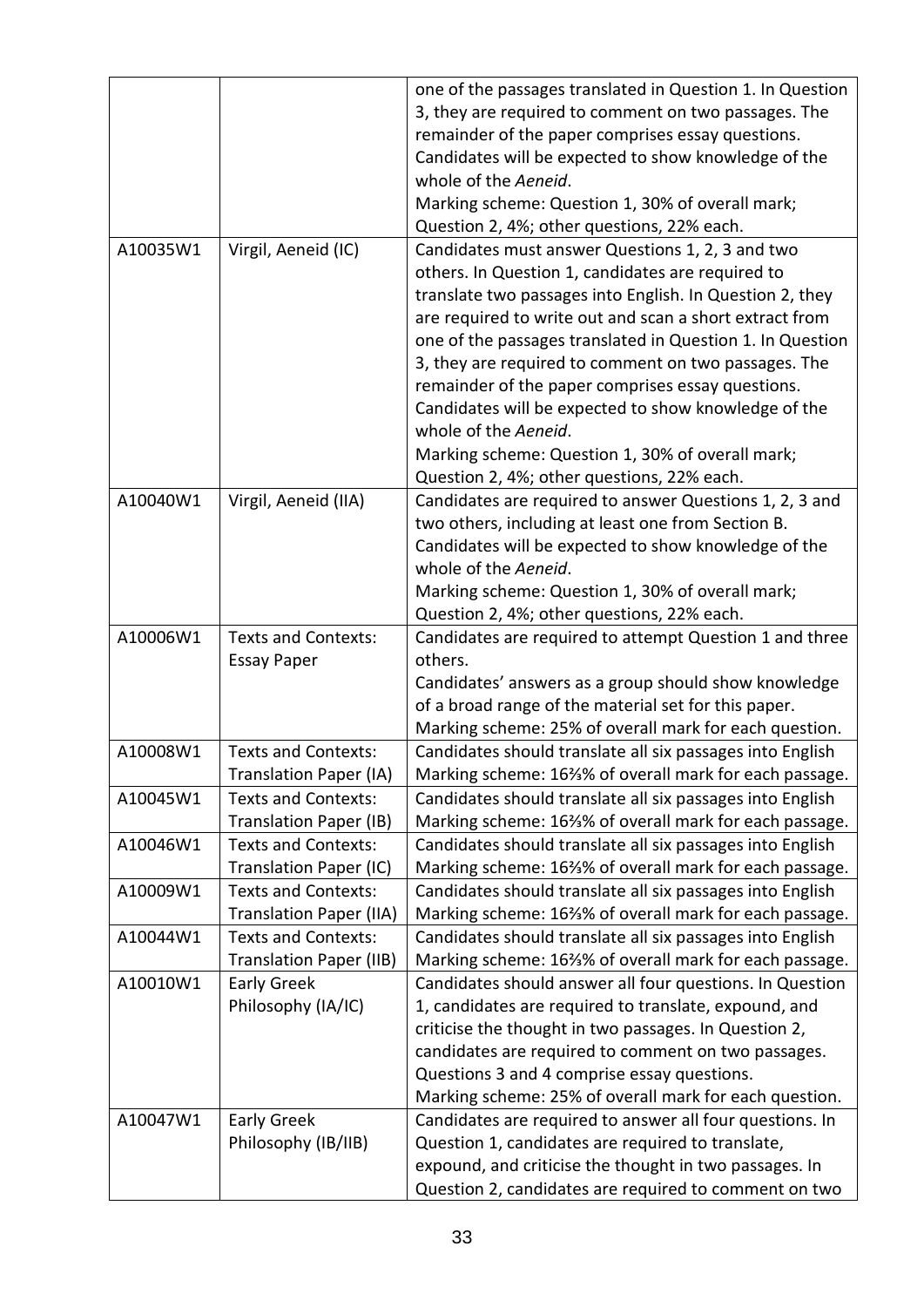|          |                       | passages. Questions 3 and 4 comprise essay questions.    |
|----------|-----------------------|----------------------------------------------------------|
|          |                       | Marking scheme: 25% of overall mark for each question.   |
| A10048W1 | <b>Early Greek</b>    | Candidates are required to answer all four questions. In |
|          | Philosophy (IIA)      | Question 1, candidates are required to expound and       |
|          |                       | criticise the thought in two passages. In Question 2,    |
|          |                       | candidates are required to comment on two passages.      |
|          |                       | Questions 3 and 4 comprise essay questions.              |
|          |                       | Marking scheme: 25% of overall mark for each question.   |
| A10011W1 | Plato, Euthyphro and  | Candidates should answer Question 1 and two others. In   |
|          | Meno (IA/IC)          | Question 1, candidates are required to translate and     |
|          |                       | write critical comments on two passages, and to write    |
|          |                       | critical comments on a third passage. The remainder of   |
|          |                       | the paper comprises essay questions.                     |
|          |                       | Marking scheme: Question 1, 10% of overall mark for      |
|          |                       | each translation and for each commentary (total 50%);    |
|          |                       | other questions 25% each.                                |
| A10031W1 | Plato, Euthyphro and  | Candidates are required to answer Question 1 and two     |
|          | Meno (IB/IIB)         | others. In Question 1, candidates are required to        |
|          |                       | translate two passages and write critical comments on    |
|          |                       | three passages, including one of the passages they       |
|          |                       | translate. The remainder of the paper comprises essay    |
|          |                       | questions.                                               |
|          |                       | Marking scheme: Question 1, 10% of overall mark for      |
|          |                       | each translation and for each commentary (total 50%);    |
|          |                       | other questions 25% each.                                |
| A10043W1 | Plato, Euthyphro and  | Candidates must answer Question 1 and two others         |
|          | Meno (IIA)            | Marking scheme: Question 1, 40% of overall mark; other   |
|          |                       | questions 30% each.                                      |
| A10032W1 | Lucretius De Rerum    | Candidates are required to answer Question 1 and two     |
|          | Natura IV             | other questions. In Question 1, candidates are required  |
|          |                       | to translate and write critical comments on two          |
|          |                       | passages, and to write critical comments on a third. The |
|          |                       | remainder of the paper comprises essay questions.        |
|          |                       | Marking scheme: Question 1, 10% for each translation,    |
|          |                       | 10% for each comment; other questions, 25% each.         |
| A10012W1 | Introduction to Logic | Candidates should answer four questions. If more than    |
|          |                       | four questions are attempted, the four best answers will |
|          |                       | be used to determine the mark.                           |
|          |                       | The numbers in brackets beneath each part question       |
|          |                       | indicate the weight that the examiners expect to assign  |
|          |                       | to each part of the question.                            |
|          |                       | Marking scheme: 25% of overall mark for each question.   |
| A10013W1 | Philosophical         | Candidates should answer four questions.                 |
|          | Problems: Moral       | Marking scheme: 25% of overall mark for each question.   |
|          | Philosophy            |                                                          |
| A10014W1 | Philosophical         | Candidates should answer four questions.                 |
|          | Problems: General     | Marking scheme: 25% of overall mark for each question.   |
|          | Philosophy            |                                                          |
| A10015W1 | Thucydides and the    | Candidates should answer Questions 1 and 2 and two       |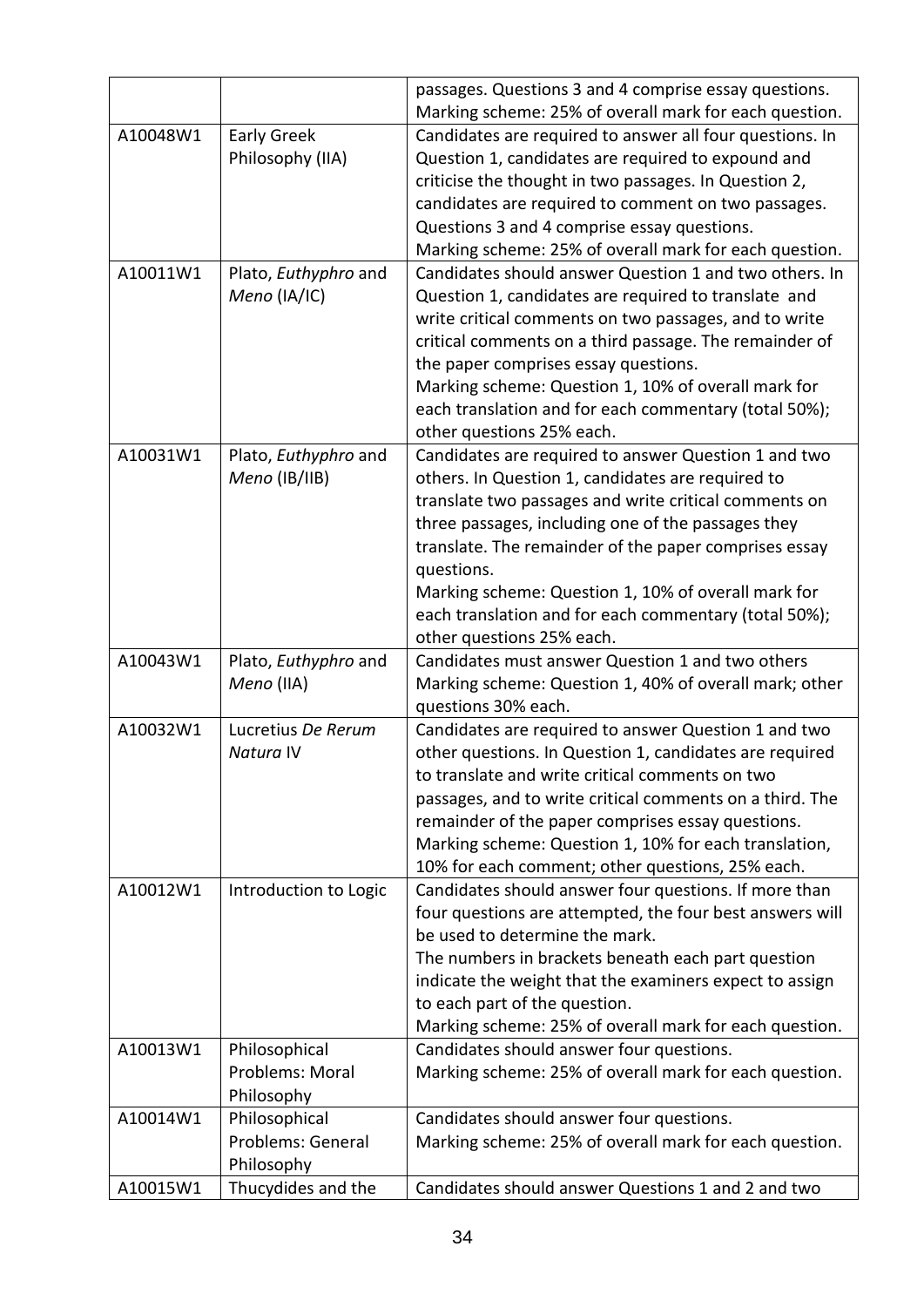|          | West (IA/IC)                | others. In Question 1, candidates are required to         |
|----------|-----------------------------|-----------------------------------------------------------|
|          |                             | comment on three passages. In Question 2, they are        |
|          |                             | required to translate a passage into English. The         |
|          |                             | remainder of the paper comprises essay questions.         |
|          |                             | Marking scheme: 25% of overall mark for each question.    |
| A10033W1 | Thucydides and the          | Candidates should answer Questions 1 and 2 and two        |
|          | West (IB/IIB)               | others. In Question 1, candidates are required to         |
|          |                             | comment on three passages. In Question 2, they are        |
|          |                             | required to translate a passage into English. The         |
|          |                             | remainder of the paper comprises essay questions.         |
|          |                             | Marking scheme: 25% of overall mark for each question.    |
| A10016W1 | Aristophanes' Political     | Candidates should answer Questions 1 and 2 and two        |
|          | Comedy (IA/IC)              | others. In Question 1, candidates are required to         |
|          |                             | translate both passages into English. In Question 2, they |
|          |                             | are required to comment on two passages. The              |
|          |                             | remainder of the paper comprises essay questions.         |
|          |                             | Marking scheme: 25% of overall mark for each question.    |
| A10034W1 | Aristophanes' Political     | Candidates are required to answer Questions 1 and 2       |
|          | Comedy (IB/IIB)             | and two others. In Question 1, candidates are required    |
|          |                             | to translate both passages into English. In Question 2,   |
|          |                             | they are required to comment on two passages. The         |
|          |                             | remainder of the paper comprises essay questions.         |
|          |                             | Marking scheme: 25% of overall mark for each question.    |
| A10017W1 | <b>Cicero and Catiline</b>  | Candidates should answer Questions 1 and 2 and two        |
|          | (IA/IB)                     | others. In Question 1, candidates are required to         |
|          |                             | comment on three passages. In Question 2, they are        |
|          |                             | required to translate a passage into English. The         |
|          |                             | remainder of the paper comprises essay questions.         |
|          |                             | Marking scheme: 25% of overall mark for each question.    |
| A10037W1 | Cicero and Catiline         | Candidates should answer Questions 1 and 2 and two        |
|          |                             |                                                           |
|          | (IC/IIA)                    | others. In Question 1, candidates are required to         |
|          |                             | comment on three passages. In Question 2, they are        |
|          |                             | required to translate a passage into English. The         |
|          |                             | remainder of the paper comprises essay questions.         |
|          |                             | Marking scheme: 25% of overall mark for each question.    |
| A10018W1 | <b>Tacitus and Tiberius</b> | Candidates should answer Questions 1 and 2 and two        |
|          | (IA/IB)                     | others. In Question 1, candidates are required to         |
|          |                             | comment on three passages. In Question 2, they are        |
|          |                             | required to translate a passage into English. The         |
|          |                             | remainder of the paper comprises essay questions.         |
|          |                             | Marking scheme: 25% of overall mark for each question.    |
| A10038W1 | <b>Tacitus and Tiberius</b> | Candidates should answer Questions 1 and 2 and two        |
|          | (IC/IIA)                    | others. In Question 1, candidates are required to         |
|          |                             | comment on three passages. In Question 2, they are        |
|          |                             | required to translate a passage into English. The         |
|          |                             | remainder of the paper comprises essay questions.         |
|          |                             | Marking scheme: 25% of overall mark for each question.    |
| A10019W1 | Homeric Archaeology         | Candidates should answer Question 1 and three other       |
|          | and Early Greece from       | questions. In Question 1, candidates are required to      |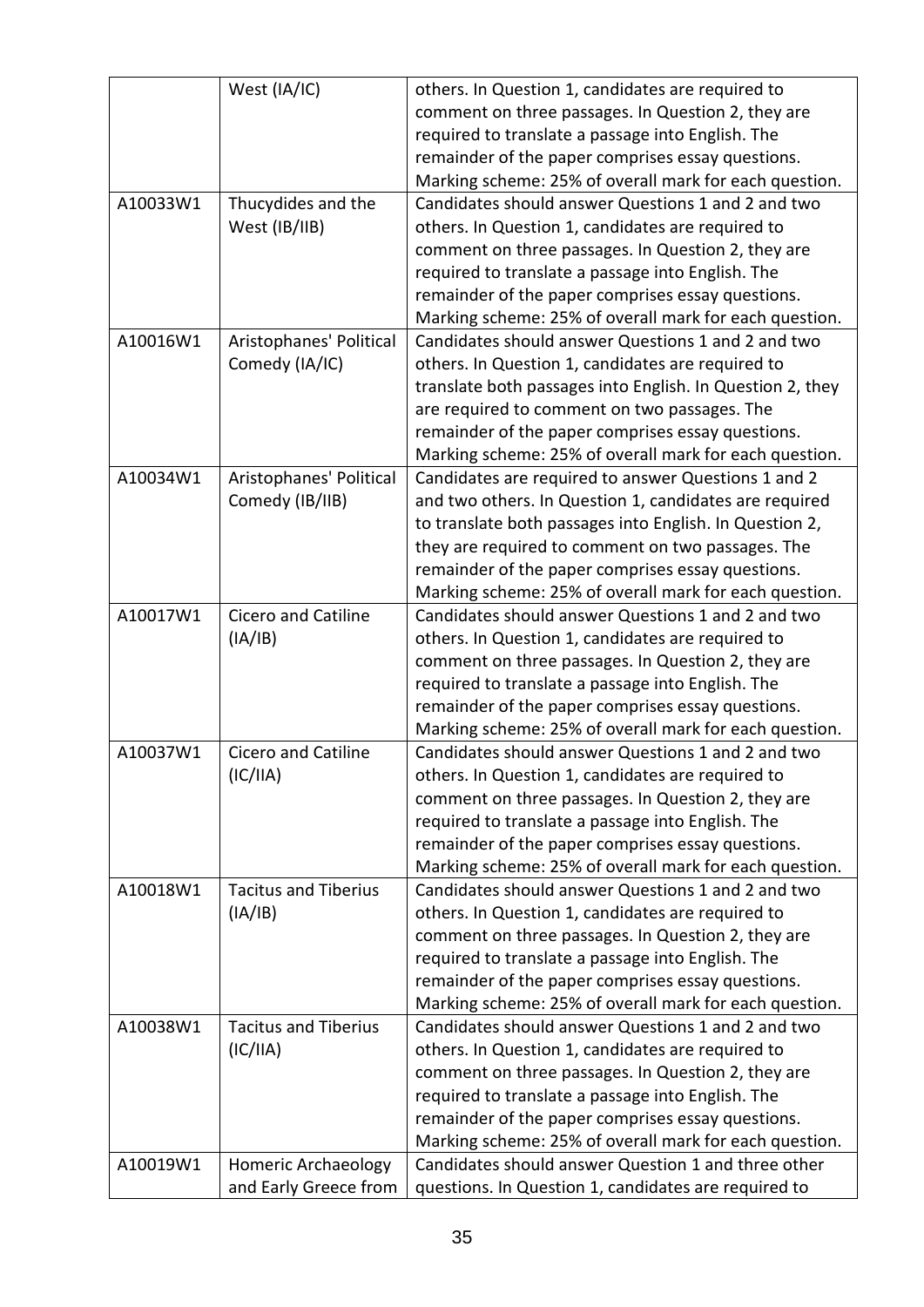|          | 1550 to 700 BC                        | describe briefly and comment on three images. The                                                                |
|----------|---------------------------------------|------------------------------------------------------------------------------------------------------------------|
|          |                                       | remainder of the paper comprises essay questions.                                                                |
|          |                                       | Credit will be given for relevant sketches and plans.                                                            |
|          |                                       | Marking scheme: 25% of the overall mark for each                                                                 |
|          |                                       | question.                                                                                                        |
| A10020W1 | <b>Greek Vases</b>                    | Candidates should answer Question 1 and three other                                                              |
|          |                                       | questions, including at least one from Section A and one                                                         |
|          |                                       | from Section B. In Question 1, candidates are required to                                                        |
|          |                                       | describe and comment on three images. The remainder                                                              |
|          |                                       | of the paper comprises essay questions.                                                                          |
|          |                                       | Marking scheme: 25% of the overall mark for each                                                                 |
|          |                                       | question.                                                                                                        |
| A10021W1 | Greek Sculpture,                      | Candidates should answer Question 1 and three other                                                              |
|          | c.600 to 300 BC                       | questions. In Question 1, candidates are required to                                                             |
|          |                                       | describe and comment on three images. The remainder                                                              |
|          |                                       | of the paper comprises essay questions.                                                                          |
|          |                                       | Marking scheme: 25% of the overall mark for each                                                                 |
|          |                                       | question.                                                                                                        |
| A10022W1 | Roman Architecture                    | Candidates should answer Question 1 and three other                                                              |
|          |                                       | questions. In Question 1, candidates are required to                                                             |
|          |                                       | describe briefly and comment on three images. The                                                                |
|          |                                       | remainder of the paper comprises essay questions.                                                                |
|          |                                       | Credit will be given for relevant sketches and plans                                                             |
|          |                                       | Marking scheme: 25% of the overall mark for each                                                                 |
|          |                                       | question.                                                                                                        |
| A10023W1 | <b>Historical Linguistics</b>         | Candidates must answer four questions, one of which                                                              |
|          | and Comparative                       | must be Question 1.                                                                                              |
|          | Philology                             | Marking scheme: Question 1, 19% of overall mark; other                                                           |
|          |                                       | questions, 27% each.                                                                                             |
| A10024W1 | Unprepared<br><b>Translation from</b> | Candidates are required to translate both passages into                                                          |
|          | Greek (IA/IC)                         | English.                                                                                                         |
| A10029W1 | Unprepared                            | Marking scheme: 50% of overall mark for each passage.<br>Candidates are required to translate both passages into |
|          | <b>Translation from</b>               | English.                                                                                                         |
|          | Greek (IB/IIB)                        | Marking scheme: 50% of overall mark for each passage.                                                            |
| A10025W1 | Unprepared                            | Candidates are required to translate both passages into                                                          |
|          | <b>Translation from Latin</b>         | English.                                                                                                         |
|          | (IA/IB)                               | Marking scheme: 50% of overall mark for each passage.                                                            |
| A10039W1 | Unprepared                            | Candidates are required to translate both passages into                                                          |
|          | <b>Translation from Latin</b>         | English.                                                                                                         |
|          | (IC/IIA)                              | Marking scheme: 50% of overall mark for each passage.                                                            |
| A10086W1 | <b>Greek and Latin</b>                | Candidates are required to translate both passages into                                                          |
|          | Unprepared                            | English.                                                                                                         |
|          | Translation                           | Marking scheme: 50% of the total mark for each passage.                                                          |
| A10087W1 | Latin Translation, with               | Candidates are required to translate both passages into                                                          |
|          | Simpler Greek                         | English.                                                                                                         |
|          | Translation                           | Marking scheme: 50% of the total mark for each passage.                                                          |
| A10088W1 | <b>Greek Translation</b>              | Candidates are required to translate both passages into                                                          |
|          | with Simpler Latin                    | English.                                                                                                         |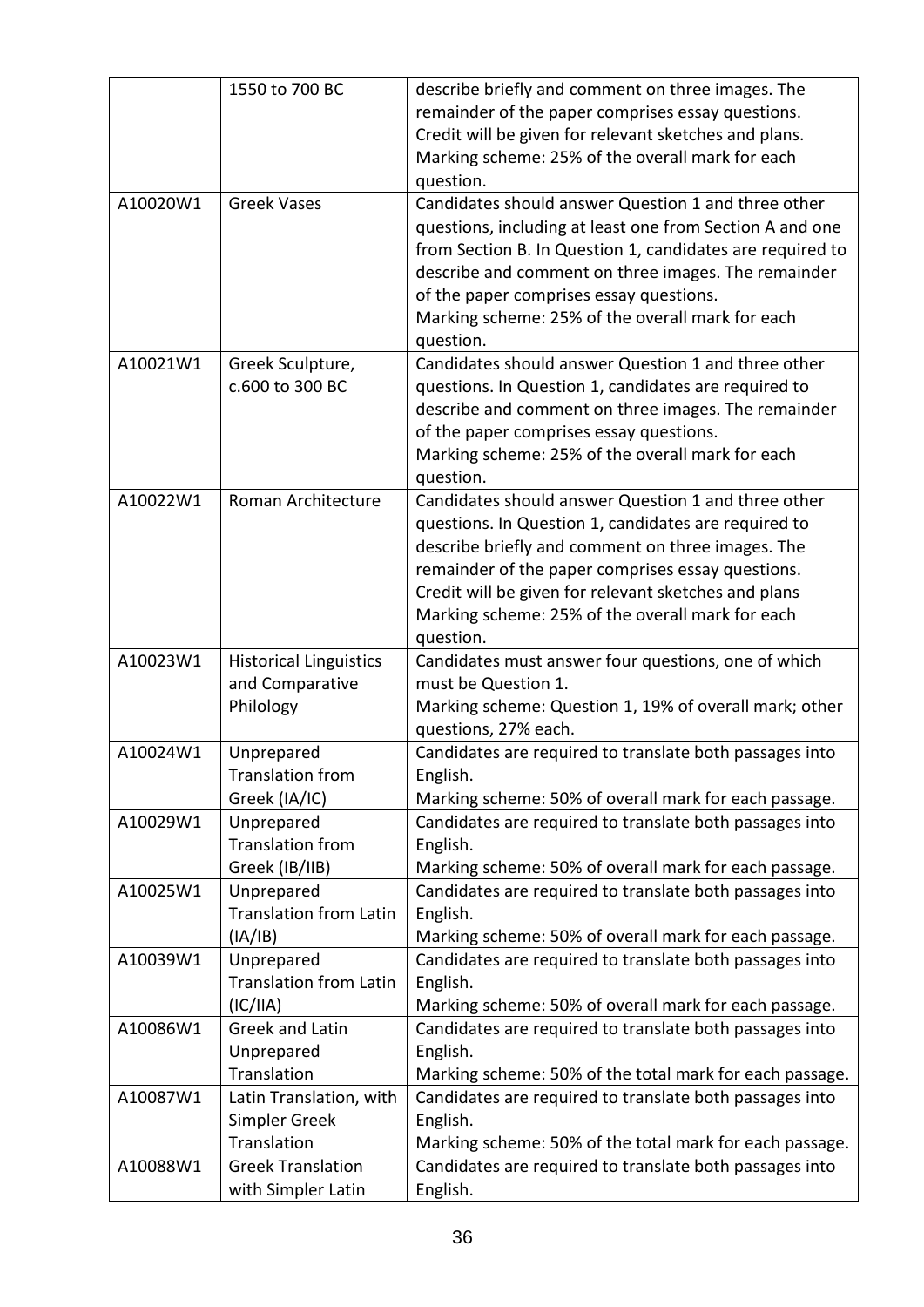|          | Translation            | Marking scheme: 50% of the total mark for each passage. |
|----------|------------------------|---------------------------------------------------------|
| A10027W1 | Greek Language         | Candidates must answer all three questions.             |
|          | (IA/IC)                | Marking scheme: Question 1, 25% of overall mark;        |
|          |                        | Question 2, 25%; Question 3, 50%.                       |
| A14344W1 | Greek Language         | Candidates must answer all three questions.             |
|          | (IB/IB)                | Marking scheme: Question 1, 25% of overall mark;        |
|          |                        | Question 2, 25%; Question 3, 50%.                       |
| A10026W1 | Latin Language (IA/IB) | Candidates must answer all three questions.             |
|          |                        | Marking scheme: Question 1, 25% of overall mark;        |
|          |                        | Question 2, 25%; Question 3, 50%.                       |
| A10041W1 | Latin Language         | Candidates must answer all three questions.             |
|          | (IC/IIA)               | Marking scheme: Question 1, 25% of overall mark;        |
|          |                        | Question 2, 25%; Question 3, 50%.                       |

# **14. Afterwards**

Most students who have taken Classics Mods go on to read Literae Humaniores or 'Greats', though it is possible, with your college's consent, to change course at that stage. If you are thinking of this, discuss it with your tutor and try to make up your mind at an early stage. That is partly because your Local Education Authority may raise difficulties if you do not keep them informed about any alteration in the course you originally undertook to study; and partly because the last term of Mods, when you are preoccupied with examinations and swamped with revision, is a bad time to decide anything at all, especially anything which involves a judgement on your enthusiasm for continuing with the subject.

Assuming you go on to Greats, you will find a wealth of options before you, of which you will select eight. You will probably be asked to a meeting early in your Mods term (or earlier) to discuss Greats options. Some colleges may expect you to make all your choices at that stage; all colleges will want you to be firm at least about the options you will be taking during the first few terms of Greats.

A separate Handbook is provided for Greats, and you will be sent a copy of this during your Mods term. The most up-to-date version of the Greats Handbook is available in WebLearn.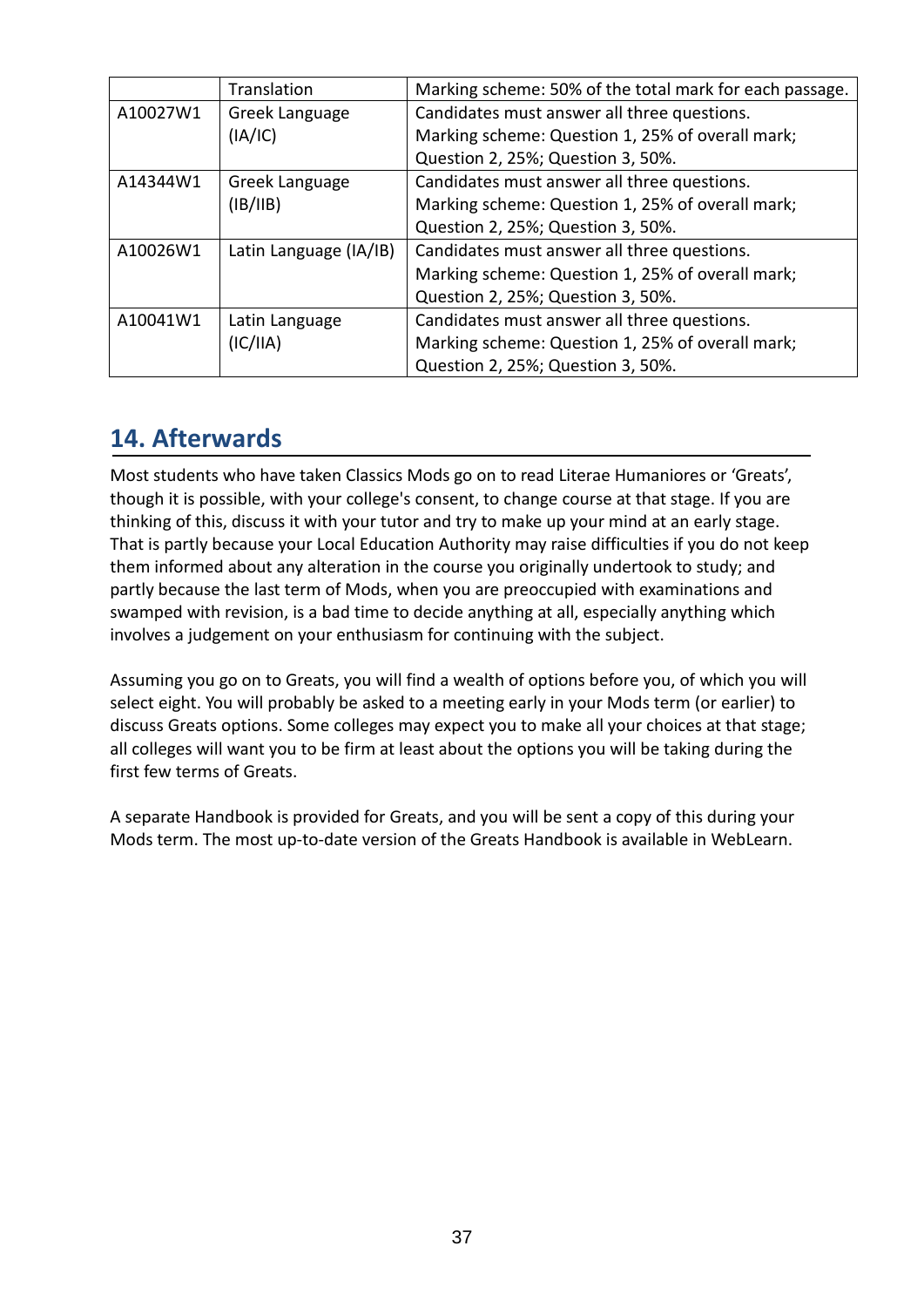# **15. Options in Classics Mods**

The following sections list the examination papers for the various courses, followed by short paper descriptions. This is a complex prescription, which your tutor will guide you through. Section 17 tells you which editions of the various texts will be used in the examinations. It is important that you use the text prescribed: different editions can vary substantially.

Some papers in each of the courses are compulsory (e.g. Unseen Translation); in other cases you may choose from a range of options. In this guide we have tried to give enough guidance on the options available to assist with your choice, but it would be unwise to make the decision solely on the basis of what is said here. The most helpful step in deciding between author-based papers is to read some of the author in translation and see how interesting you find the writing and the subject. There is also much basic guidance (and suggested reading) available in reference works such as *The Oxford Classical Dictionary*. Finally, your tutors will be able to suggest a good introductory book on most of the subjects in the course.

#### *Special Subjects*

You must do a subject from group A or B, i.e. a Philosophy Special Subject, plus another from one of the other groups. In Course I, certain combinations are forbidden, the underlying principle being that one at least of your Special Subjects must have a linguistic element (you cannot e.g. do Philosophical Problems and Archaeology). Watch out for introductory series of lectures on topics like the history of Greece and Rome, Archaeology, etc. which will give you an idea of what is involved in subjects unfamiliar to you. **The first term's lectures on Comparative Philology are** *essential* **for anyone offering or thinking of offering that subject.** 

If you are learning a classical language (Mods IB, IC, IIA and IIB), the amount of prescribed text in the original language is reduced: details of the reduction are given in Sections 15.2-5 below. The normal pattern is that you cover the remainder of the prescription in English.

#### *Note*

The official syllabuses for all papers except *Introduction to Modern Philosophy* are those given in the Mods handbook applicable to the student's year of examination; for Mods 2021 these are set out on the following pages.

The syllabus for *Introduction to Modern Philosophy* will be as specified for the *Introduction to Philosophy* in the *Examination Regulations* for the Preliminary Examination in Philosophy, Politics and Economics, except that candidates in Classics will not be required to answer questions on more than one of the three sections within the subject (although they may do so if they wish).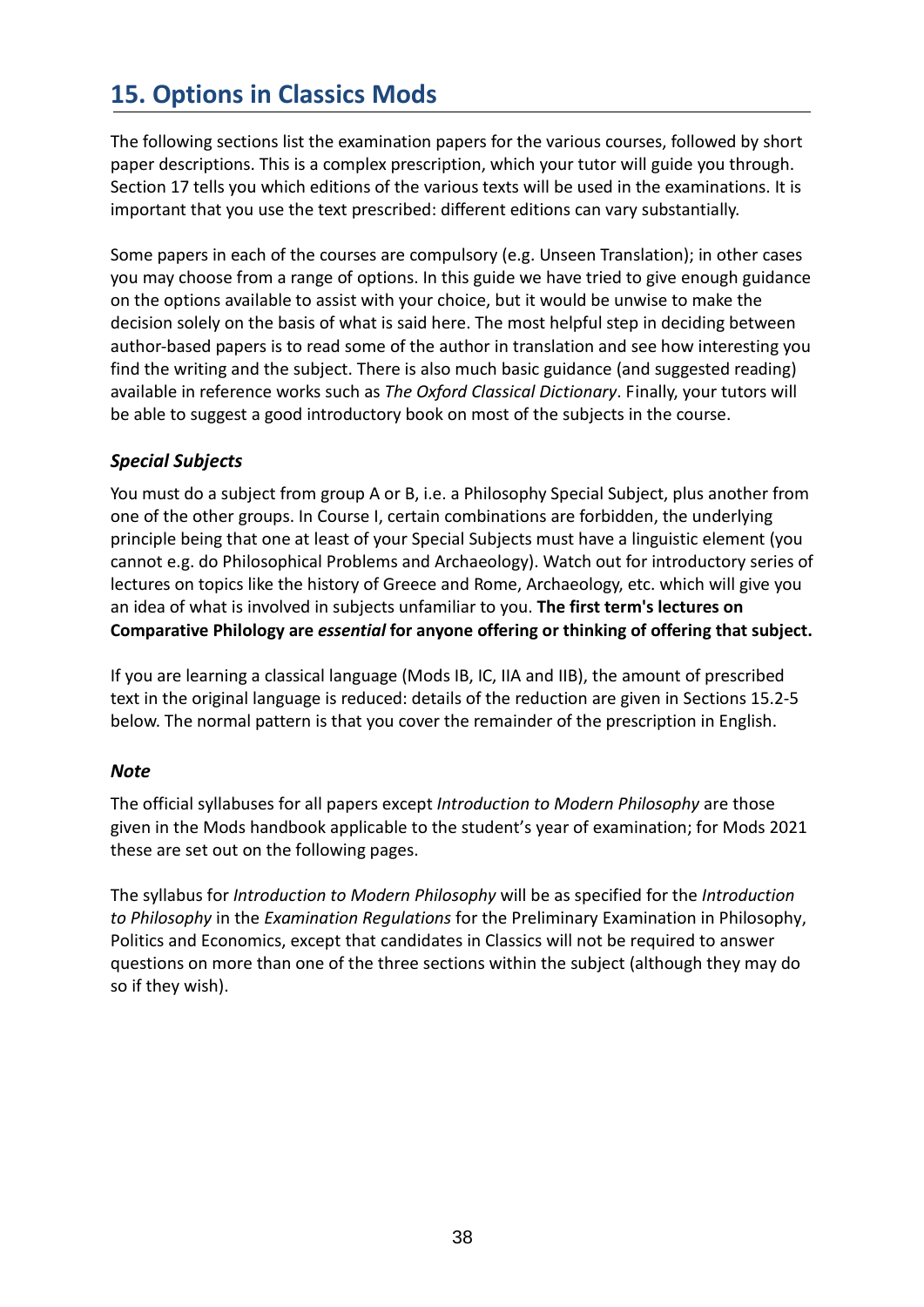# **15.1. Honour Moderations in Classics IA**

The examination will consist of the following papers.

### **I. Homer,** *Iliad*

One paper (3 hours) of translation and questions. Compulsory passages for translation and commentary will be set from *Iliad* I-IX and XVI-XXIV. Candidates will be expected to have knowledge of the whole poem. They will also be required to scan a short passage.

# **II. Virgil,** *Aeneid*

One paper (3 hours) of translation and questions. Compulsory passages for translation and commentary will be set from *Aeneid* I-VI and XII. Candidates will be expected to have knowledge of the whole poem. They will also be required to scan a short passage.

# **III, IV. Texts and Contexts**

An essay paper and a translation paper (each 3 hours). Candidates are expected to have considered the general topics as well as the particular texts and archaeological material specified. In the essay paper they will be required to answer a compulsory picture question, and three essay questions. A syllabus of images from which items will be selected for the picture question will be posted on WebLearn under "Texts and Contexts". In the translation paper candidates will be required to translate six passages, three Greek and three Latin, set from the texts listed under α for each topic.

#### *1. The Persian Wars and Cultural Identities*

α Herodotus 7.1-53, 8.56-110

β Aeschylus, *Persians* Herodotus 1.1-32, 131-40; 3.61-88, 150-160; 7.54-239; 8.1-55 Bisitun Inscription of Darius 1-15, 51-76

Archaeological material: Identities in Greek and Persian art

#### *2. Dionysus, Drama, and Athens*

α Euripides, *Bacchae* 1-1167 Aristophanes, *Frogs* 1-459, 830-1533

β Remainder of *Bacchae*  Remainder of *Frogs*

Archaeological material: Theatres, theatre images, and Dionysian iconography

#### *3. Love and Luxury*

#### α

Cicero, *pro Caelio* 17-53 (... *dedisti*.) Catullus 1-16, 31-7, 42-5, 48-51, 53, 69-70, 75-6, 79, 83-6, 95, 99-101, 116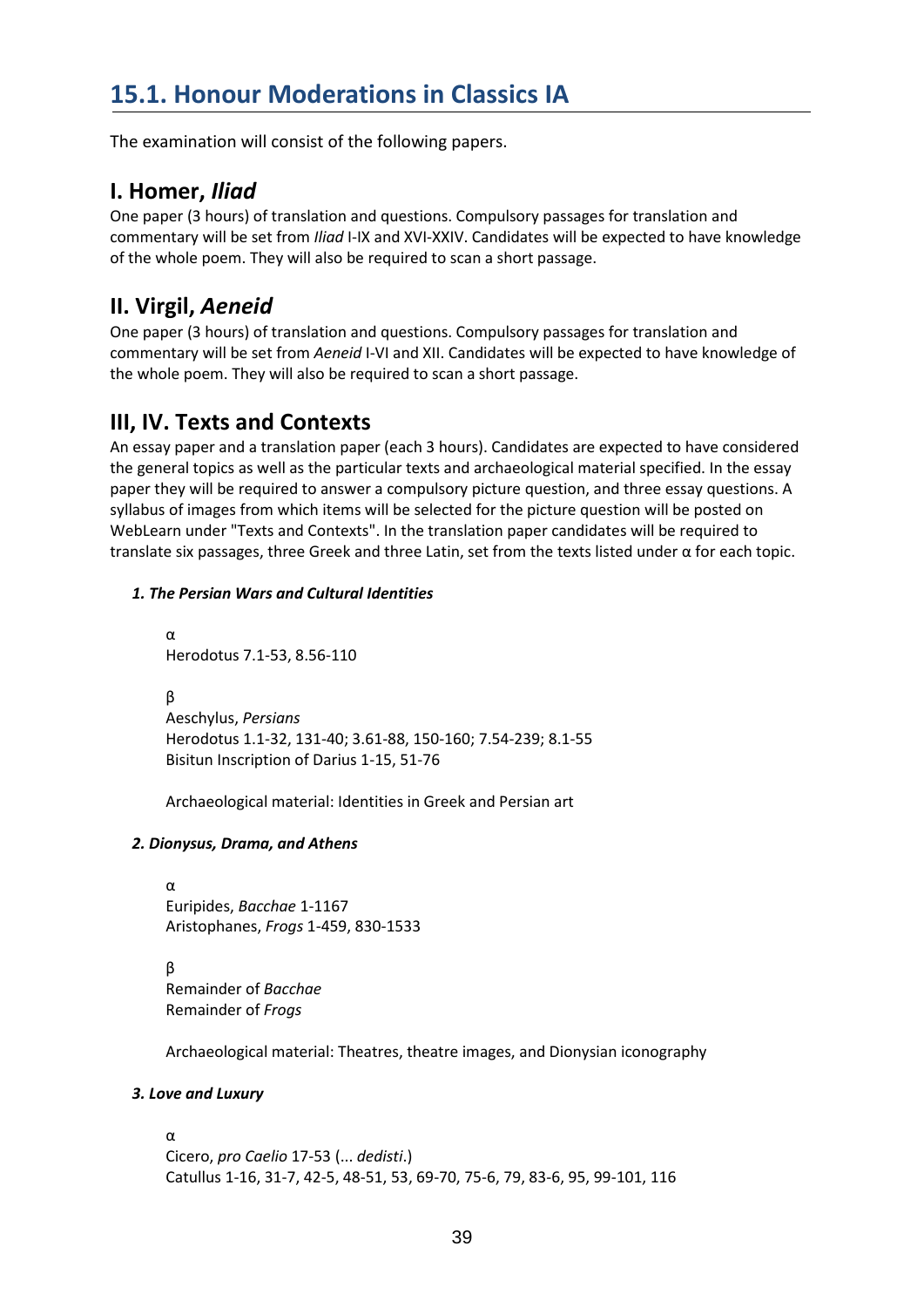Propertius 1.1-3, 6, 11, 14

β Remainder of *pro Caelio* Catullus 64.31-266 Remainder of Propertius 1

Archaeological material: Love pictures and Vesuvian villas

#### *4. Class*

α

Petronius, *Cena Trimalchionis* 26.7 (*uenerat iam*...) to 36 (...*imperat*), and 47 (*eiusmodi*...) to 78 (...*fugimus*) Juvenal 3, 5

β

Remainder of *Cena Trimalchionis* Juvenal 1, 4, 6, 7, 9 Pliny, *Epistulae* 7.29, 8.6 Tacitus, *Annals* 14.42-5

Archaeological material: Houses, tombs, and the archaeology of public entertainment.

# **V. Philosophy Special Subject**

All candidates must offer one Philosophy Special Subject, chosen from either Group A or Group B. Candidates may not combine a subject from Group B with a Classical Special Subject (VI) from Group E. One three-hour paper will be set in each subject.

#### **A.**

#### **1.** *Early Greek Philosophy*

Candidates will be expected to have studied:

- (a) Heraclitus, Parmenides, Empedocles, and Anaxagoras; and any one of the following:
- (b) Early Ionian Philosophy;
- (c) Zeno;

(d) Early Atomism.

A general knowledge of pre-Socratic philosophy will also be expected. The subject shall be studied in Diels, *Die Fragmente der Vorsokratiker*, sixth or any later edition, edited by Kranz (Berlin, 1951 and later).

The texts prescribed are:

(a) Heraclitus (Diels-Kranz 22), B 1, 2, 10, 12, 17, 18, 21, 26, 28-32, 40, 41, 45, 50-62, 64, 67, 78-80, 88, 90, 93, 94, 101, 101a, 102, 103, 107, 108, 111, 113-15, 117-19, 123-6, and the first part of A 22 (Aristotle *Eudemian Ethics* 1235a25-7); Parmenides (Diels-Kranz 28), B 1-9, 19; Empedocles (Diels-Kranz 31), B 6, 8, 11-13, 17, 28-30, 35, 112, 115, 117, 134, 146; Anaxagoras (Diels-Kranz 59), B 1-17, 21, 21a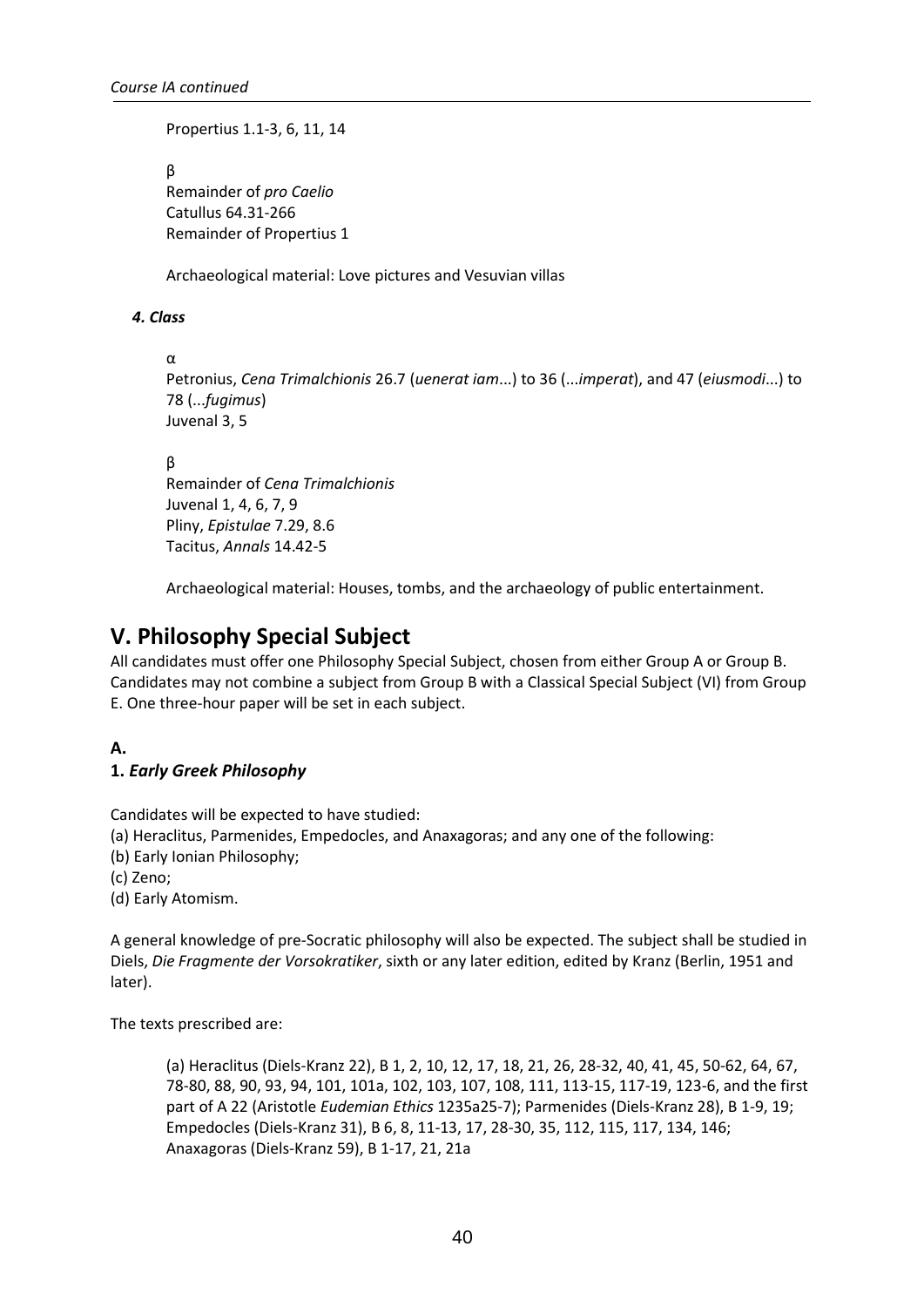(b) Early Ionian philosophy: Anaximander (Diels-Kranz 12) A 9 and B 1; Anaximenes (Diels-Kranz 13) B 2; Aristotle *Metaphysics* A 3.983a24-984a18, *Physics* III 4.203a16-18 and 203b3- 15; Xenophanes (Diels-Kranz 21), B 1, 7, 10-12, 14-16, 18, 23-9, 32, 34-6, 38; Aristotle *Metaphysics* A 5.986b10-27

(c) Zeno: Zeno (Diels-Kranz 29) B 1-4; Plato *Parmenides* 127a7-128e4; Aristotle *Physics* VI 2.233a21-31 and 9.239b5-240a18

(d) Early Atomism: Leucippus (Diels-Kranz 67) B 2; Democritus (Diels-Kranz 68) B 4, 6-8, 9, 10, 11, 117, 118, 125, 156, 164, 167; Aristotle *De Generatione et Corruptione* I 8.324b35-325a36, *Metaphysics* A 4.985b3-22

Where Diels-Kranz B-texts are prescribed, the prescription includes only what Diels-Kranz print in spaced type.

A compulsory question will contain passages for translation and comment from (a). A second compulsory question will contain passages for comment (not for translation). At least one passage will be taken from (a), and at least one from each of (b)–(d). Essay questions will also be set which will include questions on (a) and on each of (b)–(d).

#### **2.** *Plato,* **Euthyphro** *and* **Meno**

The paper will include questions on the philosophical topics discussed in the dialogues. Candidates will be expected to have read *Meno* in Greek and *Euthyphro* in English. There will be a compulsory question containing passages for translation and comment from *Meno*; any passages for comment from *Euthyphro* will be accompanied by a translation (to be taken from *The Last Days of Socrates*, tr. Tredennick & Tarrant (Penguin, revised 1993)).

#### **B.**

#### **1.** *Introduction to Modern Philosophy*

As specified in the *Examination Regulations*.

#### **VI. Classical Special Subject**

All candidates must offer one Classical Special Subject, chosen from one of the groups C-F. Candidates must not combine a subject from Group E with a Philosophy Special Subject (V) from Group B. One three-hour paper will be set in each subject.

#### **C.**

#### **1.** *Thucydides and the West*

The prescribed text is Thucydides VI. Compulsory passages for translation and comment will be set from this book. Candidates will also be expected to be familiar with Thucydides VII and Plutarch, *Nicias*.

#### **2.** *Aristophanes' Political Comedy*

The prescribed plays are *Knights*, *Wasps* and *Lysistrata*. Compulsory passages for translation and for comment will be set from *Wasps* and from *Lysistrata* 387-613 and 980-1220. Candidates will also be expected to be familiar with the 'Old Oligarch'.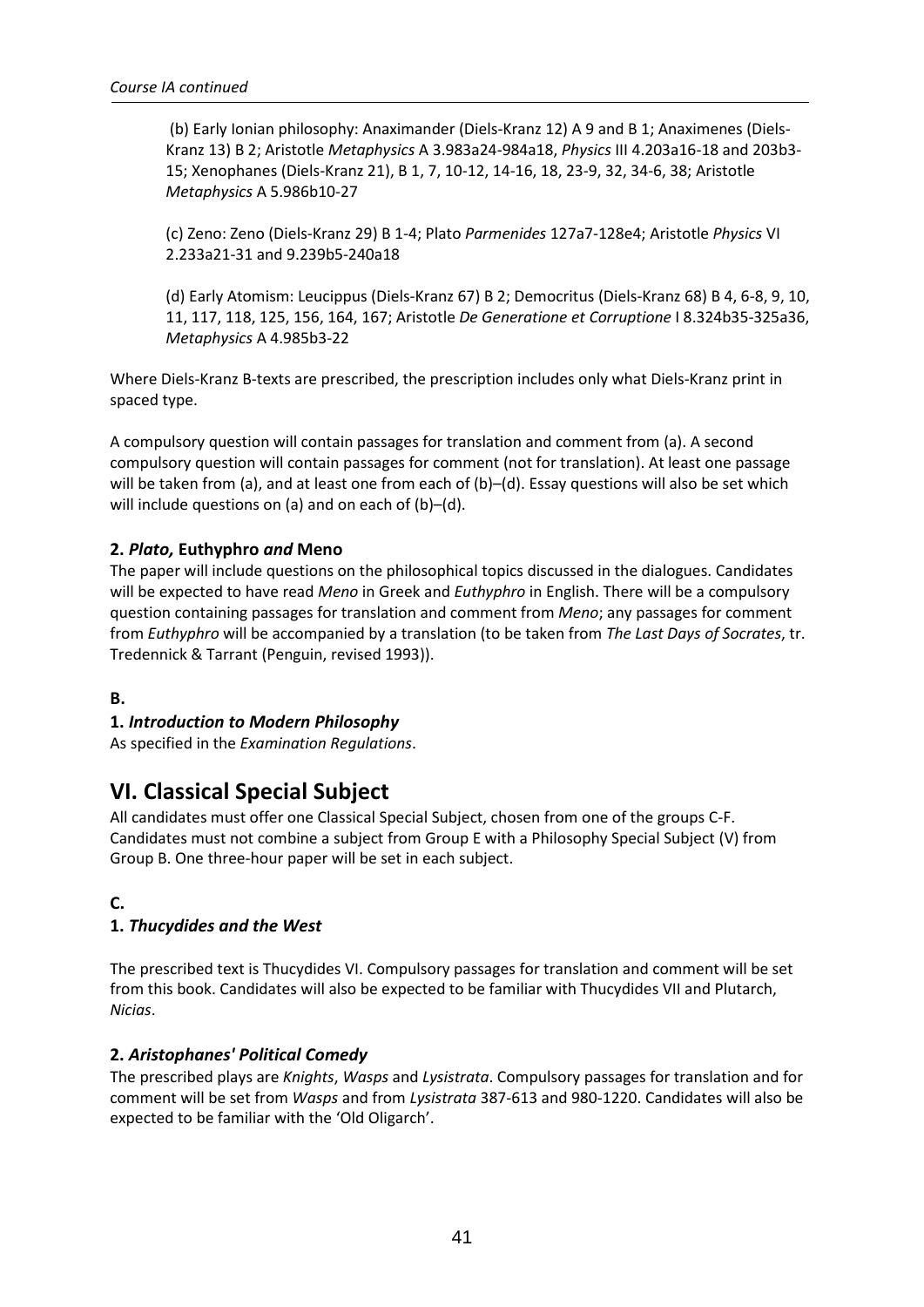#### **D.**

#### **1.** *Cicero and Catiline*

The prescribed texts are: Sallust, *Catiline*; Cicero, *In Catilinam* I-IV, *Pro Sulla*; Asconius, *In orationem in toga candida*. Compulsory passages for translation and comment will be set from these.

#### **2.** *Tacitus and Tiberius*

The prescribed text is Tacitus, *Annals* I and III. Compulsory passages for translation and comment will be set from these books. Candidates will also be expected to be familiar with *Annals* II and IV-VI.

**E.** 

#### **1.** *Homeric Archaeology and Early Greece from 1550 BC to 700 BC*

Evidence on the composition and history of the poems provided by extant archaeological remains, with special emphasis on burial practices, architecture, metals, and the world outside the Aegean. An overall knowledge will be required of the archaeological evidence for the Late Bronze Age and Early Iron Age of the Aegean from 1550 BC to 700 BC. The examination will consist of one picture question and three essay questions.

#### **2.** *Greek Vases*

The study of the general history of Greek decorated pottery from c. 800 BC to c. 300 BC, including study of the Attic black-figure and red-figure styles and of South Italian Greek vase painting. Knowledge will be required of the techniques used in making Greek pottery and in drawing on vases, and also of the ancient names for vases and the shapes to which they refer. Candidates should in addition study the subjects of the paintings and their treatment by painters as compared with their treatment by writers and should be familiar with actual vases, for example those in the Ashmolean Museum. The examination will consist of one picture question and three essay questions.

#### **3.** *Greek Sculpture, c. 600-300 BC*

The major monuments of archaic and classical Greek sculpture—their context and purpose as well as their subjects, styles, and techniques. Candidates will be expected to have some knowledge of the external documentary evidence, such as literary and epigraphic texts, on which the framework of the subject depends, and to be acquainted with the major sculptures of the period represented in the Ashmolean Cast Gallery. The examination will consist of one picture question and three essay questions.

#### **4.** *Roman Architecture*

The subject comprises the study of Roman Architecture from the Republic to the Tetrarchy in Italy and in the provinces, with particular reference to form, materials, technology, and function, and the movement of both materials and ideas. The examination will consist of one picture question and three essay questions.

#### **F.**

### **1.** *Historical Linguistics and Comparative Philology*

The subject includes an introduction to the methods and aims of historical and comparative linguistics, the reconstruction of the Indo-European protolanguage and its development into Latin and Greek. The questions set will require specific competence in one of the two classical languages but not necessarily in both. An opportunity will be given for (optional) commentary on Greek or Latin texts.

# **VII. Unprepared Translation from Greek**

One paper (3 hours).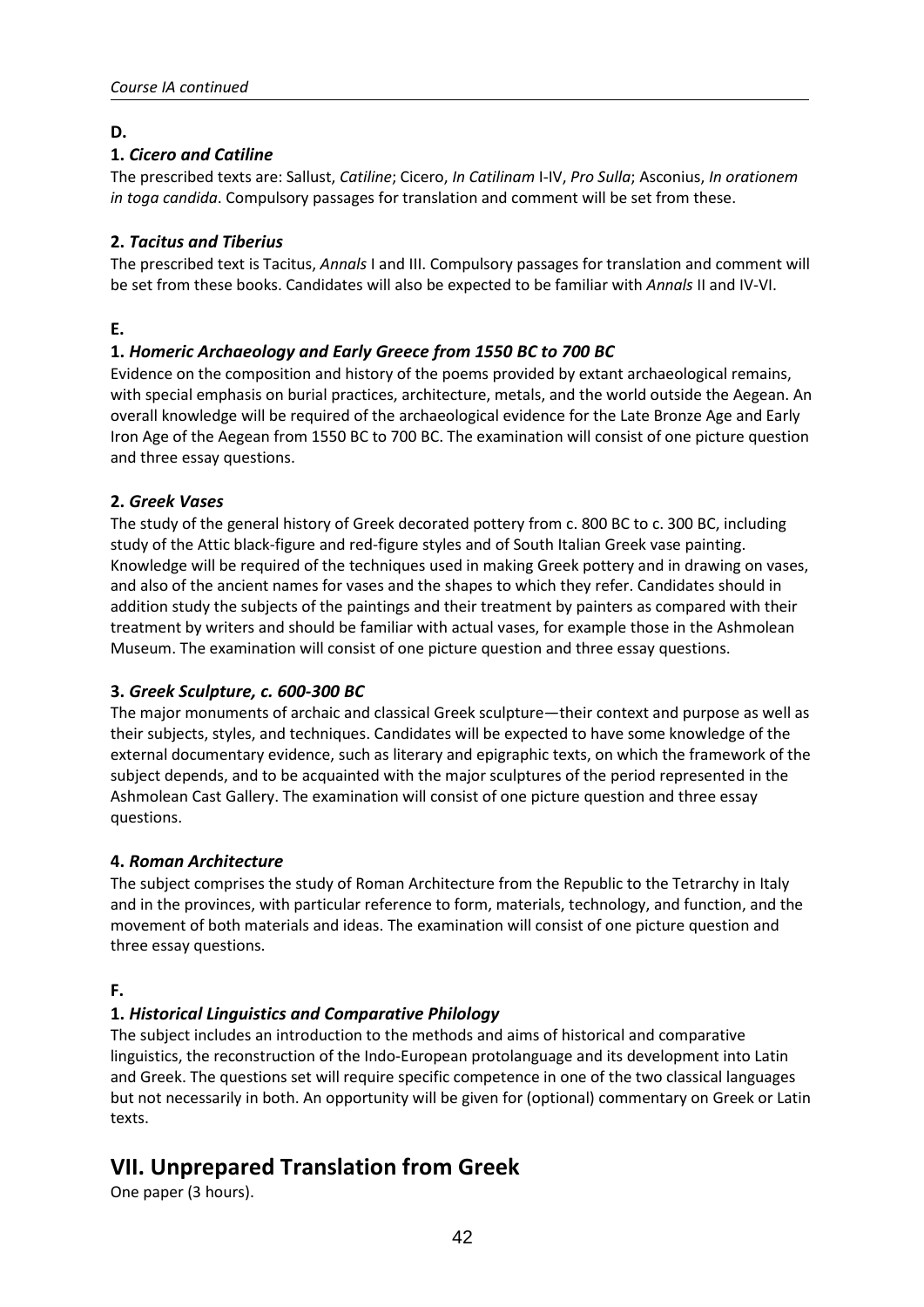# **VIII. Unprepared Translation from Latin**

One paper (3 hours).

### **IX. Greek Language**

One paper (3 hours). The paper will be divided into two main sections. Candidates are required to offer both (a) and (b).

(a) a selection of passages from the set texts, on whch questions of accidence, syntax and style will be set (for the prescribed passages see p.68).

(b) a passage for translation into Greek prose.

### **X. Latin Language**

One paper (3 hours). The paper will be divided into two main sections. Candidates are required to offer both (a) and (b).

(a) a selection of passages from the set texts, on whch questions of accidence, syntax and style will be set (for the prescribed passages see p.68).

(b) a passage for translation into Latin prose.

\* Indicates a poem not included in D.A. Campbell, *Greek Lyric Poetry*. These are in a leaflet, available on WebLearn. All the poems not asterisked are in the Campbell edition.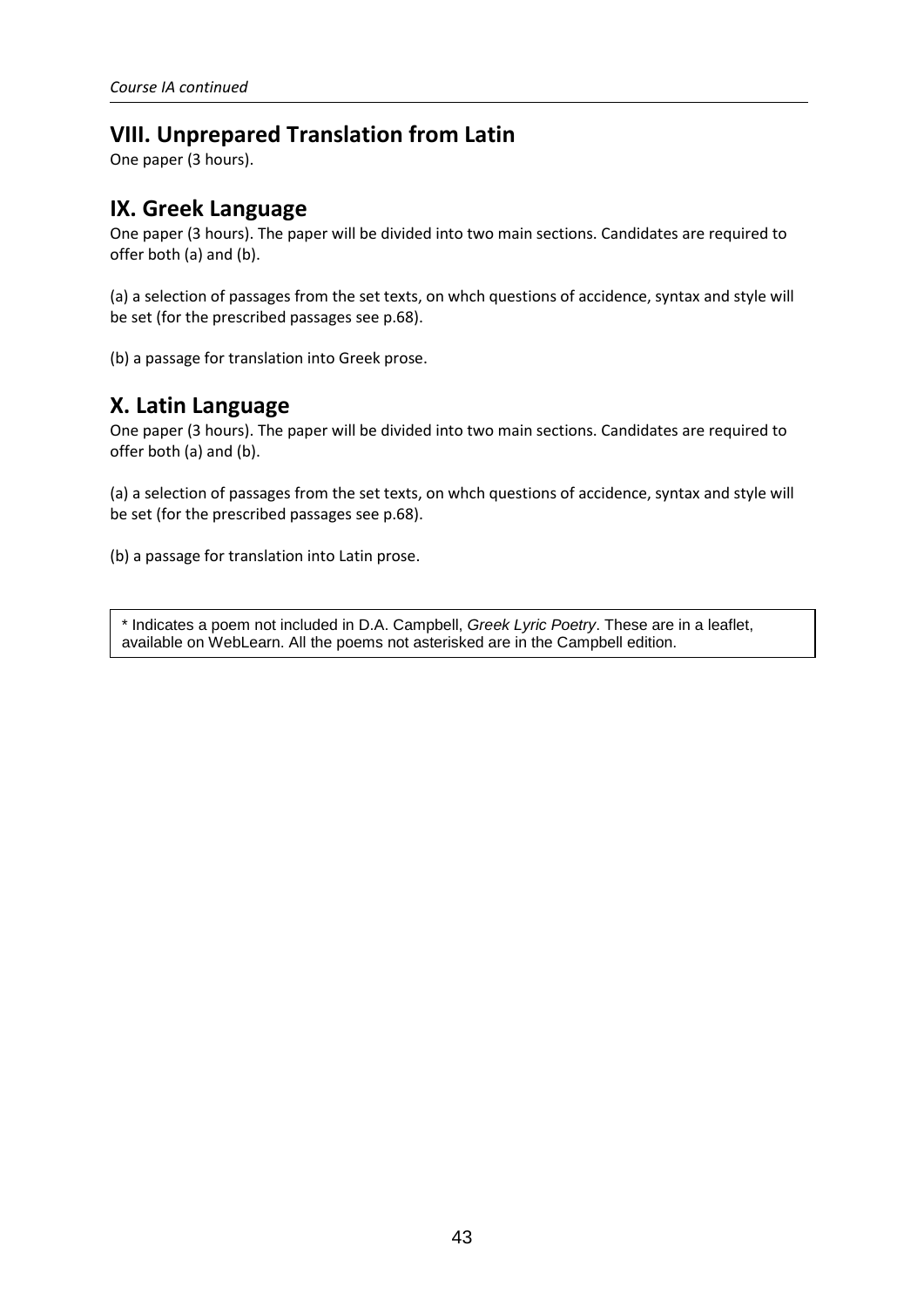# **15.2. Honour Moderations in Classics IB**

The examination will consist of the following papers.

### **I. Homer,** *Iliad*

One paper (3 hours) of translation and questions. Compulsory passages for translation and commentary will be set from *Iliad* I, IX, XXII, XXIV. Candidates will be expected to have knowledge of the whole poem. They will also be required to scan a short passage.

# **II. Virgil,** *Aeneid*

As specified for Course IA.

### **III, IV. Texts and Contexts**

An essay paper and a translation paper (each 3 hours). Candidates are expected to have considered the general topics as well as the particular texts and archaeological material specified. In the essay paper they will be required to answer a compulsory picture question, and three essay questions. A syllabus of images from which items will be selected for the picture question will be posted on WebLearn under "Texts and Contexts". In the translation paper candidates will be required to translate six passages, three Greek and three Latin, set from the texts listed under α for each topic.

#### *1. The Persian Wars and Cultural Identities*

α Herodotus 8.56-110 β Aeschylus, *Persians* Herodotus 1.1-32, 131-40; 3.61-88, 150-160; 7.1-239; 8.1-55 Bisitun Inscription of Darius 1-15, 51-76

Archaeological material: Identities in Greek and Persian art

#### *2. Dionysus, Drama, and Athens*

α Euripides, *Bacchae* 1-169, 370-518, 643-976 Aristophanes, *Frogs* 1-459, 1004-98, 1378-1481

β

Remainder of *Bacchae*  Remainder of *Frogs* Archaeological material: Theatres, theatre images, and Dionysian iconography

#### *3. Love and Luxury*

#### α

Cicero, *pro Caelio* 17-53 (...*dedisti*.) Catullus 1-16, 31-7, 42-5, 48-51, 53, 69-70, 75-6, 79, 83-6, 95, 99-101, 116 Propertius 1.1-3, 6, 11, 14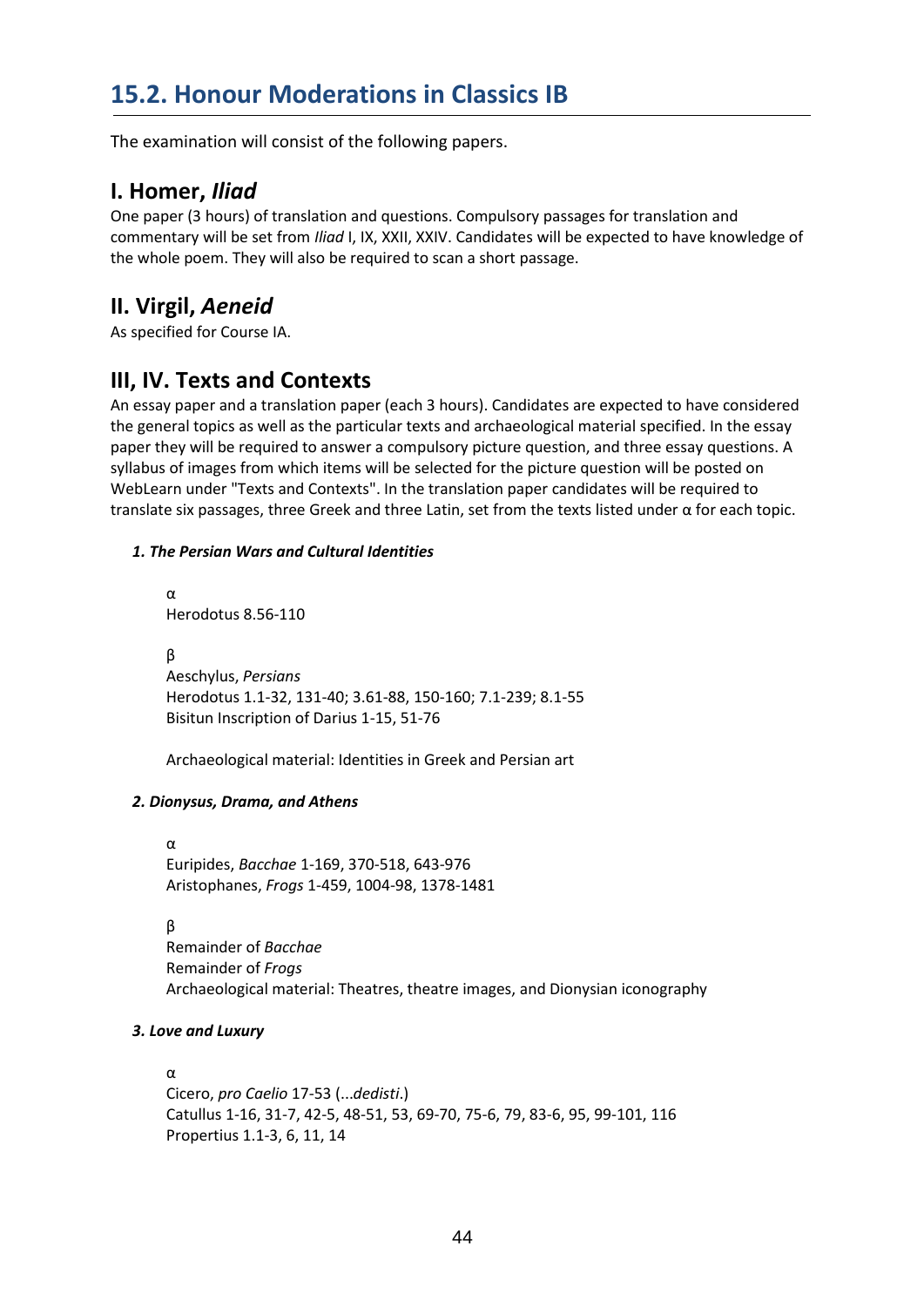β

Remainder of *pro Caelio* Catullus 64.31-266 Remainder of Propertius 1 Archaeological material: Love pictures and Vesuvian villas

#### *4. Class*

α

Petronius, *Cena Trimalchionis* 26.7 (*uenerat iam*...) to 36 (...*imperat*), and 47 (*eiusmodi*...) to 78 (...*fugimus*) Juvenal 3, 5

β

Remainder of *Cena Trimalchionis* Juvenal 1, 4, 6, 7, 9 Pliny, *Epistulae* 7.29, 8.6 Tacitus, *Annals* 14.42-5

Archaeological material: Houses, tombs, and the archaeology of public entertainment.

# **V. Philosophy Special Subject**

All candidates must offer one Philosophy Special Subject chosen from either Group A or Group B. Candidates may not combine a subject from Group B with a Classical Special Subject (VI) from Group E. One three-hour paper will be set in each subject.

#### **A.**

#### **1.** *Early Greek Philosophy*

Candidates will be expected to have studied:

(a) Heraclitus, Parmenides, Empedocles, and Anaxagoras; and any one of the following:

(b) Early Ionian Philosophy;

(c) Zeno;

(d) Early Atomism.

A general knowledge of pre-Socratic philosophy will also be expected. The subject shall be studied in (i) Diels, *Die Fragmente der Vorsokratiker*, sixth or any later edition, edited by Kranz (Berlin, 1951 and later); (ii) G.S. Kirk, J.E. Raven, and M. Schofield, *The Presocratic Philosophers* (second edition, Cambridge, 1981); and (iii) a Faculty Supplement (available on WebLearn).

The prescribed texts are as follows:

To be studied in Greek (texts from (i)), the prescription only includes what Diels-Kranz print in spaced type):

(a1) Heraclitus Diels–Kranz B 1, 2, 10, 12, 30–32, 40, 41, 45, 50–55, 60-62, 67, 90, 94, 101a, 107, 115, 118–19, 125,; Parmenides Diels–Kranz B 2, 3, 6, 7, 8 (lines 1-49); Empedocles Diels– Kranz B 6, 8, 11–13, 17 (lines 10-24), 117, 146; Anaxagoras Diels–Kranz B 1–6, 10-12, 17.

To be studied in translation (translations from ii and Iii):

(a2) Heraclitus Diels-Kranz B17, 18, 21, 26, 28–29, 56-9, 64, 78– 80, 88, 93, 101, 102, 103,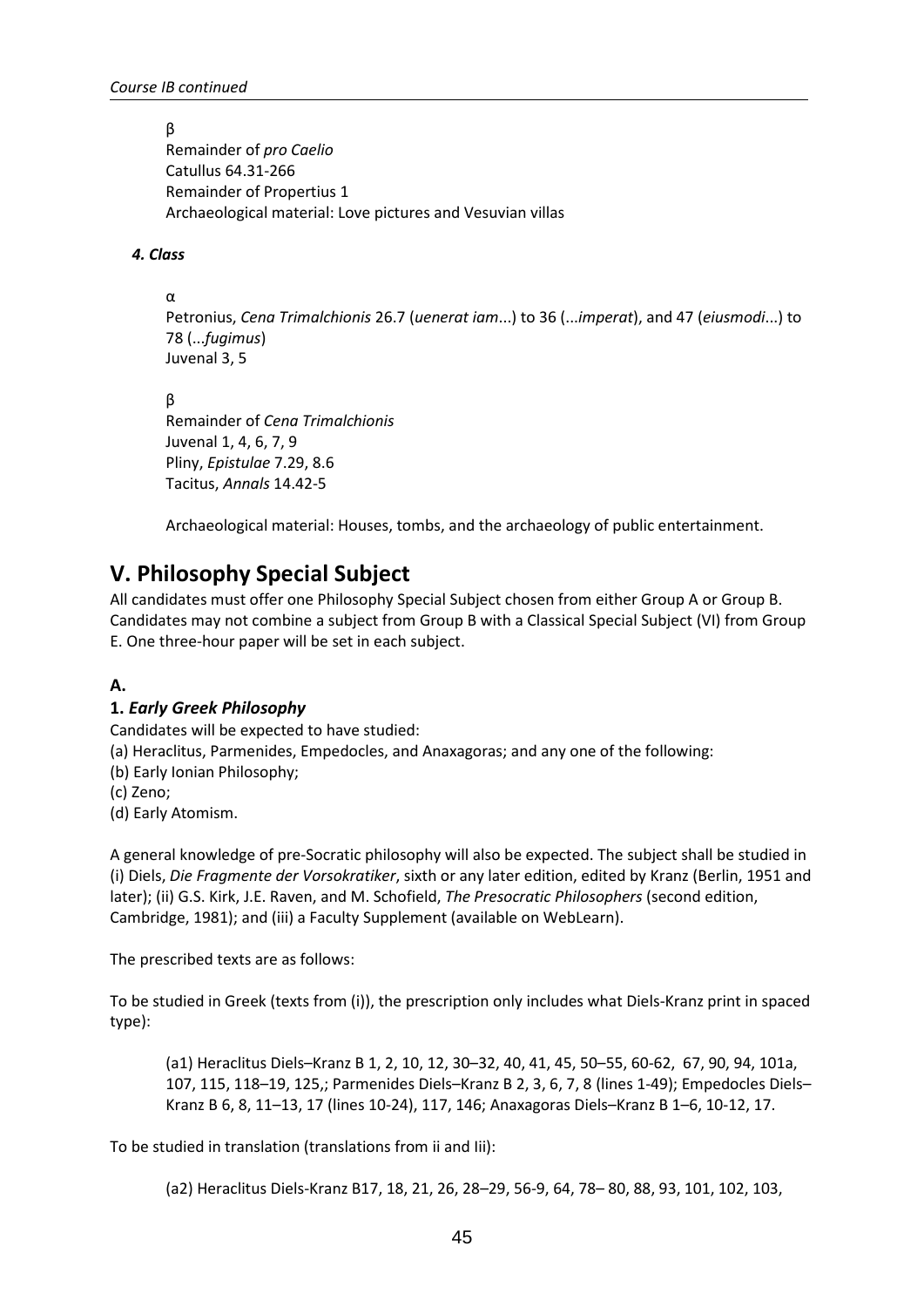108, 111, 113–14, 117, 123-4, 126, and the first part of A 22 (Aristotle *Eudemian Ethics*  1235a25–7); Parmenides Diels–Kranz B 1, 4, 5, 8 (lines 50 and following), 9, 19; Empedocles Diels–Kranz B 17 (lines 1-9 and 25 and following), 28–30, 35, 112, 115, 134; Anaxagoras Diels–Kranz B 7-9, 13-16, 21, 21a

(b) Early Ionian philosophy: Anaximander Diels–Kranz A 9 and B 1; Anaximenes Diels–Kranz B 2; Aristotle *Metaphysics* A 3.983a24–984a18, Physics III 4.203a16–18 and 203b3–15; Xenophanes Diels–Kranz B 1, 7, 10–12, 14–16, 18, 23–9, 32, 34–6, 38; Aristotle *Metaphysics* A 5.986b10–27

 (c) Zeno: Zeno Diels–Kranz B 1–4; Plato *Parmenides* 127a7-128e4; Aristotle *Physics* VI 2.233a21–31 and 9.239b5–240a18

(d) Early Atomism: Leucippus Diels–Kranz B 2; Democritus Diels–Kranz B 4, 6–8, 9, 10, 11, 117, 118, 125, 156, 164, 167; Aristotle *De Generatione et Corruptione* I 8.324b35–325a36, *Metaphysics* A 4.985b3–22

A compulsory question will contain passages for translation and comment from (a1). A second compulsory question will contain passages for comment (not for translation), at least one of which will be taken from texts in (a) (a1 and/or a2), and at least one of which will be taken from each of (b), (c) and (d). All the passages for this second question will be accompanied by a translation (to be taken from Kirk, Raven, and Schofield (eds), and/or the Faculty Supplement). Essay questions will also be set which will include questions on (a) and on each of (b), (c) and (d).

#### **2.** *Plato,* **Euthyphro** *and* **Meno**

The paper will include questions on the philosophical topics discussed in the dialogues. Candidates will be expected to have read *Meno* 70a-86d2 in Greek and the rest of *Meno* and *Euthyphro* in English. There will be a compulsory question containing passages for translation and comment from *Meno*; any passages for comment from *Euthyphro* and the other parts of *Meno* will be accompanied by

a translation (to be taken from *Euthyphro* in *The Last Days of Socrates*, tr. Tredennick & Tarrant (Penguin, revised 1993) and *Meno*, tr. Sharples (Aris & Phillips)).

#### **3.** *Lucretius,* **De Rerum Natura** *IV*

There will be a compulsory question containing passages for translation and comment from the prescribed book.

The paper will also include questions on the philosophical topics examined in that book, together with some questions of a more general character on Epicurean philosophy as expressed in *De Rerum Natura* as a whole.

#### **B.**

#### **1.** *Introduction to Modern Philosophy*

As specified in the *Examination Regulations*.

### **VI. Classical Special Subject**

All candidates must offer one Classical Special Subject, chosen from one of the groups C-F. Candidates may not combine a subject from Group E with a Philosophy Special Subject (V) from Group B. One three-hour paper will be set in each subject.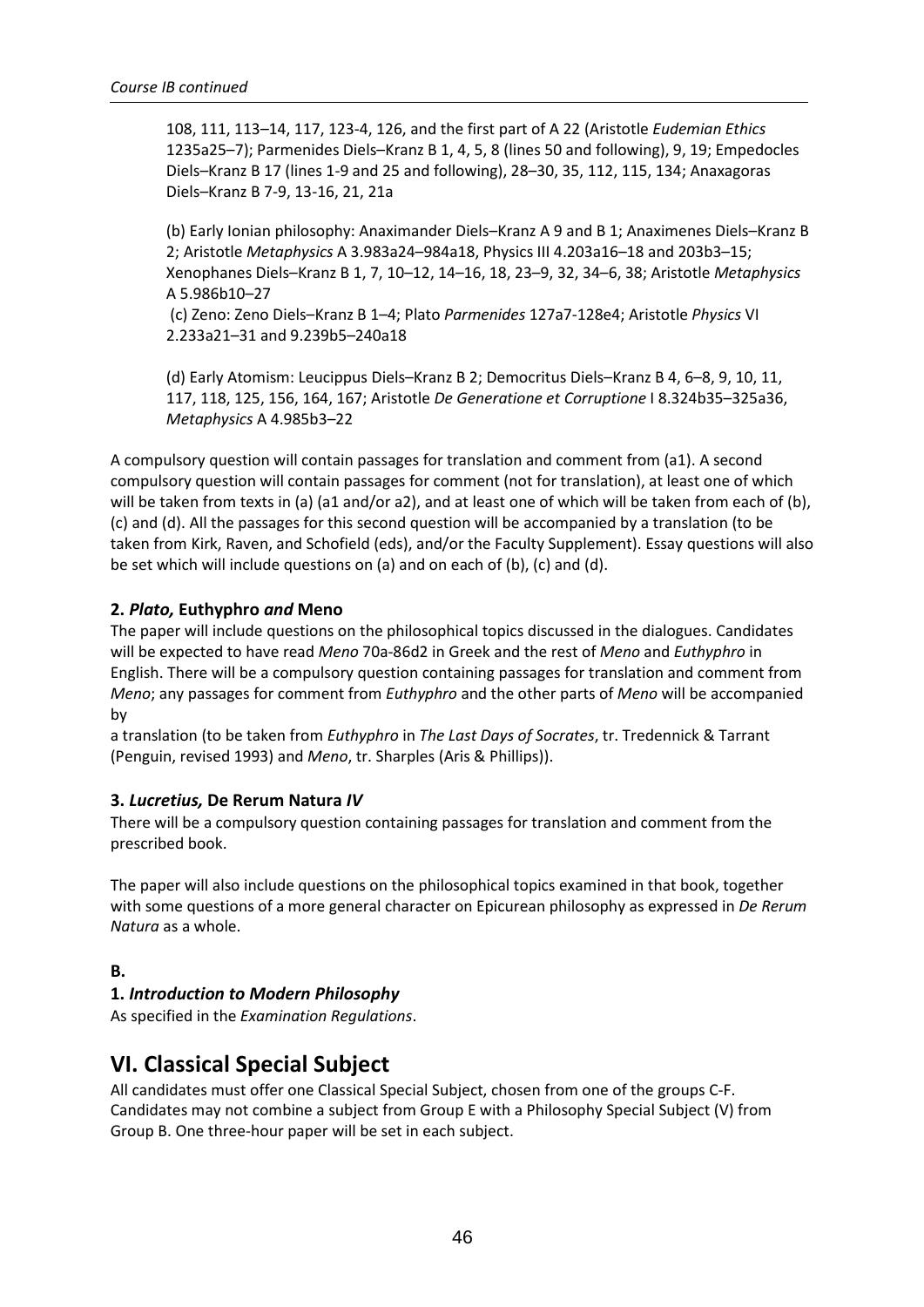#### **C.**

#### **1.** *Thucydides and the West*

The prescribed text is Thucydides VI. Compulsory passages for translation will be set only from chapters 1-61. Compulsory passages for comment will be set from the whole book; passages set from 62-105 will be accompanied by the English translation of M. Hammond (World's Classic, OUP, 2009). Candidates will also be expected to be familiar with Thucydides VII and Plutarch, *Nicias*.

#### **2.** *Aristophanes' Political Comedy*

The prescribed plays are *Knights*, *Wasps* and *Lysistrata*. Compulsory passages for translation will be set from *Wasps* 1-728 and from *Lysistrata* 980-1220. Compulsory passages for commentary will be set from *Wasps* and from *Lysistrata* 387-613 and 980-1220; those from *Wasps* 729-1537 and *Lysistrata* 387-613 will be accompanied by the English translation of A.H. Sommerstein (Aris & Phillips). Candidates will also be expected to be familiar with the 'Old Oligarch'.

**D.** 

**1.** *Cicero and Catiline* As specified for Course IA.

**2.** *Tacitus and Tiberius*

As specified for Course IA.

#### **E.**

**1.** *Homeric Archaeology and Early Greece from 1550 BC to 700 BC* As specified for Course IA.

#### **2.** *Greek Vases*

As specified for Course IA.

#### **3.** *Greek Sculpture*

As specified for Course IA.

#### **4.** *Roman Architecture*

As specified for Course IA.

#### **F.**

**1.** *Historical Linguistics and Comparative Philology* As specified for Course IA.

# **VII. Unprepared Translation from Greek**

One paper (3 hours).

### **VIII. Unprepared Translation from Latin**

One paper (3 hours).

#### **IX. Greek Language**

One paper (3 hours). The paper will be divided into two main sections. Candidates are required to offer both (a) and (b).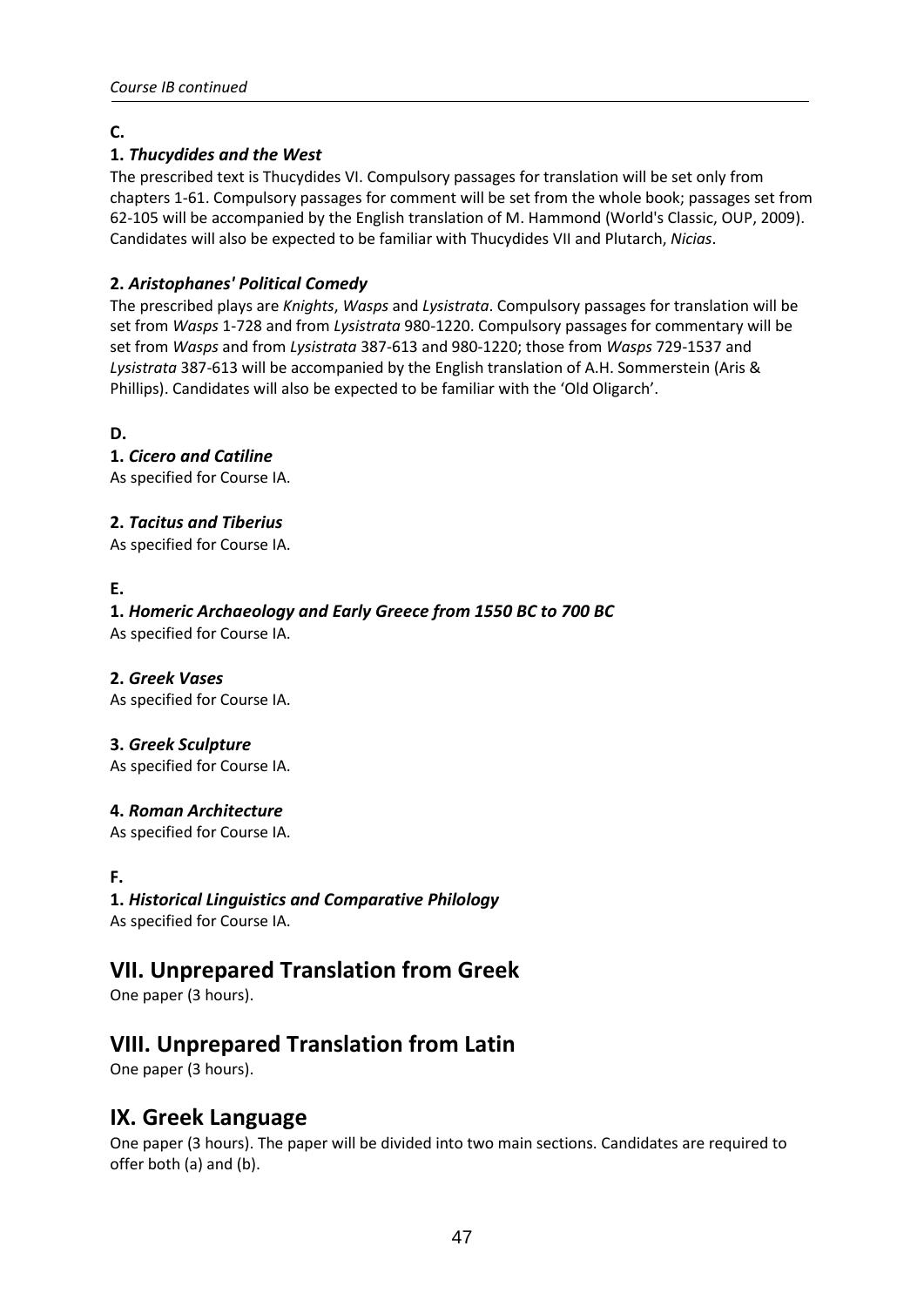(a) a selection of passages from the set texts, on whch questions of accidence, syntax and style will be set (for the prescribed passages see p.68).

(b) a passage for translation into Greek prose.

# **X. Latin Language**

As specified for Course IA.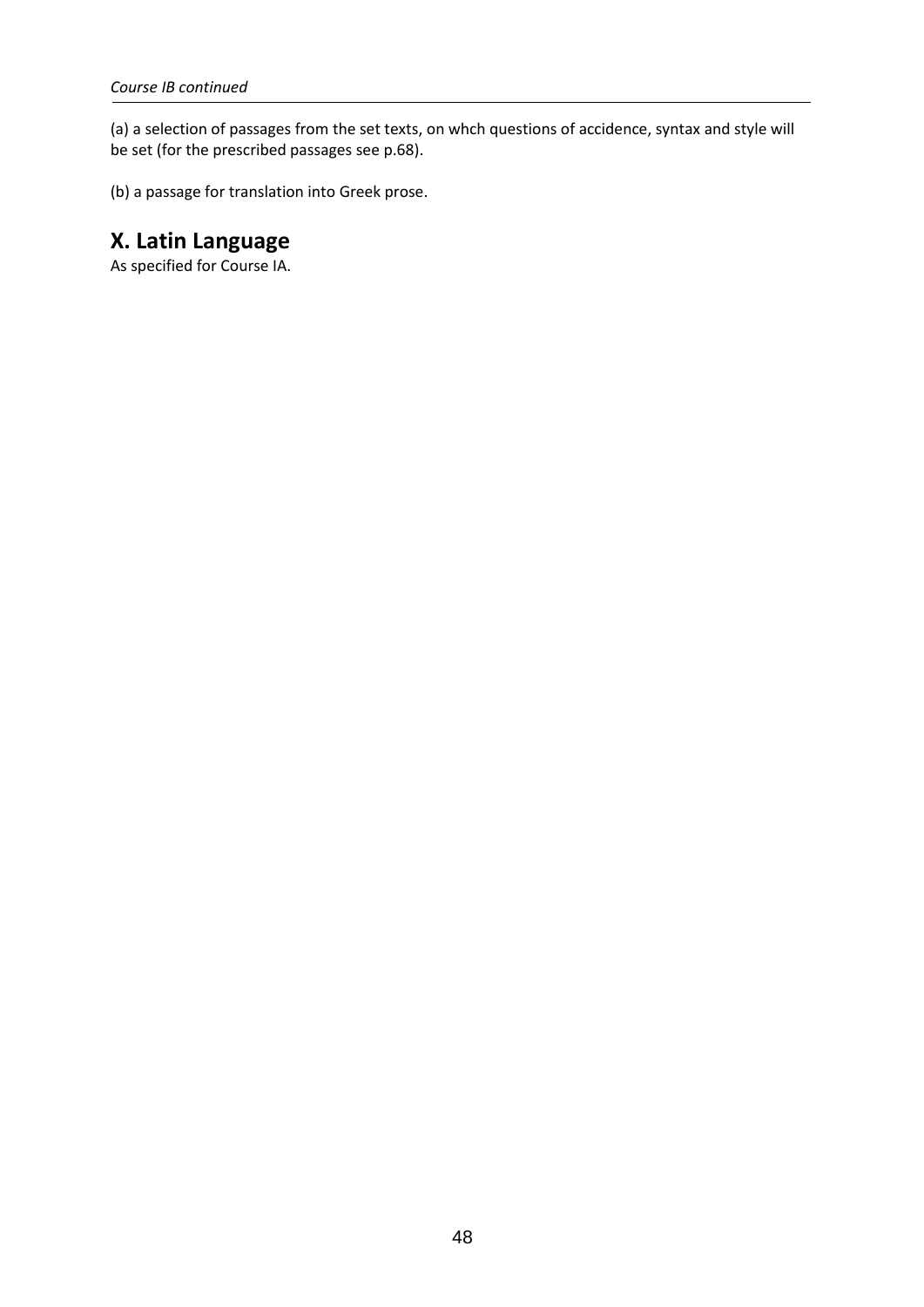The examination will consist of the following papers.

### **I. Homer,** *Iliad*

As specified for Course IA.

# **II. Virgil,** *Aeneid*

One paper (3 hours) of translation and questions. Compulsory passages for translation and commentary will be set from *Aeneid* I, IV and VI. Candidates will be expected to have knowledge of the whole poem. They will also be required to scan a short passage.

# **III, IV. Texts and Contexts**

An essay paper and a translation paper (each 3 hours). Candidates are expected to have considered the general topics as well as the particular texts and archaeological material specified. In the essay paper they will be required to answer a compulsory picture question, and three essay questions. A syllabus of images from which items will be selected for the picture question will be posted on WebLearn under 'Texts and Contexts'. In the translation paper candidates will be required to translate six passages, three Greek and three Latin, set from the texts listed under α for each topic.

#### *1. The Persian Wars and Cultural Identities*

α Herodotus 7.1-53; 8.56-110

β Aeschylus, *Persians* Herodotus 1.1-32, 131-40; 3.61-88, 150-160; 7.54-239; 8.1-55 Bisitun Inscription of Darius 1-15, 51-76

Archaeological material: Identities in Greek and Persian art

#### *2. Dionysus, Drama, and Athens*

α Euripides, *Bacchae* 1-1167 Aristophanes, *Frogs* 1-459, 830-1533

β Remainder of *Bacchae* Remainder of *Frogs*

Archaeological material: Theatres, theatre images, and Dionysian iconography

#### *3. Love and Luxury*

#### α

Cicero, *pro Caelio* 30 (*sunt autem*)-50 Catullus 1-8, 10-13, 31, 34, 36, 44-5, 48-51, 69-70, 76, 79, 85, 95, 101 Propertius 1.1, 3, 6, 14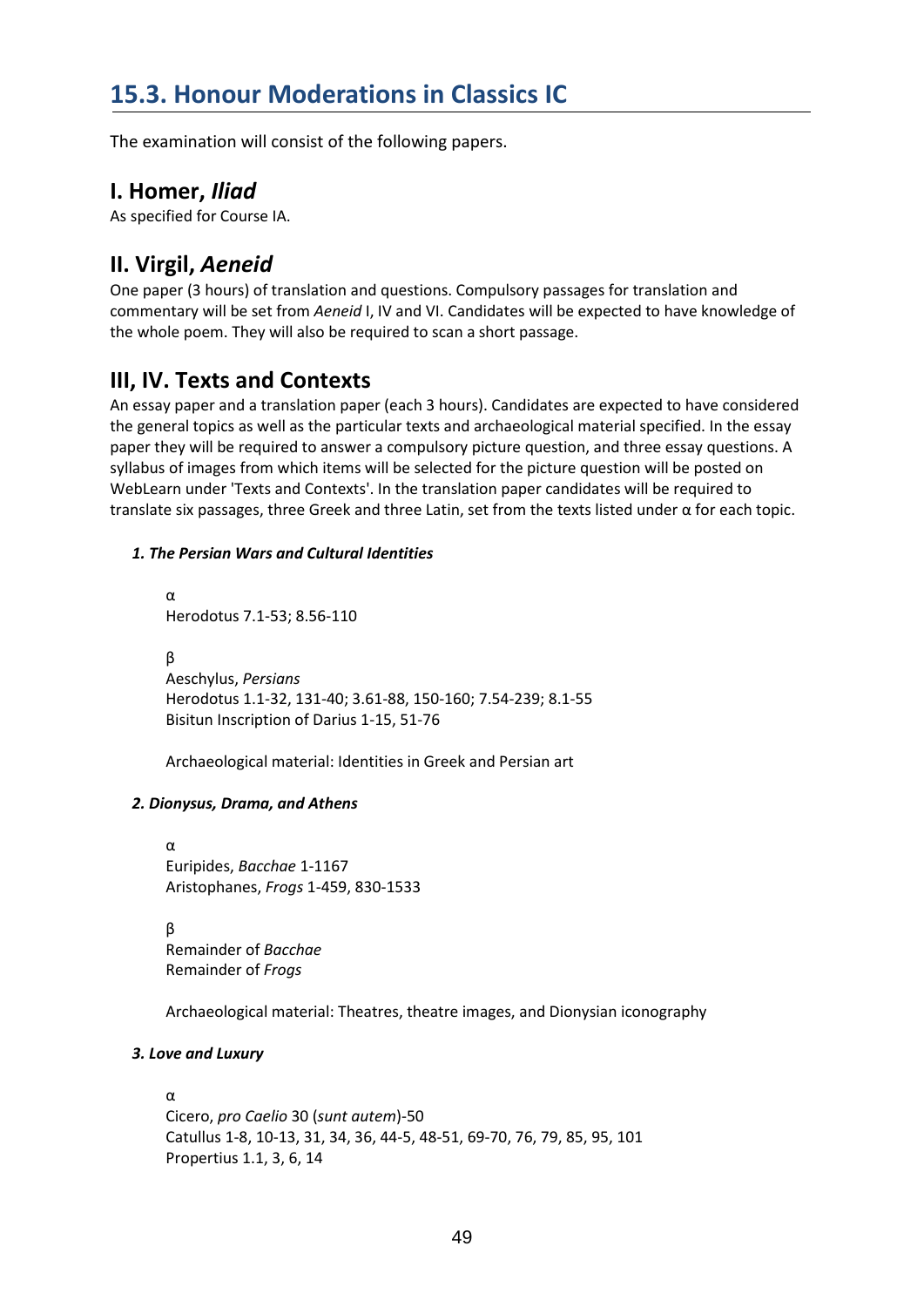#### β

Remainder of *pro Caelio* Catullus 9, 14-16, 32-3, 35, 37, 42-3, 53, 64.31-266, 75, 83-4, 86, 99-100, 116 Remainder of Propertius 1

Archaeological material: Love pictures and Vesuvian villas

#### *4. Class*

α

Petronius, *Cena Trimalchionis* 26.7 (*uenerat iam*...) to 36 (...*imperat*), 64.2 (*et sane*...) to 67 (...*abscondit*), 74.5 (*laceratus*...) to 78 (...*fugimus*) Juvenal 3

β

Remainder of *Cena Trimalchionis* Juvenal 1, 4, 5, 6, 7, 9 Pliny, *Epistulae* 7.29, 8.6 Tacitus, *Annals* 14.42-5

Archaeological material: Houses, tombs, and the archaeology of public entertainment.

# **V. Philosophy Special Subject**

All candidates must offer one Philosophy Special Subject, chosen from either Group A or Group B. Candidates may not combine a subject from Group B with a Classical Special Subject (VI) from Group E. One three-hour paper will be set in each subject.

#### **A.**

**1.** *Early Greek Philosophy* As specified for Course IA.

#### **2.** *Plato,* **Euthyphro** *and* **Meno**

As specified for Course IA.

#### **3.** *Lucretius,* **De Rerum Natura** *IV*

As specified for Course IB.

#### **B.**

#### **1.** *Introduction to Modern Philosophy*

As specified in the *Examination Regulations*.

# **VI. Classical Special Subject**

All candidates must offer one Classical Special Subject, chosen from one of the groups C-F. Candidates may not combine a subject from Group E with a Philosophy Special Subject (V) from Group B. One three-hour paper will be set in each subject.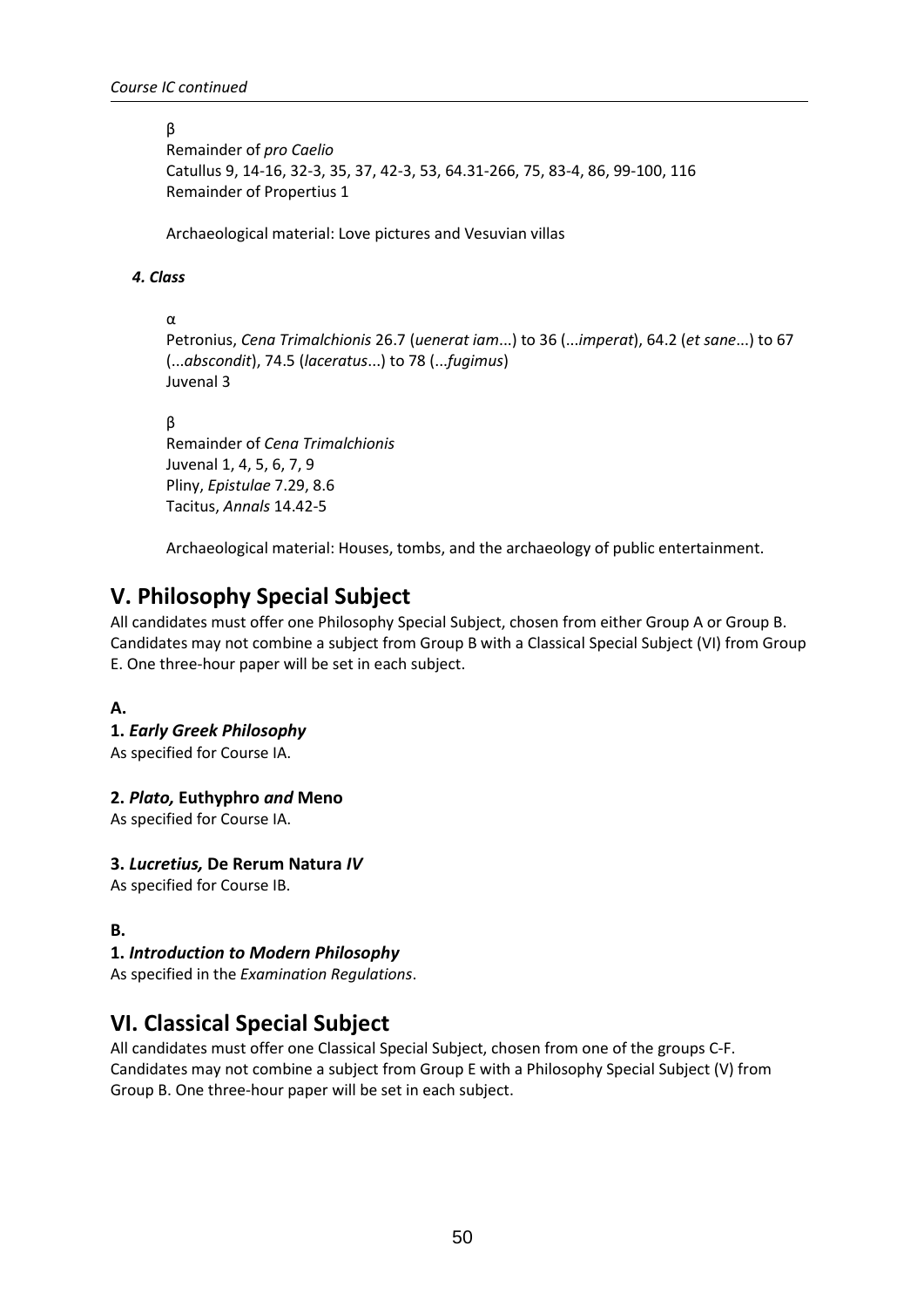**C.** 

#### **1.** *Thucydides and the West*

As specified for Course IA.

#### **2.** *Aristophanes' Political Comedy*

As specified for Course IA.

#### **D.**

**1.** *Cicero and Catiline* As specified for Course IIA. *Course IC continued* 

#### **2.** *Tacitus and Tiberius*

As specified for Course IIA.

#### **E.**

### **1.** *Homeric Archaeology and Early Greece from 1550 BC to 700 BC*

As specified for Course IA.

#### **2.** *Greek Vases*

As specified for Course IA.

### **3.** *Greek Sculpture*

As specified for Course IA.

#### **4.** *Roman Architecture*

As specified for Course IA.

#### **F.**

#### **1.** *Historical Linguistics and Comparative Philology* As specified for Course IA.

# **VII. Unprepared Translation from Greek**

As specified for Course IA.

# **VIII. Unprepared Translation from Latin**

As specified for Course IIA.

# **IX. Greek Language**

As specified for Course IA.

# **X. Latin Language**

As specified for Course IIA.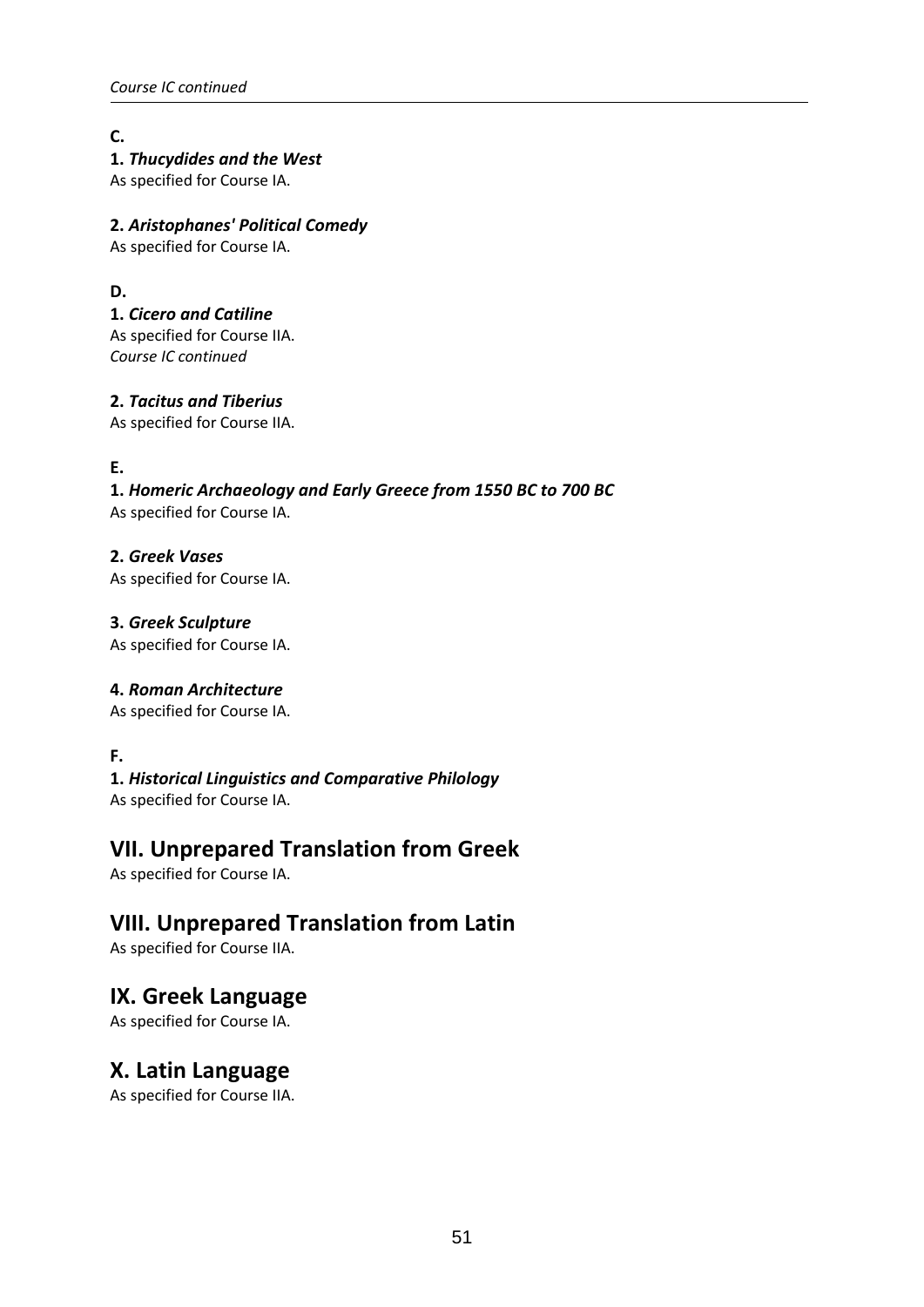The examination will consist of the following papers.

# **I. Virgil,** *Aeneid*

One paper (3 hours) of translation and questions. Compulsory passages for translation and commentary will be set from *Aeneid* I, II, IV, VI, and XII. Candidates will be expected to have knowledge of the whole poem. They will also be required to scan a short passage.

# **II, III. Texts and Contexts**

An essay paper and a translation paper (each 3 hours). Candidates are expected to have considered the general topics as well as the particular texts and archaeological material specified. In the essay paper they will be required to answer a compulsory picture question, and three essay questions. A syllabus of images from which items will be selected for the picture question will be posted on WebLearn under "Texts and Contexts". In the translation paper candidates will be required to translate six passages, set from the Latin texts listed under α for topics 3 and 4.

#### *1. The Persian Wars and Cultural Identities*

β Aeschylus, *Persians*  Herodotus 1.1-32, 131-40; 3.61-88, 150-160; 7.1-239; 8.1-110 Bisitun Inscription of Darius 1-15, 51-76

Archaeological material: Identities in Greek and Persian art

#### *2. Dionysus, Drama, and Athens*

β Euripides, *Bacchae*  Aristophanes, *Frogs*

Archaeological material: Theatres, theatre images, and Dionysian iconography

#### *3. Love and Luxury*

α

Cicero, *pro Caelio* 30 (*sunt autem*)-50 Catullus 1-8, 10-13, 31, 34, 36, 44-5, 48-51, 69-70, 76, 79, 85, 95, 101 Propertius 1.1, 3, 6, 14

β

Remainder of *pro Caelio* Catullus 9, 14-16, 32-3, 35, 37, 42-3, 53, 64.31-266, 75, 83-4, 86, 99-100, 116 Remainder of Propertius 1

Archaeological material: Love pictures and Vesuvian villas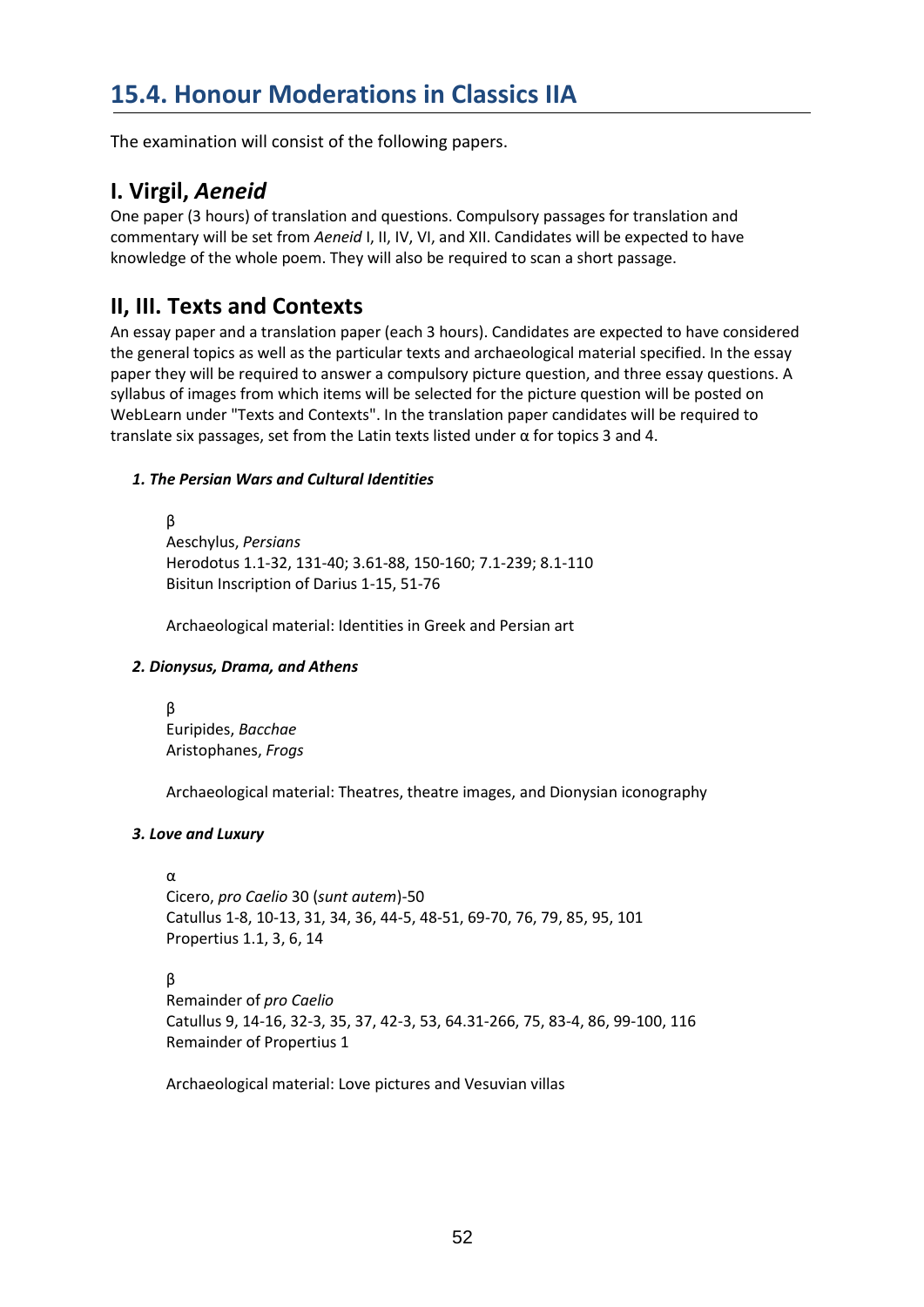#### *4. Class*

#### α

Petronius, *Cena Trimalchionis* 26.7 (*uenerat iam*...) to 36 (...*imperat*), 64.2 (*et sane*...) to 67 (...*abscondit*), 74.5 (*laceratus*...) to 78 (...*fugimus*) Juvenal 3

#### β

Remainder of *Cena Trimalchionis* Juvenal 1, 4, 5, 6, 7, 9 Pliny, *Epistulae* 7.29, 8.6 Tacitus, *Annals* 14.42-5

Archaeological material: Houses, tombs, and the archaeology of public entertainment.

# **IV. Philosophy Special Subject**

All candidates must offer one Philosophy Special Subject. One three-hour paper will be set in each subject.

#### **1.** *Lucretius,* **De Rerum Natura** *IV*

As specified for Course IB.

#### **2.** *Early Greek Philosophy*

Candidates will be expected to have studied: (a) Heraclitus, Parmenides, Empedocles, and Anaxagoras; and any one of the following: (b) Early Ionian Philosophy; (c) Zeno; (d) Early Atomism.

A general knowledge of pre-Socratic philosophy will also be expected. The subject shall be studied in (i) G.S. Kirk, J.E. Raven, and M. Schofield, *The Presocratic Philosophers* (second edition, Cambridge, 1981); and (ii) a Faculty Supplement (available on WebLearn).

The prescribed texts are as follows:

(a) Heraclitus Diels–Kranz B 1, 2, 10, 12, 17, 18, 21, 26, 28–32, 40, 41, 45, 50-62, 64, 67, 78-80, 88, 90, 93, 94, 101, 101a, 102, 103, 107, 108, 111, 113-5, 117–19, 123-6, and the first part of A 22 (Aristotle *Eudemian Ethics* 1235a25–7); Parmenides Diels–Kranz B 1-9, 19; Empedocles Diels– Kranz B 6, 8, 11– 13, 17, 28–30, 35, 112, 115, 117, 134, 146; Anaxagoras Diels–Kranz B 1-17, 21, 21a.

(b) Early Ionian philosophy: Anaximander Diels–Kranz A 9 and B 1; Anaximenes Diels–Kranz B 2; Aristotle *Metaphysics* A 3.983a24–984a18, Physics III 4.203a16–18 and 203b3–15; Xenophanes Diels– Kranz B 1, 7, 10–12, 14–16, 18, 23–9, 32, 34–6, 38; Aristotle *Metaphysics* A 5.986b10–27

(c) Zeno: Zeno Diels–Kranz B 1–4; Plato *Parmenides* 127a7-128e4; Aristotle *Physics* VI 2.233a21–31 and 9.239b5–240a18

(d) Early Atomism: Leucippus Diels–Kranz B 2; Democritus Diels–Kranz B 4, 6–8, 9, 10, 11, 117, 118, 125, 156, 164, 167; Aristotle *De Generatione et Corruptione* I 8.324b35–325a36, *Metaphysics* A 4.985b3–22

A compulsory question will contain passages for comment from (a). A second compulsory question will contain passages for comment, at least one of which will be taken from texts in (a) and at least one of which will be taken from each of (b), (c) and (d). All the passages for comment will be given in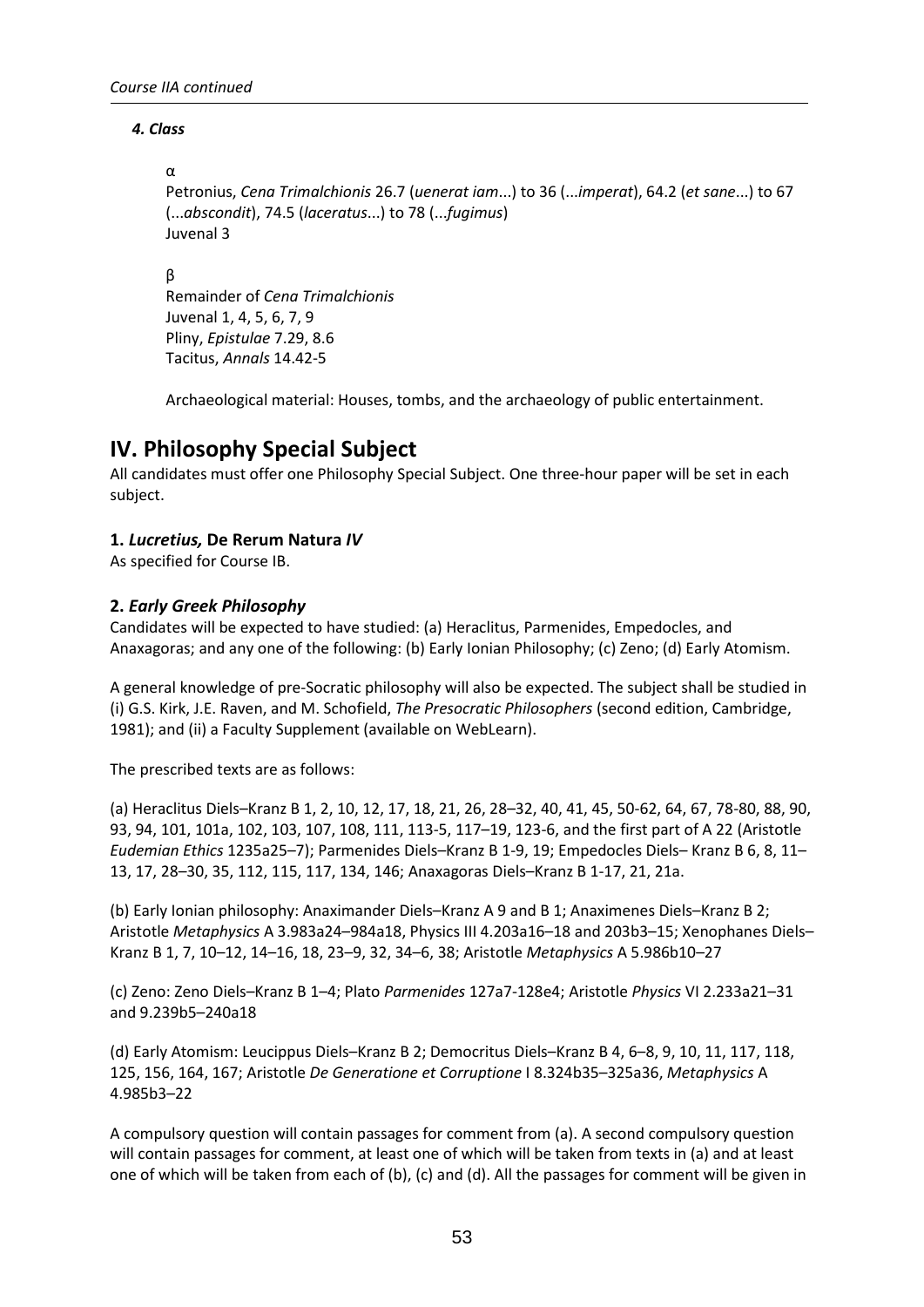translation (to be taken from Kirk, Raven, and Schofield (eds), and/or the Faculty Supplement). Essay questions will also be set which will include questions on (a) and on each of (b), (c) and (d).

#### **3.** *Plato,* **Euthyphro** *and* **Meno**

To be studied in *The Last Days of Socrates*, tr. Tredennick & Tarrant (Penguin, revised 1993) and Meno, tr. Sharples (Aris & Phillips). The paper will include questions on the philosophical topics discussed in the dialogues. There will be a compulsory question containing passages for comment.

#### **4.** *Introduction to Modern Philosophy*

As specified in the *Examination Regulations*.

# **V. Classical Special Subject**

All candidates must offer one Classical Special Subject, chosen from Group D, E, or F. One three-hour paper will be set in each subject.

#### **D.**

#### **1.** *Cicero and Catiline*

The prescribed texts, from which compulsory passages for comment will be set, are Sallust, *Catiline*; Cicero, *In Catilinam* I-IV, *Pro Sulla*; Asconius, *In orationem in toga candida*. Compulsory passages for translation will be set only from Sallust, *Catiline* and Cicero, *In Catilinam* IV. Passages for comment from Cicero, *In Catilinam* I-III and *Pro Sulla* will be accompanied by the English translation of C. Macdonald (Loeb, 1977) and from Asconius, *In orationem in toga candida* by the English translation of R.G. Lewis (ed.), *Asconius: Commentaries on Speeches by Cicero* (Oxford, 2006).

#### **2.** *Tacitus and Tiberius*

The prescribed text is Tacitus, *Annals* I and III. Compulsory passages for translation will be set only from *Annals* I. Compulsory passages for comment will be set from *Annals* I and III; passages set from *Annals* III will be accompanied by the English translation of A.J. Woodman, *Tacitus Annals*, (Indianapolis, Hackett, 2004). Candidates will also be expected to be familiar with *Annals* II and IV-VI.

#### **E.**

#### **1.** *Homeric Archaeology and Early Greece from 1550 BC to 700 BC*

As specified for Course IA.

#### **2.** *Greek Vases*

As specified for Course IA.

#### **3.** *Greek Sculpture*

As specified for Course IA.

#### **4.** *Roman Architecture*

As specified for Course IA.

#### **F.**

#### **1.** *Historical Linguistics and Comparative Philology*

As specified for Course IA.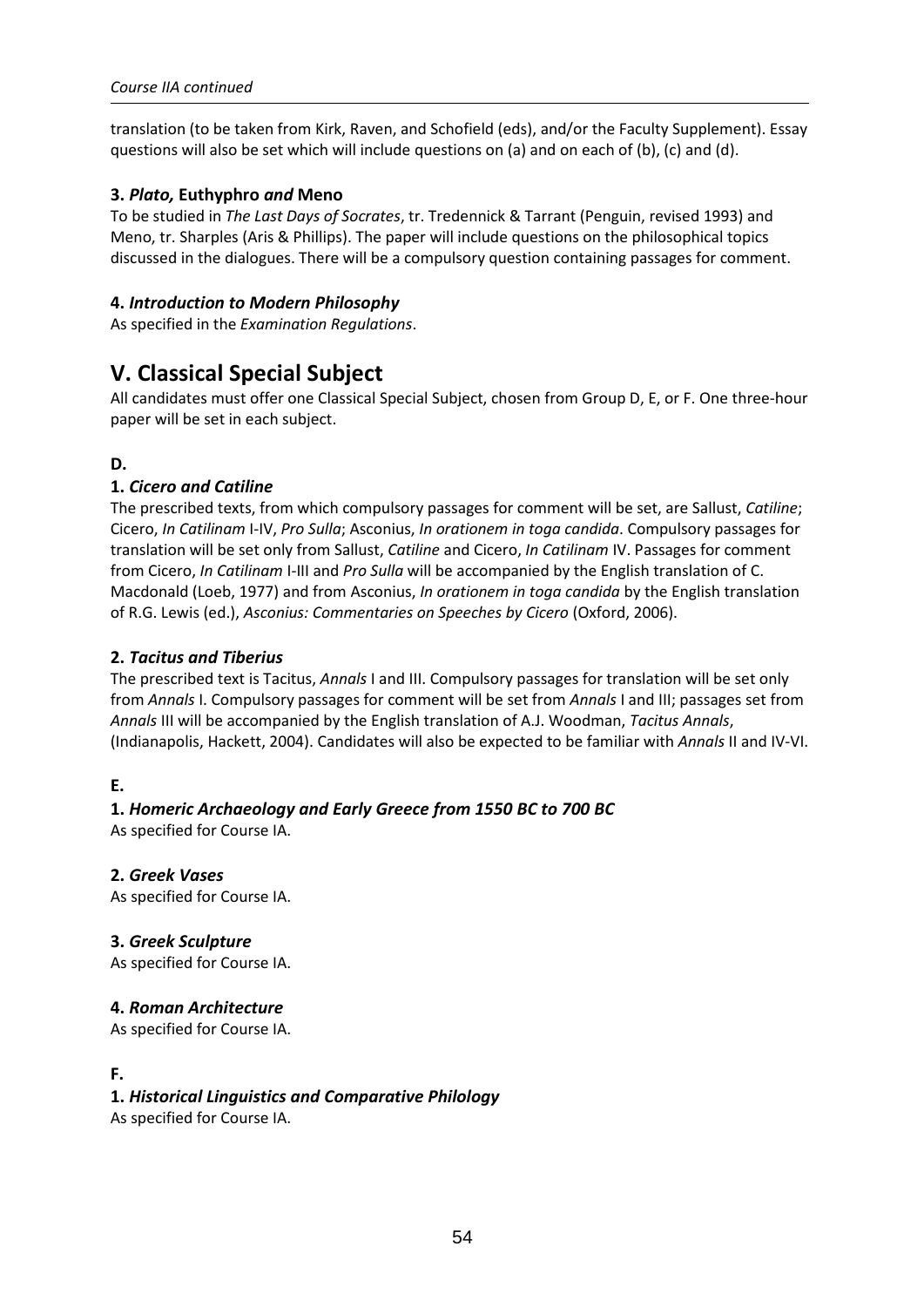# **VI. Unprepared Translation from Latin**

One paper (3 hours).

# **VII. Latin Language**

One paper (3 hours). The paper will be divided into two main sections. Candidates are required to offer both (a) and (b).

(a) a selection of passages from the set texts, on whch questions of accidence, syntax and style will be set (for the prescribed passages see p.68).

(b) a passage for translation into Latin prose.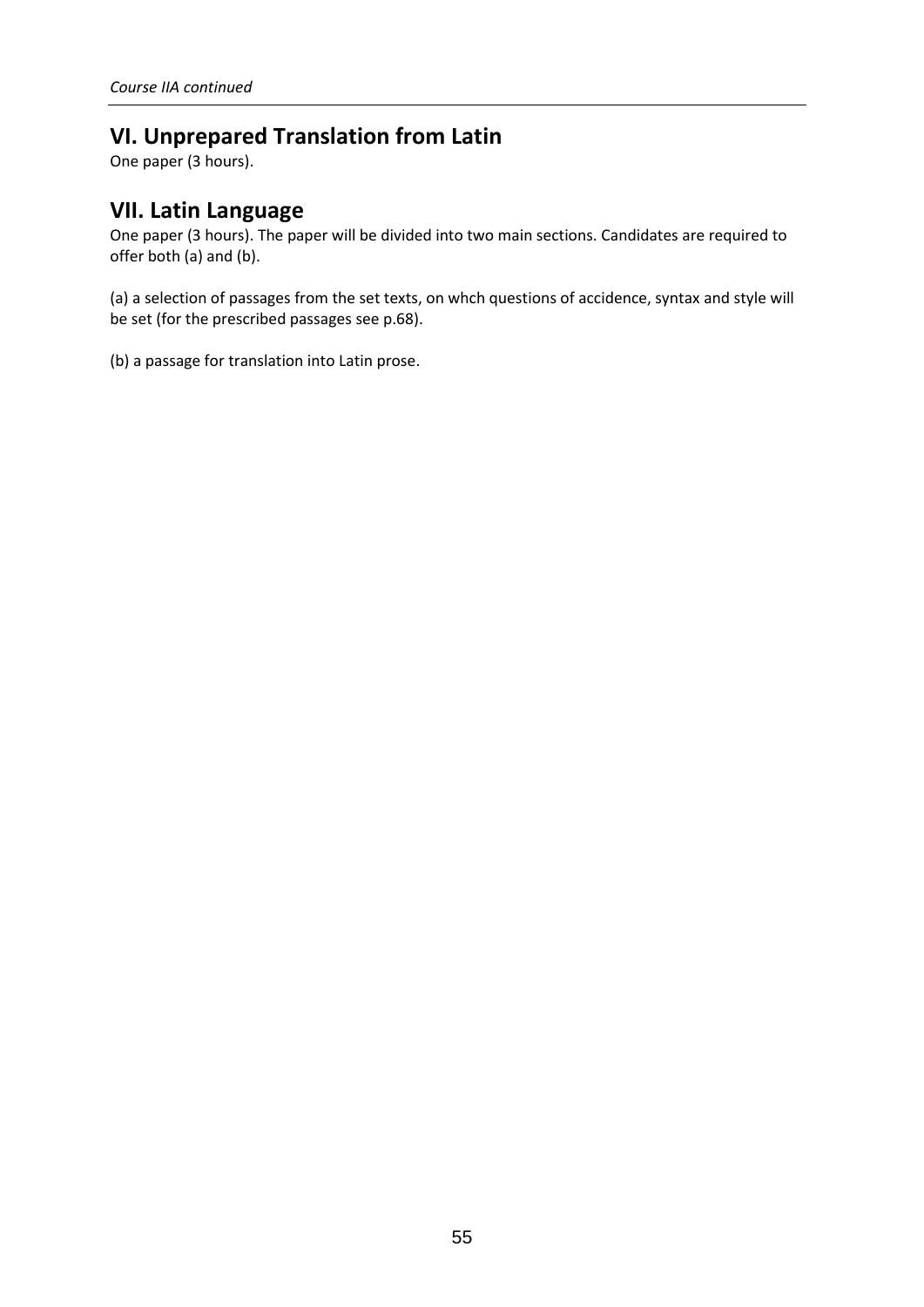# **15.5. Honour Moderations in Classics IIB**

The examination will consist of the following papers.

### **I. Homer,** *Iliad*

One paper (3 hours) of translation and questions. Compulsory passages for translation and commentary will be set from Iliad I, VI, IX, XXII, XXIV. Candidates will be expected to have knowledge of the whole poem. They will also be required to scan a short passage.

# **II, III. Texts and Contexts**

An essay paper and a translation paper (each 3 hours). Candidates are expected to have considered the general topics as well as the particular texts and archaeological material specified. In the essay paper they will be required to answer a compulsory picture question, and three essay questions. A syllabus of images from which items will be selected for the picture question will be posted on WebLearn under "Texts and Contexts". In the translation paper candidates will be required to translate six passages, set from the Greek texts listed under α for topics 1 and 2.

#### *1. The Persian Wars and Cultural Identities*

α Herodotus 8.56-110

β Aeschylus, *Persians*  Herodotus 1.1-32, 131-40; 3.61-88, 150-160; 7.1-239; 8.1-55 Bisitun Inscription of Darius 1-15, 51-76

Archaeological material: Identities in Greek and Persian art

#### *2. Dionysus, Drama, and Athens*

α

Euripides, *Bacchae* 1-169, 370-518, 643-976 Aristophanes, *Frogs* 1-459, 1004-98, 1378-1481

β Remainder of *Bacchae* Remainder of *Frogs*

Archaeological material: Theatres, theatre images, and Dionysian iconography

#### *3. Love and Luxury*

#### β

Cicero, *pro Caelio* Catullus 1-16, 31-7, 42-5, 48-51, 53, 64.31-266, 69-70, 75-6, 79, 83-6, 95, 99-101, 116 Propertius 1

Archaeological material: Love pictures and Vesuvian villas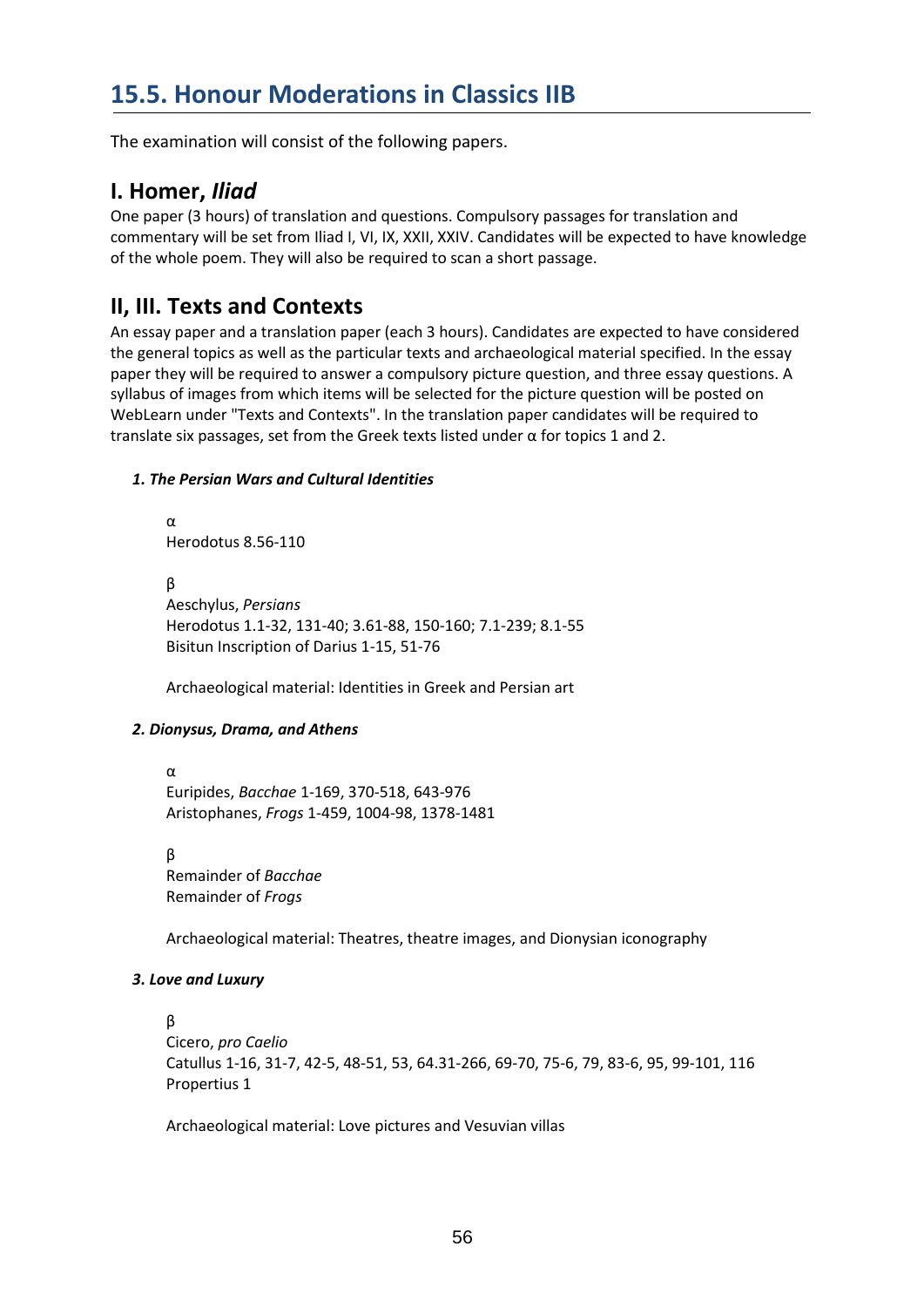#### *4. Class*

β

Petronius, *Cena Trimalchionis* Juvenal 1, 3, 4, 5, 6, 7, 9 Pliny, *Epistulae* 7.29, 8.6 Tacitus, *Annals* 14.42-5

Archaeological material: Houses, tombs, and the archaeology of public entertainment.

# **IV. Philosophy Special Subject**

All candidates must offer one Philosophy Special Subject. One three-hour paper will be set in each subject.

#### *1. Early Greek Philosophy*

As specified for Course IB.

#### **2.** *Plato,* **Euthyphro** *and* **Meno**

As specified for Course IB.

#### **3.** *Introduction to Modern Philosophy*

As specified in the *Examination Regulations*.

# **V. Classical Special Subject**

All candidates must offer one Classical Special Subject, chosen from Group C, E, or F. One three-hour paper will be set in each subject.

#### **C.**

#### **1.** *Thucydides and the West*

As specified for Course IB.

#### **2.** *Aristophanes' Political Comedy*

As specified for Course IB.

#### **E.**

#### **1.** *Homeric Archaeology and Early Greece from 1550 BC to 700 BC*

As specified for Course IA.

#### **2.** *Greek Vases*

As specified for Course IA.

#### **3.** *Greek Sculpture*

As specified for Course IA.

#### **4.** *Roman Architecture*

As specified for Course IA.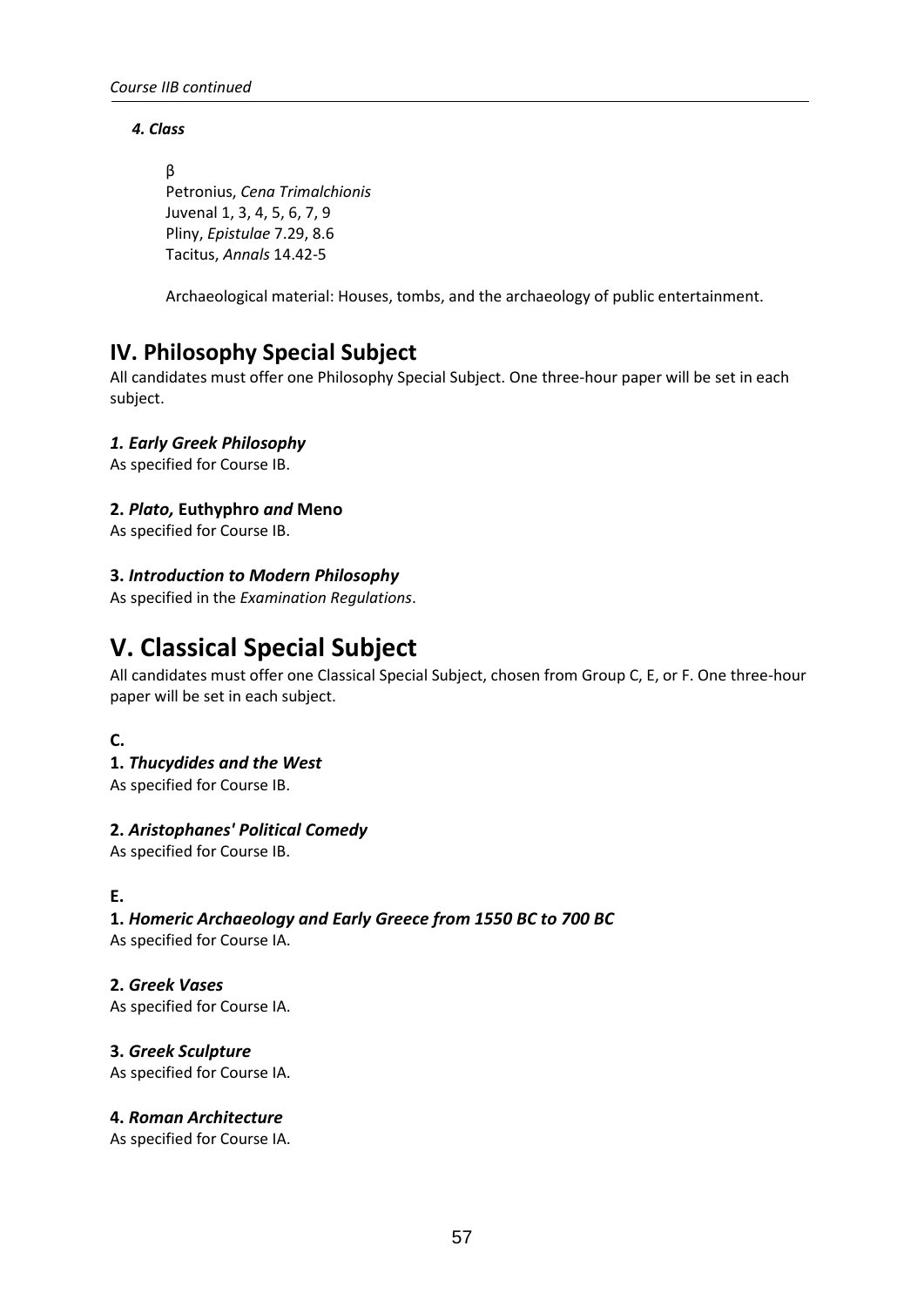#### **F. 1.** *Historical Linguistics and Comparative Philology*

As specified for Course IA.

# **VI. Unprepared Translation from Greek**

As specified for Course IB.

### **VII. Greek Language**

One paper (3 hours). The paper will be divided into two main sections. Candidates are required to offer both (a) and (b).

(a) a selection of passages from the set texts, on whch questions of accidence, syntax and style will be set (for the prescribed passages see p.68).

(b) a passage for translation into Greek prose.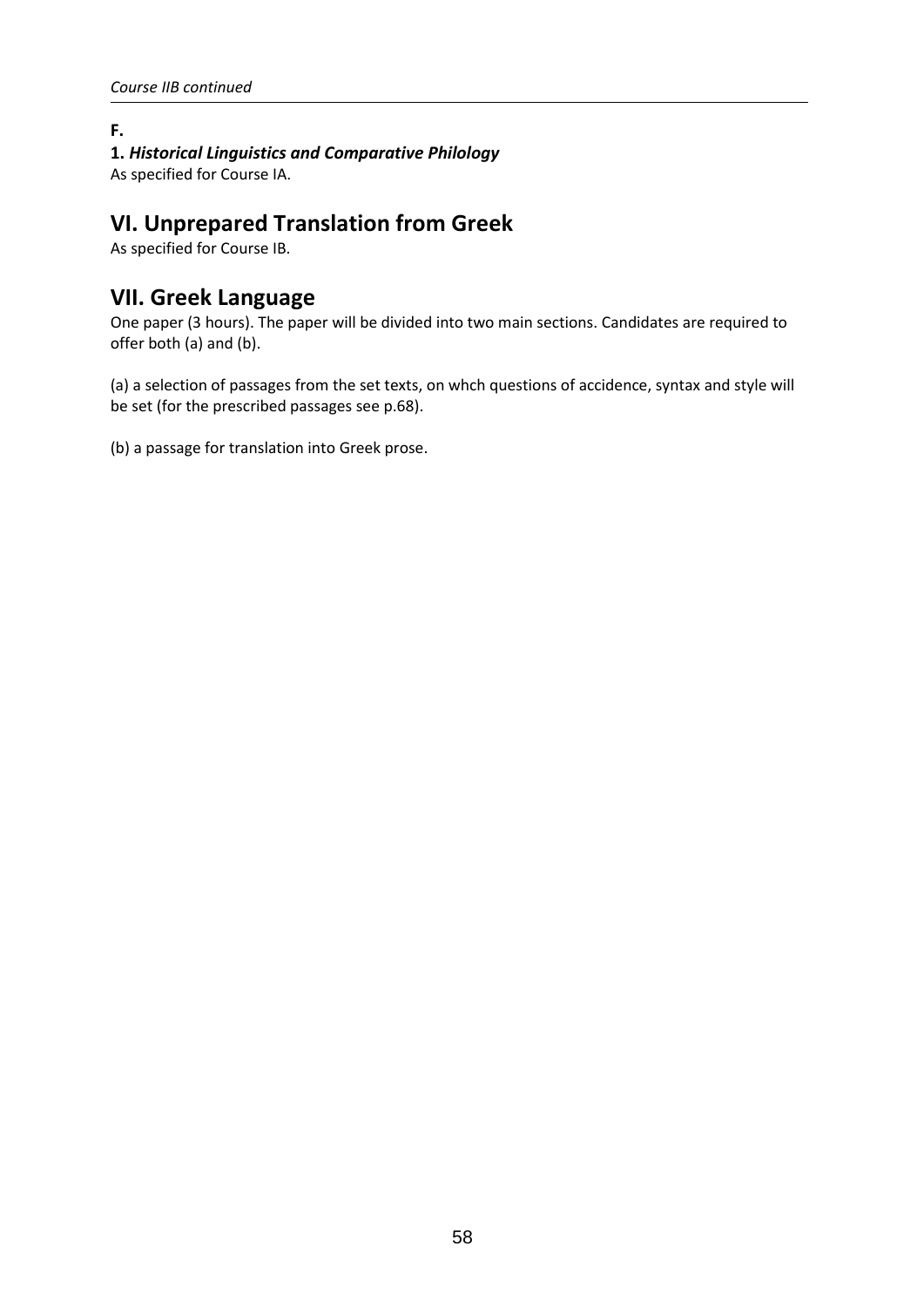# **Homer,** *Iliad*

*Not available to Mods IIA candidates* 

This paper involves study of the *Iliad* as a poem generated by an oral tradition, and consideration of the appropriate critical methods to apply to such a work. You are expected to consider aspects such as narrative technique, structure, characterisation, heroic values, and the poetic representation of the divine world in relation to the human. Knowledge of the whole *Iliad* is required.

- **Mods IA and IC:** you must read books 1-9 and 16-24 in Greek.
- **Mods IB:** you must read four key books (1, 9, 22 and 24) in Greek.
- **Mods IIB**: you must read five key books (1, 6, 9, 22 and 24) in Greek.

The lecture courses on Homer will be equally valuable to all.

In the examination paper all candidates must attempt translation of two passages, scansion of a short passage, two essays and two commentaries on short passages (a choice is given). For **Mods IB and IIB** there are essay questions on the key books (Section A) as well as on the poem more widely (Section B); at least one question from Section B must be attempted.

# **Virgil,** *Aeneid*

*Not available to Mods IIB candidates* 

This paper involves the study of the *Aeneid* both as a product of Augustan Rome and as a poem which has transcended its historical context. Besides examining plot, characterisation and style, you are expected to consider how the epic genre has developed since Homer, and how other forms of literature (including historical prose) have influenced the poem. Much attention is paid to the political and ideological factors shaping the poem. Knowledge of the whole *Aeneid* is required.

- **Mods IA and IB**: you must read books 1-6 and 12 in Latin.
- **Mods IC:** you must read books 1, 4 and 6 in Latin.
- **Mods IIA**: you must read books 1, 2, 4, 6, 12 in Latin.

The lectures on Virgil will be valuable to all candidates.

Candidates are expected to attempt translation of two passages, scansion of a short passage, two essays, and two commentaries on short passages (a choice is given). For **Mods IC and IIA** there are essay questions on the key books (Section A) and essays on the poem more widely (Section B); at least one question from Section B must be attempted.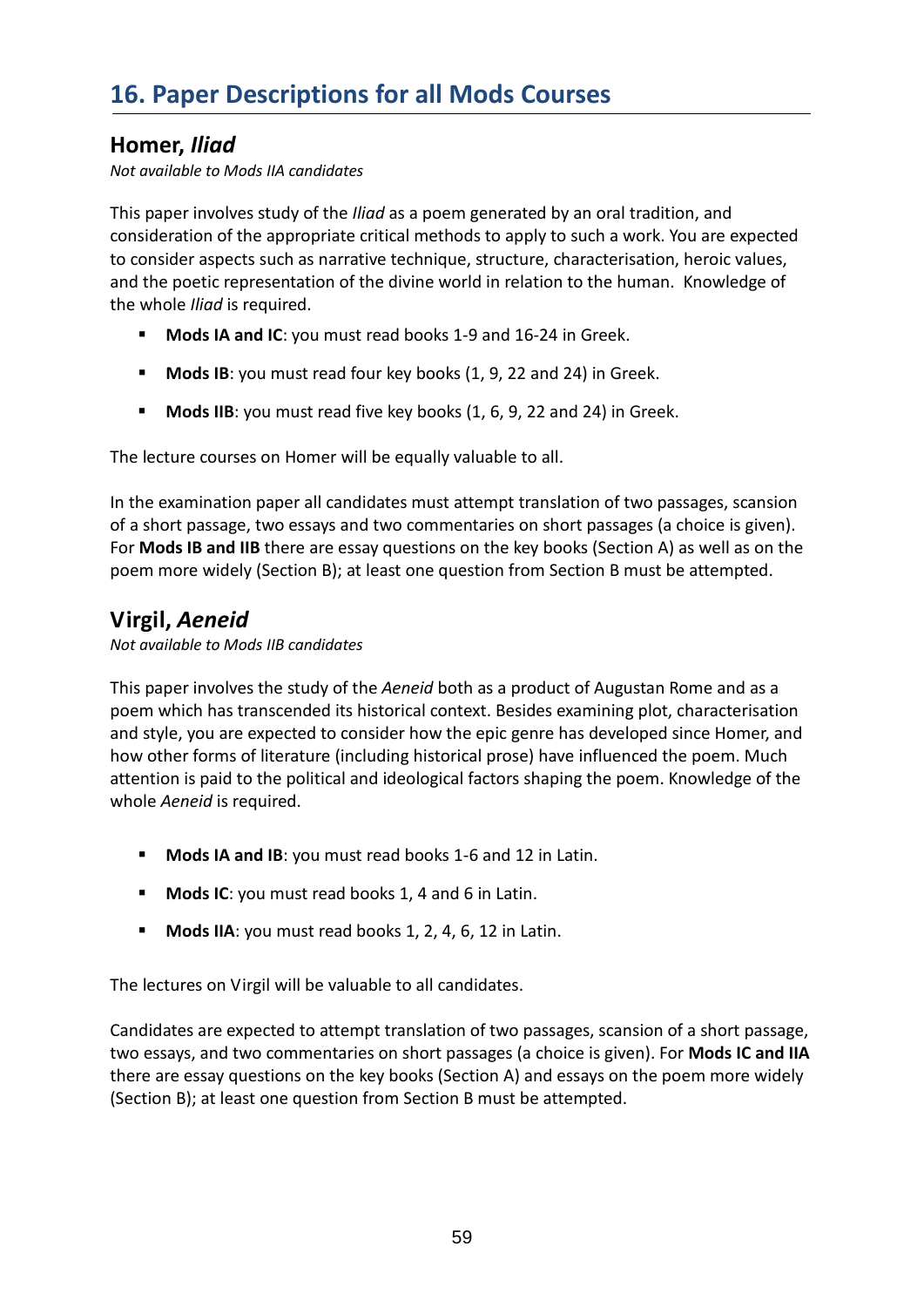# **Texts and Contexts**

*Taken by all Mods candidates*

This paper includes four topics for study, two Greek, two Roman, all compulsory: *The Persian Wars and Cultural Identities* (Herodotus), *Dionysus, Drama, and Athens* (Euripides, *Bacchae*; Aristophanes, *Frogs*); *Love and Luxury* (Cicero, *pro Caelio*; Catullus, Propertius 1), *Class* (Petronius, Juvenal). These topics feature important and attractive texts and related material. They introduce major themes in social and historical study, where literary texts may speak to material evidence and vice versa, and they will help you to see how links can be made between different parts of the subject. The balance of reading in Greek/Latin and in translation will vary according to whether you take Course IA, IB, IC, IIA, or IIB. For each year a body of archaeological images will be placed on WebLearn before the start of the course, and from this will be drawn the images used for the compulsory picture question. Reading images and monuments is a vital skill in Classics (and more broadly). To get the most out of the subject students need to learn how to talk about images, and there will be a lecture course designed to make sure the skill is acquired by all.

The PowerPoint presentations containing these images can be accessed in WebLearn at https://weblearn.ox.ac.uk/x/9Pnlg3.

# **Special Subjects Group A**

# **Early Greek Philosophy**

*Available to all Mods candidates* 

Early Greek Philosophy involves studying the surviving fragments of the earliest, so-called Pre-Socratic, Greek thinkers, who wrote (among other things) on the nature of the universe, what it is made of and how it came to have its present orderly arrangement, the structure of matter, the nature of the gods and the possibility of knowledge.

The examination involves translation (except for Mods IIA candidates), comment, and essays.

# **Plato,** *Euthyphro* **and** *Meno*

*Available to all Mods candidates* 

These are two lively and philosophically important dialogues, in which Socrates and others discuss issues of knowledge and definition, especially of ethical concepts such as piety (*Euthyphro*) and excellence (*Meno*). Those doing **IA or IC** read *Meno* in Greek and *Euthyphro* in English, those doing **IB and IIB** read *Meno* 70a–86d2 in Greek, *Euthyphro* and the rest of *Meno* in translation, while those doing **IIA** read both works in English.

The examination involves translation (except for IIA), passages for comment on points of philosophical interest, and essays.

# **Lucretius,** *De Rerum Natura* **IV**

*Not available to Mods IA or IIB candidates* 

Book 4 of Lucretius' masterwork on Epicurean philosophy deals with the causes of perception, sensation and emotion and concludes with a passionate argument for the control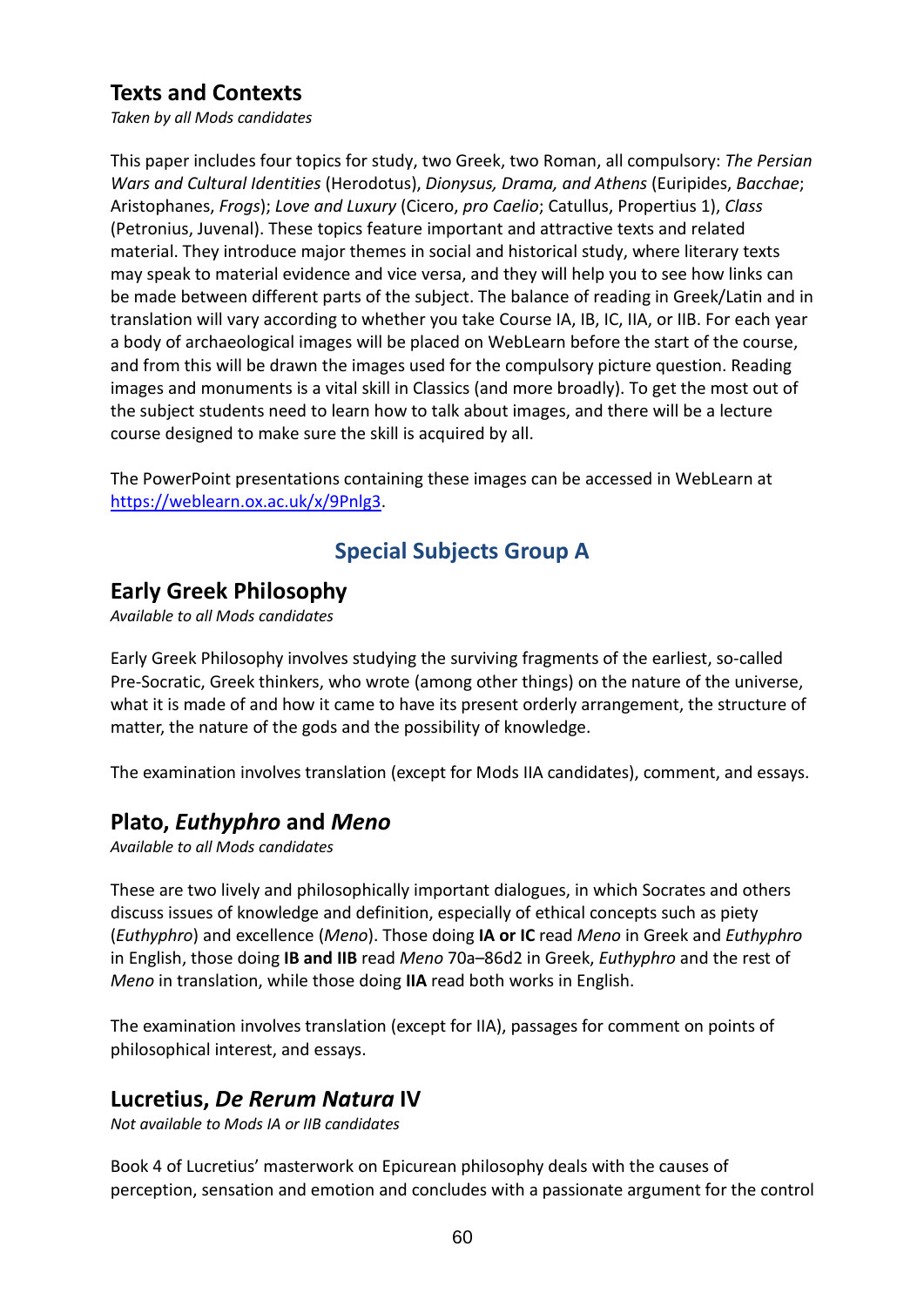of one's sexual desires. You are expected to read the whole book in Latin and study the arguments, their validity and coherence.

The paper includes passages for translation and comment; candidates are also asked to answer two essay questions.

**At the time of publication of this Handbook, it is not certain that there will be any lectures on this subject for Mods candidates, but there should be no difficulty about arranging tutorials.** 

### **Special Subjects Group B**

#### **Introduction to Modern Philosophy**

*Available to all Mods candidates* 

The purpose of the course is to introduce you to some central philosophical issues, and open up a wide variety of Finals papers to you. The course will help you to acquire some concepts and ways of thinking which will be useful if you continue with the study of Philosophy, and even if you do not. In these respects the course is similar to the ancient philosophy options, but it differs in focussing not so much on a particular text, but rather on topics in philosophy. At first glance, the course leads naturally on to the non-ancient philosophy options at Finals, but students who wish to include some ancient philosophy at Finals will find good preparatory material here: the topics covered on the course are central to many of the ancient philosophy texts which you may choose for Greats.

The course content is based on the PPE Prelim paper, which has three parts which all students study, and in your college you are likely to study alongside PPEists; but as a Mods student you may pick and choose, and do one, two, or three of the subjects, based on your personal preferences (and correspondences with your intended Finals papers). The three parts of the course are: **General Philosophy**, a topic-based introduction to key issues in epistemology and metaphysics; **Moral Philosophy**, studied in connection with J. S. Mill: Utilitarianism; and **Logic**, studied in connection with a course designed especially for Oxford students, based on a manual by Prof Volker Halbach of New College, The Logic Manual.

**Logic**, usually taught in college classes, is the study of patterns of valid inference, and involves some study of a formal system. Students are required to do exercises and proofs in a formal system, and also to understand the relation between the elements of the formal system and the kinds of inference and argument used in ordinary language. Even if you do not go on to further study of logic, you are likely to find it useful in further philosophical study to have some familiarity with a formal logical language and the ability to use it to investigate logical relationships and to understand its use by others.

The other two parts of the course are usually taught in tutorials or small groups. **General Philosophy** introduces students to key topics in epistemology and metaphysics, such knowledge and skepticism, induction, mind and body, personal identity, free will, and God and evil. **Moral Philosophy** is studied in conjunction with J. S. Mill's Utilitarianism and involves the study of an influential but controversial moral theory, with discussions of subjects such as happiness and pleasure, the criterion of right action, the role and foundation of moral principles, and justice.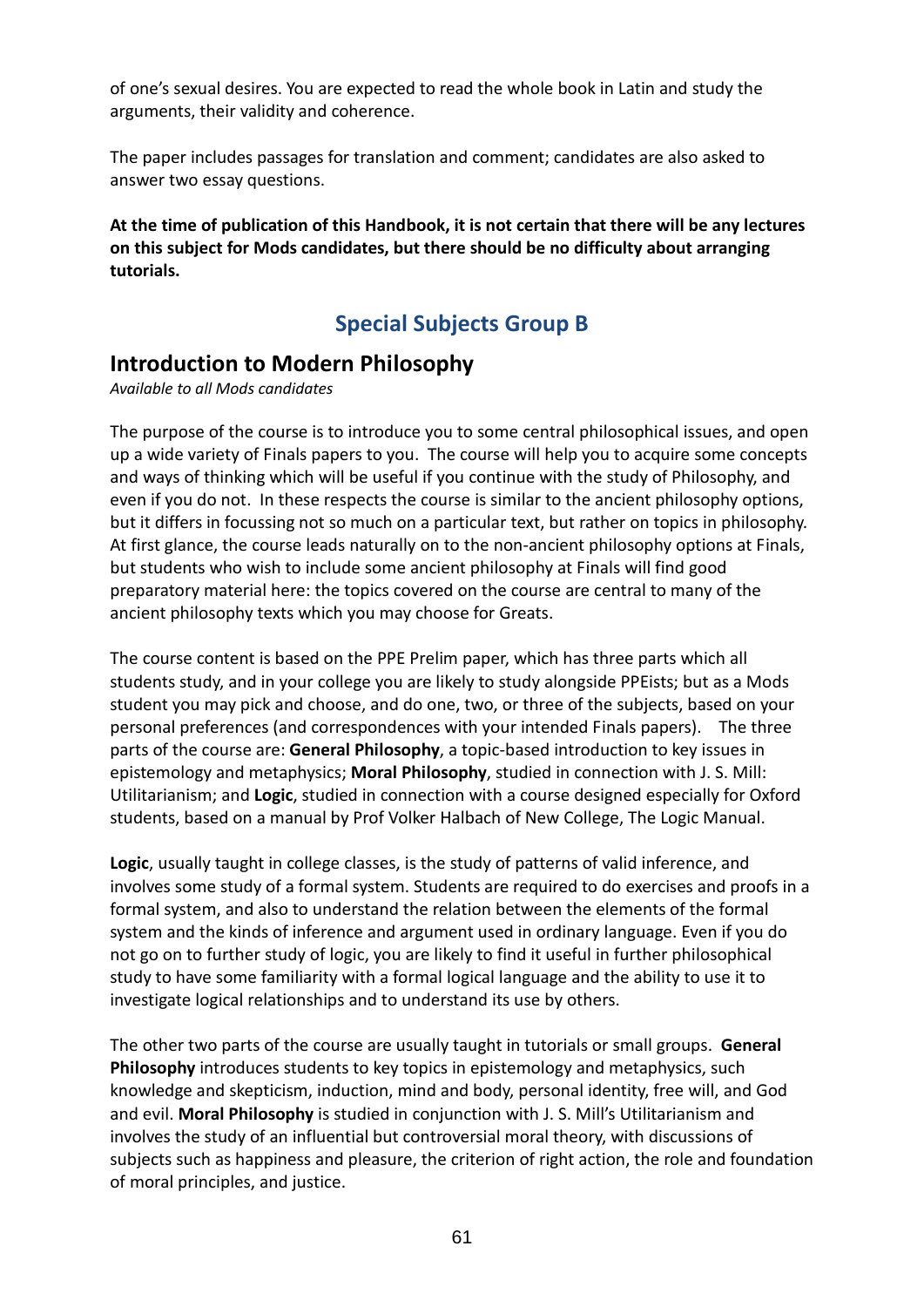# **Special Subjects Group C**

### **Thucydides and the West**

*Not available to Mods IIA candidates* 

This paper involves both literary and historical questions: with a gifted writer of history such as Thucydides, the two are inseparable. You study the two books (VI and VII) in which he describes the failure of the Sicilian expedition and other events of that period, and also Plutarch, *Nicias*. Larger questions include the conditions of warfare in Sicily, the political environment of Athens including its democracy, and the qualities of leadership on both sides. The paper interlocks well with and develops some of the historiographical and cultural themes which arise in Texts & Contexts (Persian Wars and Cultural Identities), and which enable candidates to compare Herodotus and Thucydides.

**Mods IA and IC:** Book VI in Greek; **IB and IIB**: the amount of prescribed text in Greek is reduced. You cover the remainder of the prescription in English.

You are asked to attempt a passage of translation, comment on passages, and answer two essay questions.

# **Aristophanes' Political Comedy**

*Not available to Mods IIA candidates* 

This paper requires study of three comedies: *Wasps*, *Lysistrata* and *Knights* (knowledge of the 'Old Oligarch', writing on the 'Athenian Constitution', is also expected). Passages for translation and for commentary will be set only from *Wasps* and some of *Lysistrata*. These plays explore the politics and society of Athens during the Peloponnesian War: the maintenance of power by the dominant speakers in the assembly (especially Cleon, parodied in *Knights*), the functioning of the law courts, the relations between male and female, fathers and sons; the freedom allowed to the comedians; the values and antagonisms of a polis at war. *Lysistrata* has also been interpreted as an 'anti-war' play, and this is another political aspect to consider. 'Literary' elements (such as parody, stagecraft and formal dramatic structures and techniques of comedy) are also an important element in this paper.

**Mods IB and IIB**: the amount of prescribed text in Greek is reduced. You cover the remainder of the prescription in English.

You are asked to attempt two translations, comment on two passages, and answer two essay questions.

# **Special Subjects Group D**

### **Cicero and Catiline**

*Not available to Mods IIB candidates* 

This paper is more historical than literary, but involves engagement with the primary texts from which we derive most of our historical knowledge about the crisis year 63 BC, the year of Cicero's consulship and of Catiline's conspiracy. Much of our information comes from Cicero himself (especially the speeches set: *In Catilinam* 1-4 and *Pro Sulla*), and from the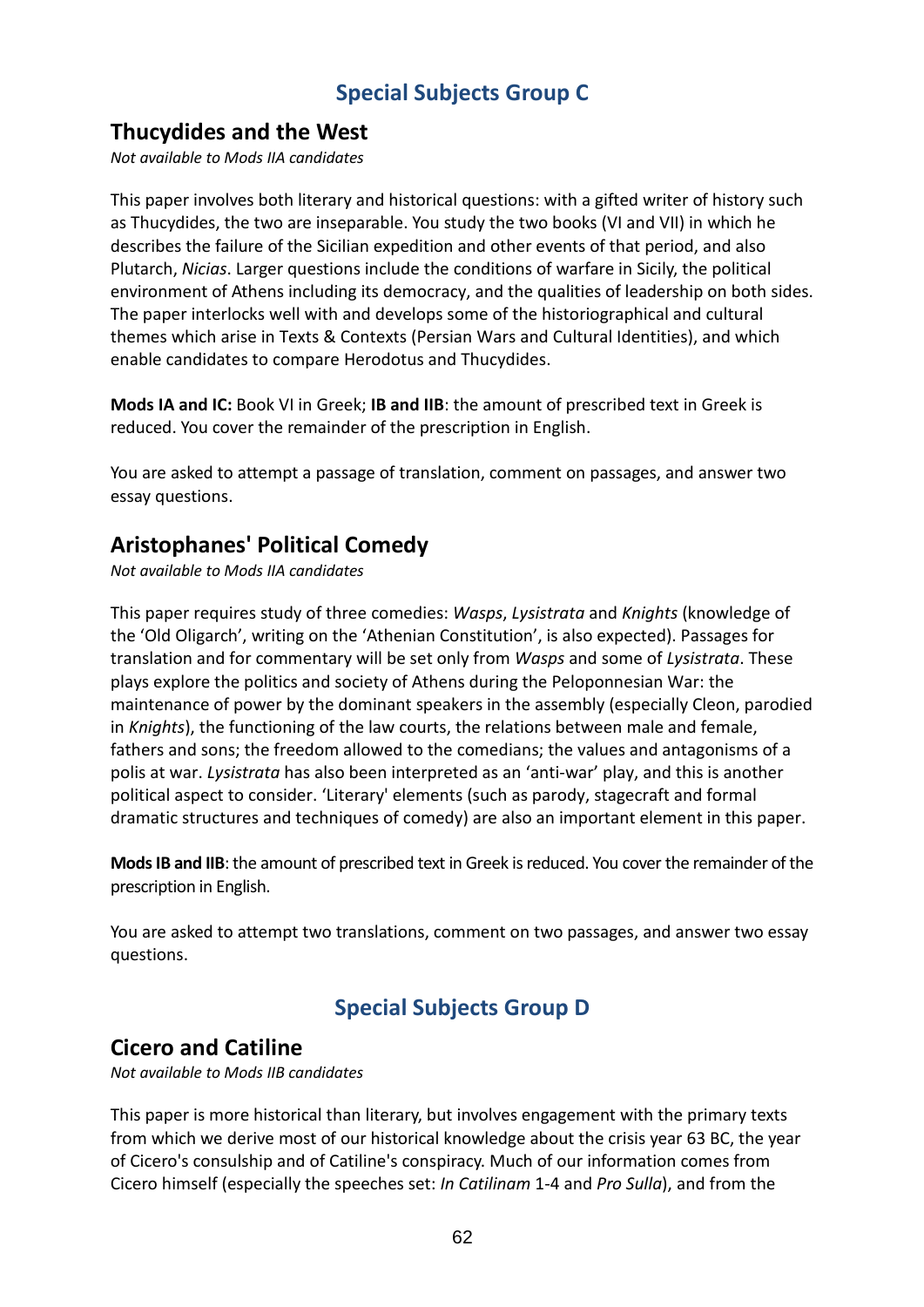colourful monograph by Sallust (the *Bellum Catilinae*, also prescribed). (For **Mods IC and IIA** the prescription is reduced.) You are encouraged to interrogate these sources and test how far we can trust the reconstructions of the events which have become canonical. Was Cicero really an *optimus consul*? Was Catiline the fiend he was later painted? What were the real political issues of the year, and how far back did the roots of discontent and revolution go? Like 'Tacitus and Tiberius', this paper is a good introduction to many of the topics which you will meet in Ancient History in Greats.

In the examination you are asked to translate one passage, comment on three short extracts, and answer two essay questions.

# **Tacitus and Tiberius**

*Not available to Mods IIB candidates* 

The reign of Tiberius, covered in Books 1-6 of Tacitus' *Annales*, has had a grim reputation since antiquity, and its darker aspects are unforgettably handled in these books, the historian's masterpiece. You are expected to study Books 1 and 3 in Latin and to know the rest in English. For **Mods IC and IIA** the prescription is reduced. Questions which need consideration are Tacitus' sources, motives and 'bias' – or is that the wrong term entirely?; the political conditions at Rome and the wider picture of the empire; the role of the armies; the power of the senate and the handling of the laws of *maiestas*. Crucial too is the question how far Tacitus' conception of historical writing resembled that of modern scholars (themselves far from united in approach). This is a challenging but rewarding paper.

In the examination you are asked to translate one passage, comment on three short extracts, and answer two essay questions.

# **Special Subjects Group E**

Art and Archaeology add an important visual and material dimension to classical studies, and candidates on all courses can choose one of four Special Subjects in this field. The subjects are concerned with the most characteristic products of several broad periods – the Bronze and Dark Ages to 700 BC, the Archaic and Classical periods, and the Roman period. Any one of these courses will provide a good foundation in the materials and methods of Classical Archaeology which can be built on in the Art and Archaeology papers in Greats.

# **Homeric Archaeology and Early Greece from 1550 to 700 BC**

*Available to all Mods candidates* 

This subject comprises the archaeological history of the last centuries of the Minoan and Mycenaean world, and the first of the Greek Iron Age, the setting in which the Homeric poems were formed and which they reflect in various ways. This is where classical Greek culture and literature begin. The course covers the full range of material evidence and artefacts surviving from this period, of which there is an excellent representative collection in the Ashmolean Museum.

In the examination you are asked to describe briefly and comment on three objects in photographs or drawings and answer three essay questions. Some of the essay questions are more concerned with the evidence of the Homeric poems, others with the wider problems of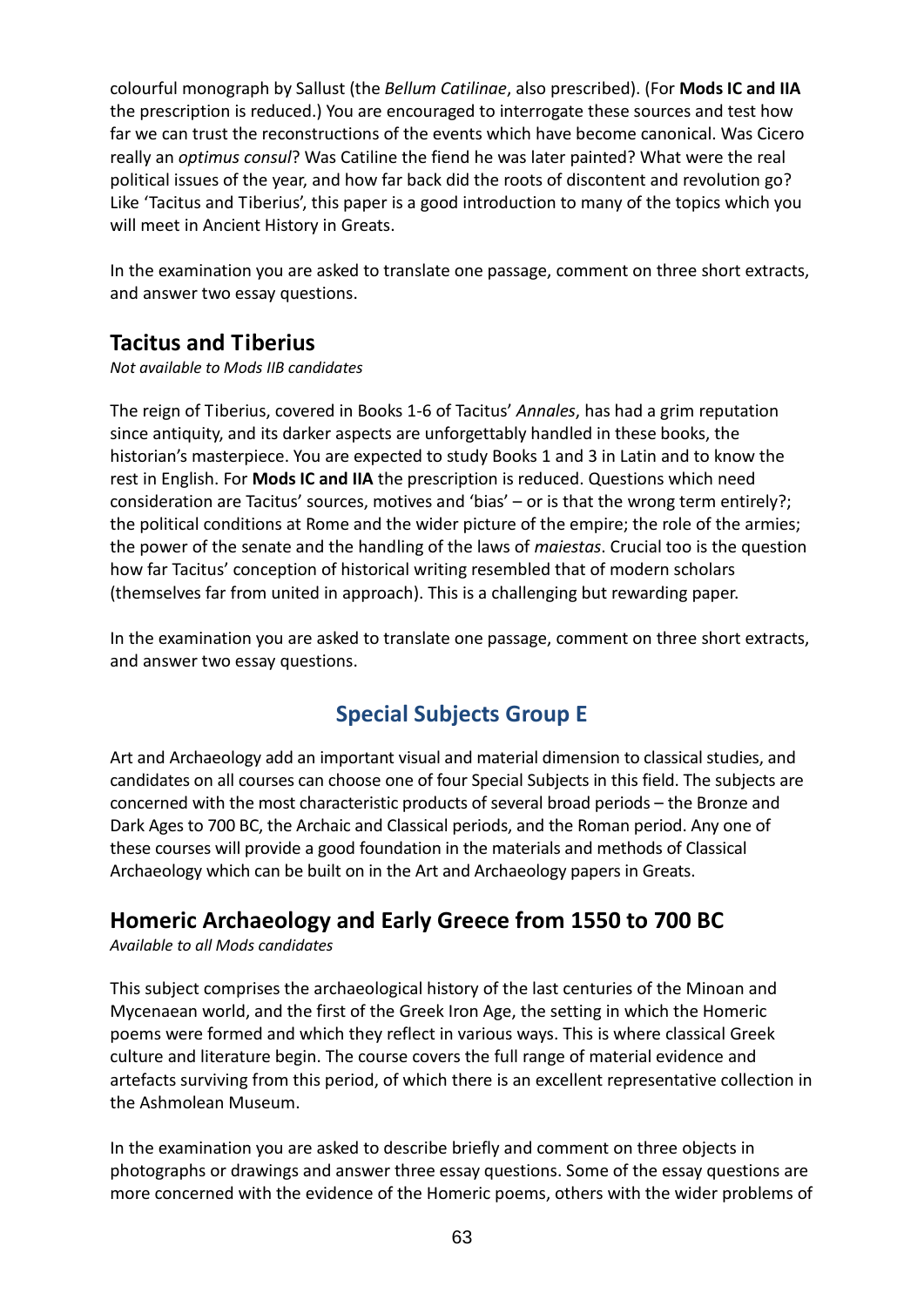reconstructing history and chronology from the archaeological data; you are expected to answer at least one question from each of these groups.

# **Greek Vases**

*Available to all Mods candidates* 

Painted vases give the fullest visual account of life and mythology in ancient Greece and provide important archaeological data for refining and adding to our knowledge of various aspects of ancient culture. The course looks at the techniques and functions of painted ceramics as well as their subjects and styles, from the ninth to the fourth centuries BC. The Ashmolean Museum has a fine collection of painted pottery of the period covered by the course, and examples from the collection are used in classes and lectures.

In the examination you are asked to describe briefly and comment on three objects in photographs or drawings and answer three essay questions.

# **Greek Sculpture** *c.* **600 - 300 BC**

*Available to all Mods candidates* 

Greek statues and reliefs in marble and bronze retain a strong visual impact, and our knowledge of the subject is constantly being improved and revised by dramatic new discoveries, from excavation and shipwrecks. The course studies the emergence and uses of large marble statues in the archaic period, the development of bronze as a large-scale medium, and the revolution in seeing and representing that brought in the new visual system that we know as 'classical', in the fifth and fourth centuries. The Cast Gallery, located behind the Ashmolean, has an excellent collection of plaster casts of major sculptures from this period. Practical classes are given in the Cast Gallery on ways of assessing and interpreting ancient statues and reliefs.

In the examination you are asked to describe briefly and comment on three objects in photographs or drawings and answer three essay questions.

# **Roman Architecture**

*Available to all Mods candidates* 

Architecture was the Roman art *par excellence*, and Roman buildings provide some of the most impressive and best preserved monuments from the ancient world. The course studies the materials, technology, and functions of the buildings as well as their appearance and effect, from the Republic to the Tetrarchy, in Italy and the provinces as well as in Rome itself.

In the examination you are asked to describe briefly and comment on three objects in photographs or drawings and answer three essay questions.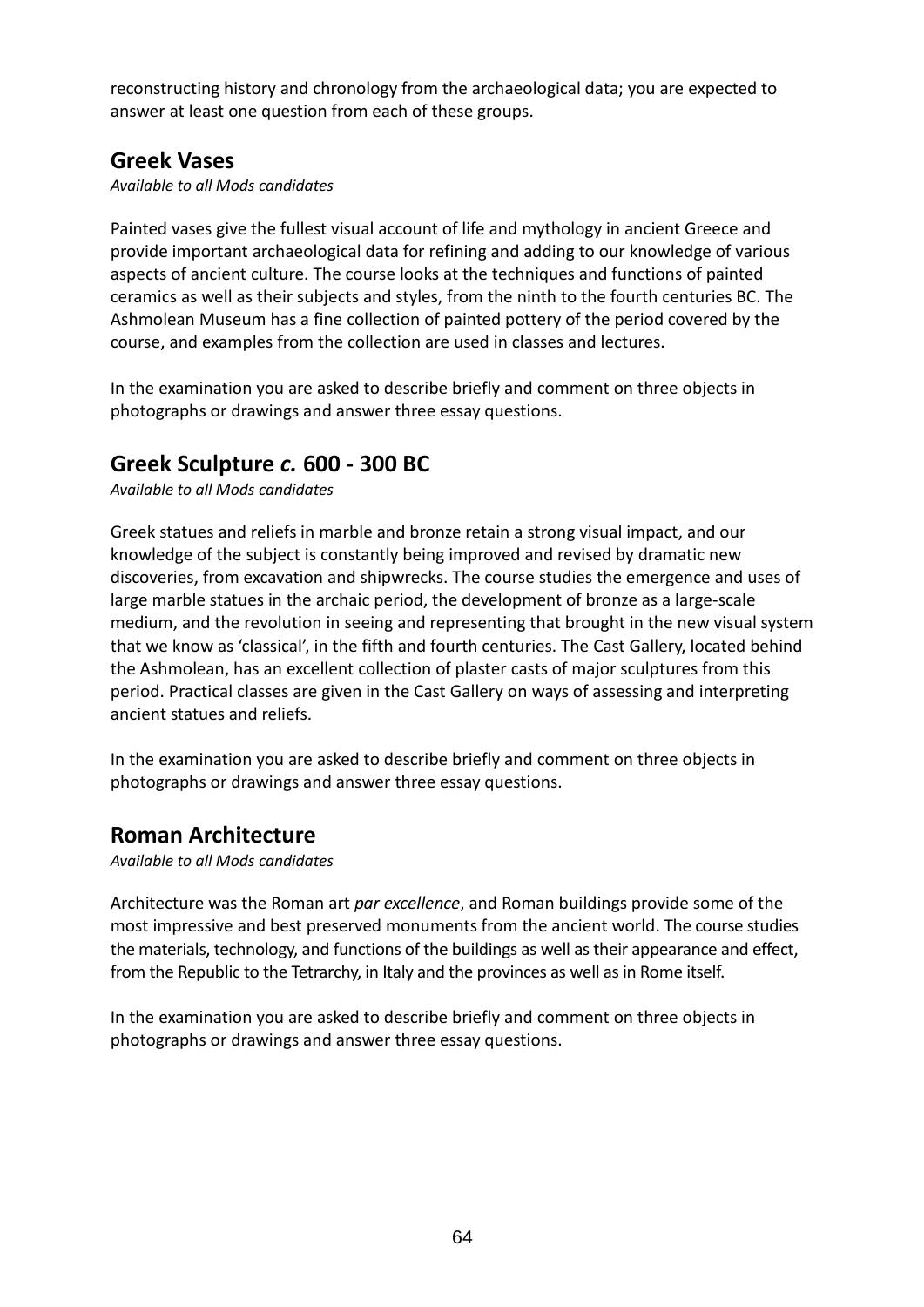# **Special Subjects Group F**

# **Historical Linguistics and Comparative Philology**

*Available to all Mods candidates* 

This paper introduces the study of the origins of Greek and Latin and their development from a common ancestor, Indo-European (also the ancestor of English). The option is taught by the specialists in the field, and the teaching begins in lectures from the first term onwards; anyone who is even considering doing this paper **must attend** these lectures from the start. The lectures and classes cover the methods of historical and comparative linguistics, the reconstruction of the (unattested) Indo-European proto-language, the numerous changes in sounds and forms that resulted in the Greek and Latin languages as we know them, and some of the ways in which these languages continued to change down to the classical period. Selected passages of Homer and some archaic Latin inscriptions are examined in detail with regard to points of linguistic interest, to show how an understanding of the prehistory of Greek and Latin, and of the processes of change, can illuminate early records of the languages.

The questions set will require specific competence in ONE of the two classical languages but not necessarily in both; an opportunity will be given for (optional) commentary on the Greek and Latin texts covered in the classes.

### **Unprepared Translation from Greek**

*Not done by Mods IIA candidates* 

Different papers for different courses, as appropriate. Normally one passage in prose, one in verse.

# **Unprepared Translation from Latin**

*Not done by Mods IIB candidates* 

Different papers for different courses, as appropriate. Normally one passage in prose, one in verse.

### **Greek Language**

*Not done by Mods IIA candidates* 

You must attempt **BOTH** (a) questions on accidence, syntax and style based on a selection of passages from the set texts (listed below), and (b) translation into Greek of a passage of English.

For **IA** and **IC** students the prescribed texts are: Lysias I, III; Xenophon *Anabasis* III. 1–3.5

For **IB** and **IIB** students the prescribed texts are: Lysias I, III.1–20; Xenophon *Anabasis* III.1

#### **Latin Language**

*Not done by Mods IIB candidates*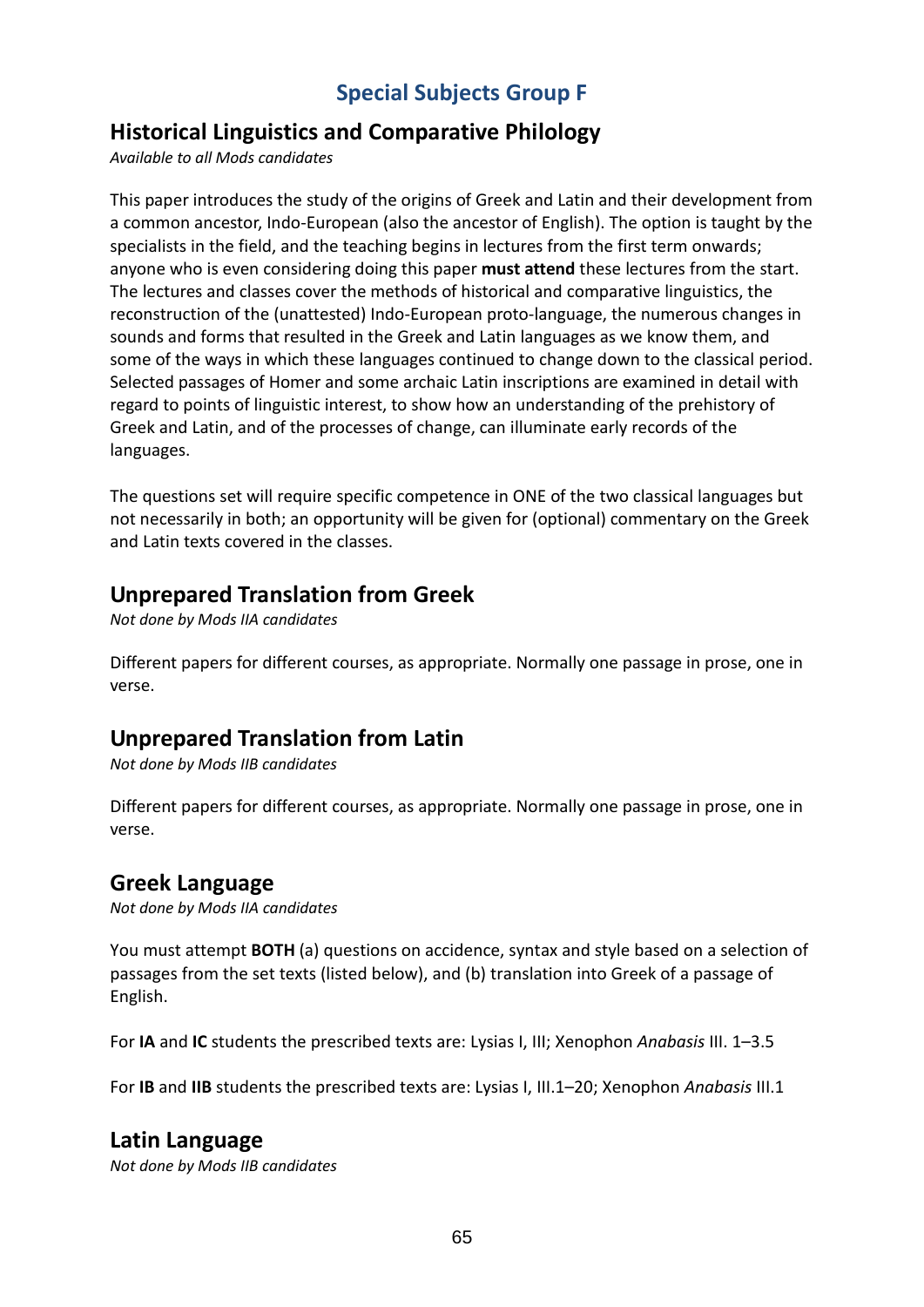You must attempt **BOTH** (a) questions on accidence, syntax and style based on a selection of passages from the set texts (listed below), and (b) translation into Latin of a passage of English.

For **IA** and **IB** students the set texts are: Cicero *Philippics* I; Caesar *de bello Gallico* I.1–11, III.

For **IC** and **IIA** students the set texts are: Cicero *Philippics* I; Caesar *de bello Gallico* III.1–13.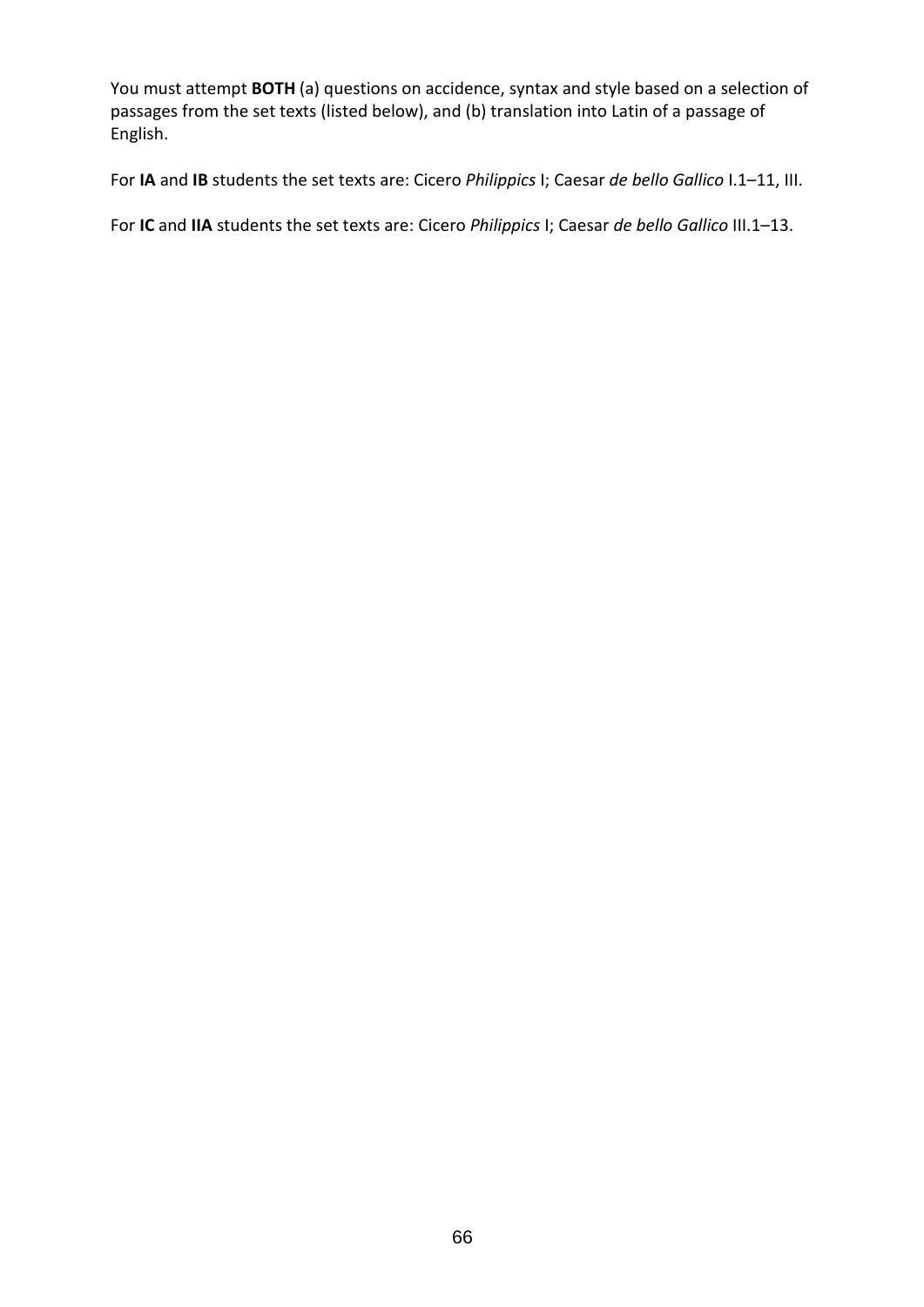# **17. Teaching Provision for Mods Papers**

The table below shows the typical teaching provision for Mods papers.

Please note that it may occasionally be necessary to make changes to the teaching provision for a given option, and that teaching may take place in a different term from the one shown below.

|                                                             | Faculty teaching provision (hours) |           |           |         |                                                                                  |           | Typical college teaching |         |
|-------------------------------------------------------------|------------------------------------|-----------|-----------|---------|----------------------------------------------------------------------------------|-----------|--------------------------|---------|
|                                                             | Lectures                           |           |           | Classes | provision (hours)                                                                |           |                          |         |
| Paper                                                       | MT                                 | <b>HT</b> | <b>TT</b> | MT      | HT                                                                               | <b>TT</b> | Tutorials                | Classes |
| Homer, Iliad                                                | 8                                  | 8         |           |         |                                                                                  |           | 8                        |         |
| Virgil, Aeneid                                              | 8                                  | 8         |           |         |                                                                                  |           | 8                        |         |
| <b>Texts and Contexts</b>                                   | 24                                 | 8         | 12        |         |                                                                                  |           | 8                        |         |
| Early Greek Philosophy                                      | 8                                  |           |           |         |                                                                                  |           | 8                        |         |
| Plato, Euthyphro and Meno                                   |                                    |           | 16        |         |                                                                                  |           | $\bf 8$                  |         |
| Lucretius, De Rerum Natura IV                               |                                    |           |           |         |                                                                                  |           | 8                        |         |
| Introduction to Modern Philosophy                           | 24                                 | 16        |           |         |                                                                                  |           | $\bf 8$                  |         |
| Thucydides and the West                                     | 8                                  |           |           |         |                                                                                  |           | 8                        |         |
| Aristophanes' Political Comedy                              | 8                                  |           |           |         |                                                                                  |           | 8                        |         |
| Cicero and Catiline                                         | 8                                  |           |           |         |                                                                                  |           | 8                        |         |
| <b>Tacitus and Tiberius</b>                                 | 8                                  |           |           |         |                                                                                  |           | 8                        |         |
| Homeric Archaeology and Early Greece from 1550 BC to 700 BC | 8                                  | 8         |           |         |                                                                                  |           | 8                        |         |
| <b>Greek Vases</b>                                          | 8                                  | 8         |           |         |                                                                                  |           | 8                        |         |
| Greek Sculpture                                             | 8                                  | 8         |           |         |                                                                                  |           | 8                        |         |
| Roman Architecture                                          | 8                                  | 8         |           |         |                                                                                  |           | 8                        |         |
| Historical Linguistics and Comparative Philology            | 8 (Year 1)<br>8 (Year 2)           | 16        | 8         |         |                                                                                  |           | 6                        |         |
| Unprepared Translation from Greek/Latin                     |                                    |           |           |         | taught via language classes - contact<br>hours vary, depending on Mods<br>course |           | 8 per<br>language        |         |
| Greek Language/Latin Language                               | 8 (Year 2)                         | 4         | 8         |         | taught via language classes - contact<br>hours vary, depending on Mods<br>course |           | 8                        |         |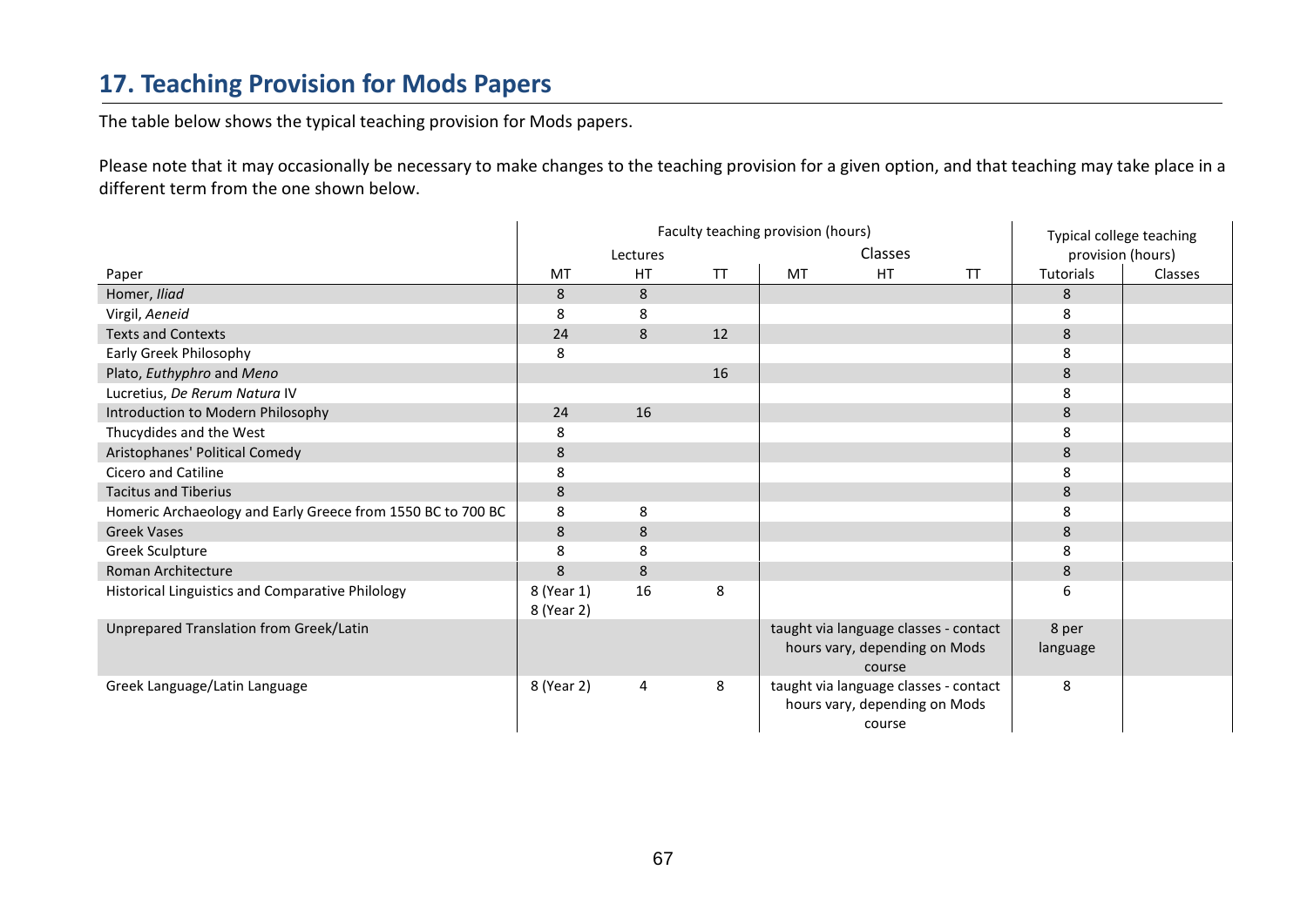# **18. Mods Prescribed Editions**

In addition to editions specified in the *Examination Regulations*, the following editions will be used in the examination; if more than one impression or edition has appeared, the latest will be used. Where no publisher's name is given, the book is published by the Clarendon Press or the Oxford University Press. \* denotes an Oxford Classical Text.

**Alcaeus:** Campbell, *Greek Lyric Poetry* (Macmillan, repr. Bristol Classical Press). **Anacreon:** Campbell, *Greek Lyric Poetry* (Macmillan, repr. Bristol Classical Press). **Apuleius:** *Cupid and Psyche*: Kenney (Cambridge University Press). **Archilochus:** Campbell, *Greek Lyric Poetry* (Macmillan, repr. Bristol Classical Press); fragments in *Iambi et Elegi Graeci* (West). **Aristophanes:** \*Wilson **Aristotle:** *De Generatione et Corruptione*, Mugler (Budé); *Metaphysics*, \*Jaeger; *Physics*, \*Ross; *Eudemian Ethics,* \*Walzer–Mingay. **Asconius:** \*Clark. **Bacchylides:** Campbell, *Greek Lyric Poetry* (Macmillan, repr. Bristol Classical Press). **Caesar:** \*du Pontet. **Catullus:** \*Mynors. **Cicero:** speeches, \*Clark (*Pro Caelio* 17-53 is the same text in Austin's edition, except that Austin adds a comma after *proceritas* in chapter 36). **Demosthenes:** \*Dilts **Euripides:** *Bacchae*: Dodds. **Herodotus:** \*Wilson. **Homer:** \*Monro. **Horace:** \*Wickham and Garrod. **Ibycus:** Campbell, *Greek Lyric Poetry* (Macmillan, repr. Bristol Classical Press). **Juvenal:** *Satires Book 1*, Braund (Cambridge University Press) **Livy:** \*Conway-Walters. **Lucretius:** Rouse-Smith (Loeb), revised 2nd edn, 1992 or later. **Lysias:** \*Carey. **Mimnermus:** Campbell, *Greek Lyric Poetry* (Macmillan, repr. Bristol Classical Press) **Ovid:** *Metamorphoses* \*Tarrant. **Petronius:** *Cena Trimalchionis*, Smith. **Pindar:** Race (Loeb)**. Plato:** *Symposium*, Dover (Cambridge University Press); *Euthyphro*, \*Duke et al.; *Meno*, \*Burnet; *Parmenides*, \*Burnet. **Plautus:** *Menaechmi*, Gratwick (Cambridge University Press) **Plutarch:** *Antony*, Pelling (Cambridge University Press). **Pre-Socratic Philosophers:** Diels-Kranz, edn. 6 or later (Berlin). **Propertius:** \*Heyworth **Sallust:** \*Reynolds. **Sappho:** Campbell, *Greek Lyric Poetry* (Macmillan, repr. Bristol Classical Press). **Scolia:** Campbell, *Greek Lyric Poetry* (Macmillan, repr. Bristol Classical Press). **Simonides:** Campbell, *Greek Lyric Poetry* (Macmillan, repr. Bristol Classical Press); fragments in *Iambi et Elegi Graeci* (West). **Solon:** Campbell, *Greek Lyric Poetry* (Macmillan, repr. Bristol Classical Press). **Sophocles:** *Philoctetes*: \*Lloyd-Jones and Wilson. **Tacitus:** \*Fisher.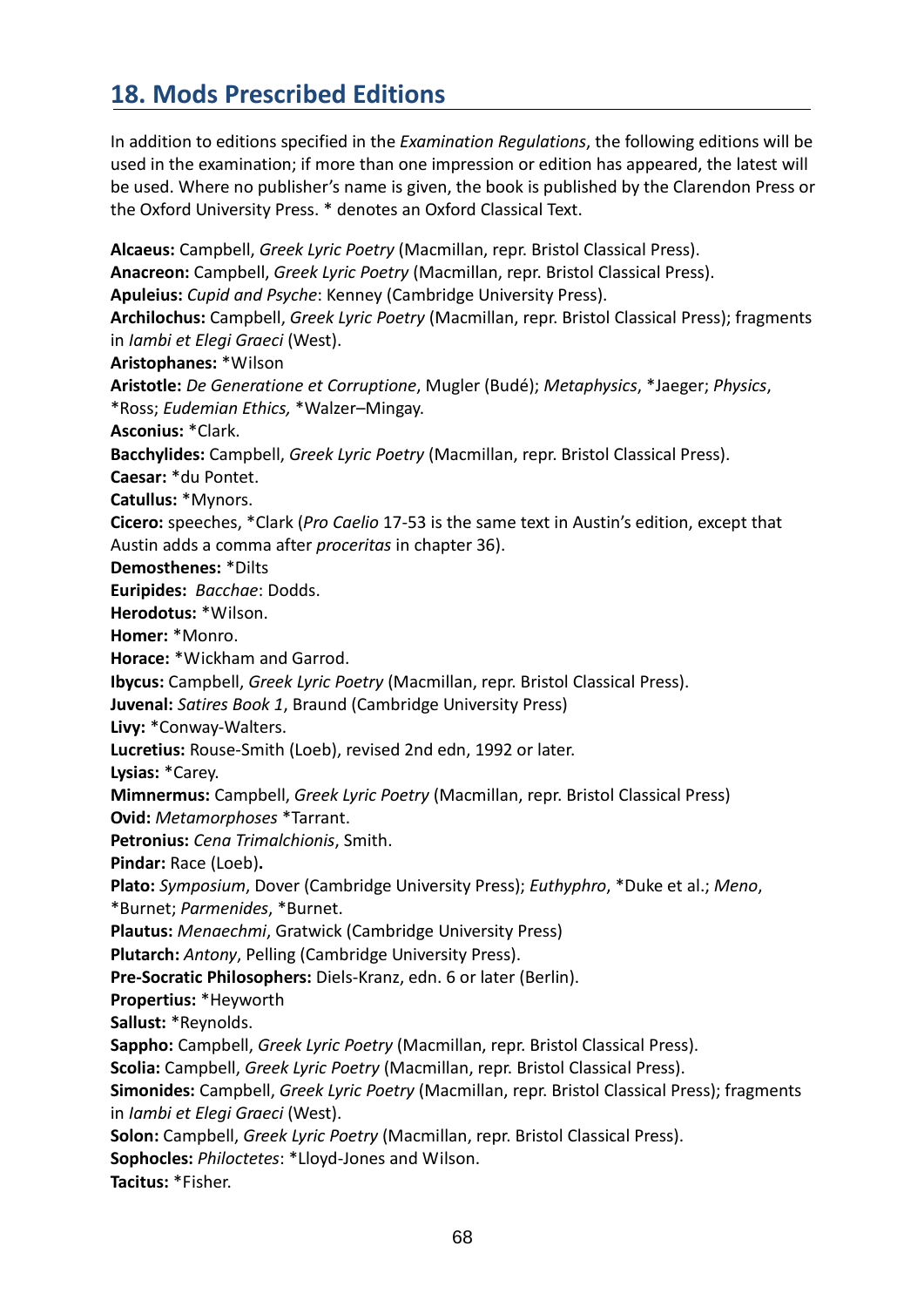**Theognis:** Campbell, *Greek Lyric Poetry* (Macmillan, repr. Bristol Classical Press). **Thucydides:** \*Stuart Jones. **Virgil:** \*Mynors. **Xenophon:** Dillery (Loeb)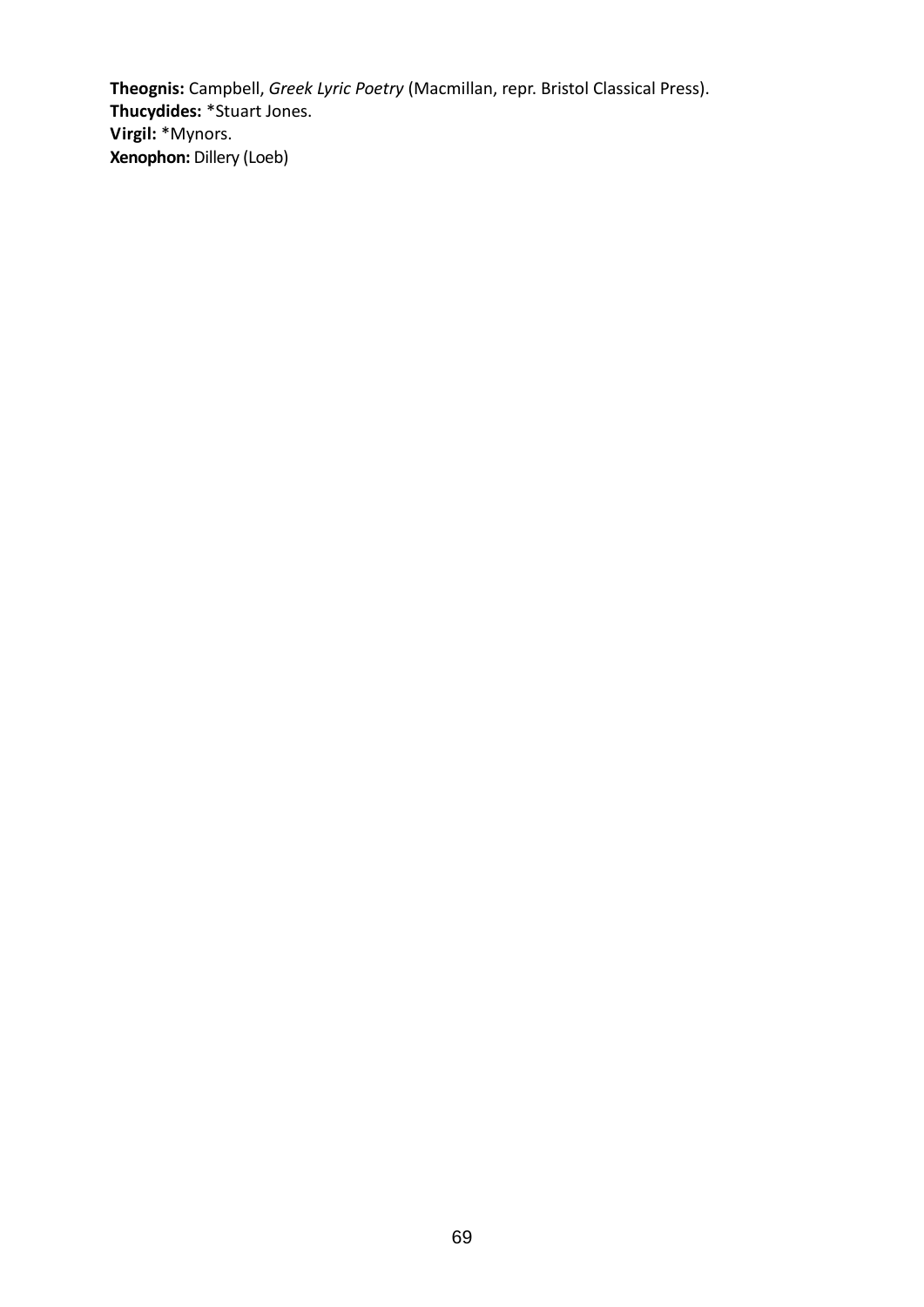# **19. List of Faculty and Sub-Faculty Officers**

This list gives the names of the various members of the Classics and Philosophy Faculties who are holding major administrative jobs, some of whom are referred to in this handbook.

Contact details for academic staff are found at www.classics.ox.ac.uk/faculty/directory. Email addresses and telephone numbers for the whole University are available at www.ox.ac.uk/contact.

### *Faculty of Classics*

Chair: Professor Tobias Reinhardt (Corpus Christi) Head of Administration: Dr Audrey Cahill (Ioannou Centre, 66 St Giles') Academic Administrative Officer: Mr Andrew Dixon (Ioannou Centre, 66 St Giles') Academic Support Officer: Miss Erica Clarke (Ioannou Centre, 66 St Giles')

### *Sub-Faculty of Classical Languages and Literature*

Chair: Professor Tim Rood (St Hugh's) Secretary and Lecture-List Secretary: Dr Luke Pitcher (Somerville)

### *Sub-Faculty of Ancient History and Classical Archaeology*

Chair: Professor Jonathan Prag (Merton) Secretary and Lecture-List Secretary: Professor Andrew Meadows (New College)

### *Faculty of Philosophy*

Chairman of the Faculty Board: Dr Christopher Timpson (Brasenose) Chair of the Faculty: Prof Ursula Coope (Corpus Christi) Director of Undergraduate Studies: Prof Stephen Mulhall (New College) Undergraduate Studies Administrator: Mr James Knight (Philosophy Centre) Head of Administration: Dr Rachael Sanders (Philosophy Centre)

### *Chair of Standing Committee for Mods and Greats*

Professor Jonathan Prag (Merton)

#### *Harassment Officers*

| <b>Classics:</b> | Professor Rhiannon Ash (Merton)         |
|------------------|-----------------------------------------|
|                  | Professor Jonathan Prag (Merton)        |
| Philosophy:      | Dr Karen Margrethe Nielsen (Somerville) |
|                  | Dr Michail Peramatzis (Worcester)       |

#### *Other Useful Contacts*

**Schools Liaison Officer for Classics:** Dr Maria Stamatopoulou (Lincoln) **Classics Outreach Officer:** Mr Qasim Alli (Ioannou Centre, 66 St Giles') **Schools Liaison Officer for Philosophy:** Dr Dave Leal (Brasenose) **Classics Librarian (for Bodleian and Sackler Libraries):** Ms Charlotte Goodall **Philosophy Librarian:** Dr Hilla Wait